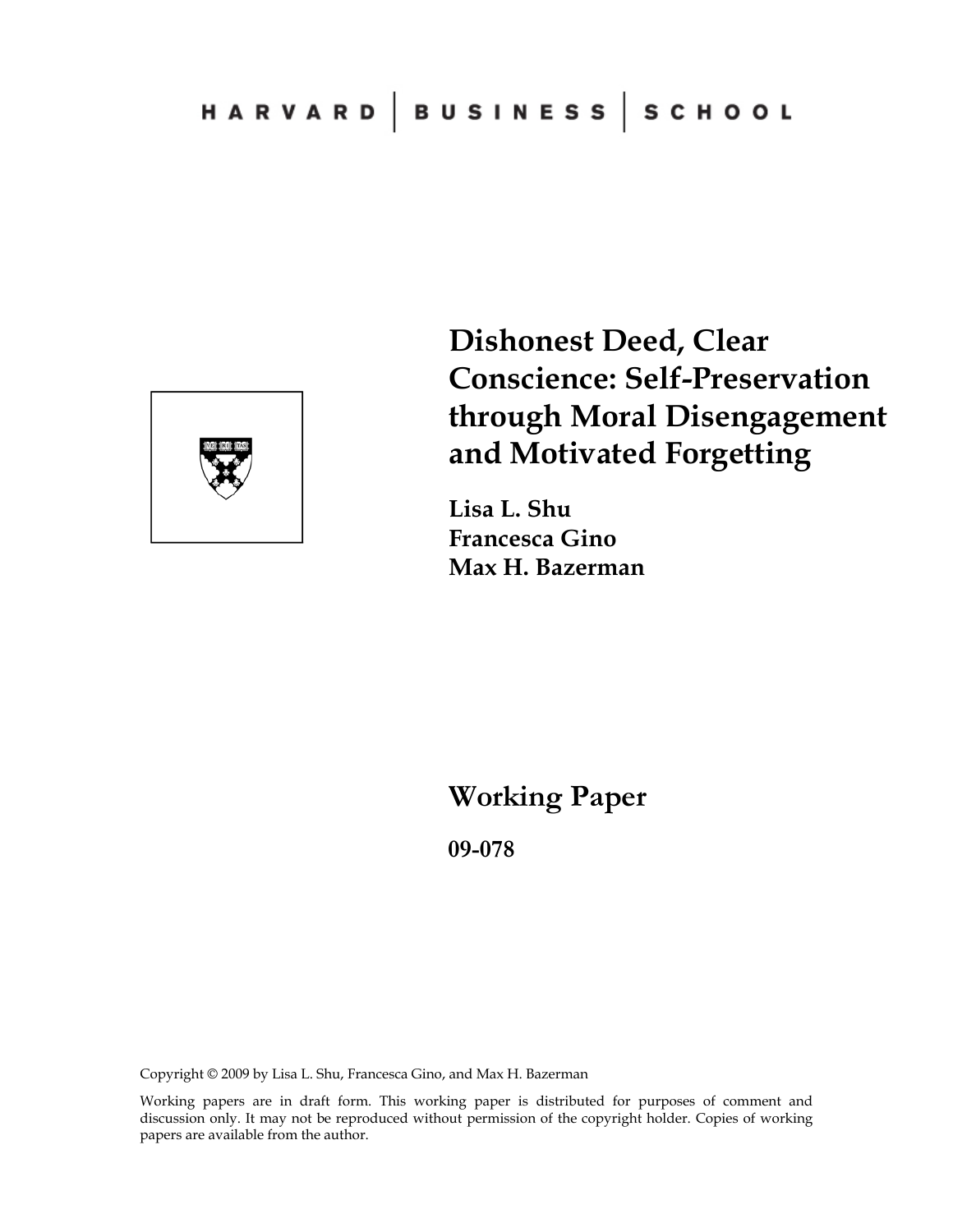# Running head: DISHONEST DEED, CLEAR CONSCIENCE

Dishonest Deed, Clear Conscience:

Self-Preservation through Moral Disengagement and Motivated Forgetting

Lisa L. Shu,<sup>1</sup> Francesca Gino,<sup>2</sup> and Max H. Bazerman<sup>1</sup>

<sup>1</sup> *Harvard Business School, Harvard University*

<sup>2</sup> *Kenan-Flagler Business School*, *University of North Carolina at Chapel Hill*

The authors thank the Center for Behavioral Decision Research at Carnegie Mellon University and the Center for Decision Research at the University of North Carolina in Chapel Hill, where the studies were conducted. We thank John Beshears, Bethany Burum, Karim Kassam, Jolie Martin, Neeru Paharia, and David Rand for their thoughtful comments and suggestions on earlier drafts of this paper. Please address correspondence to  $lshu(\vec{a})$  fas.harvard.edu.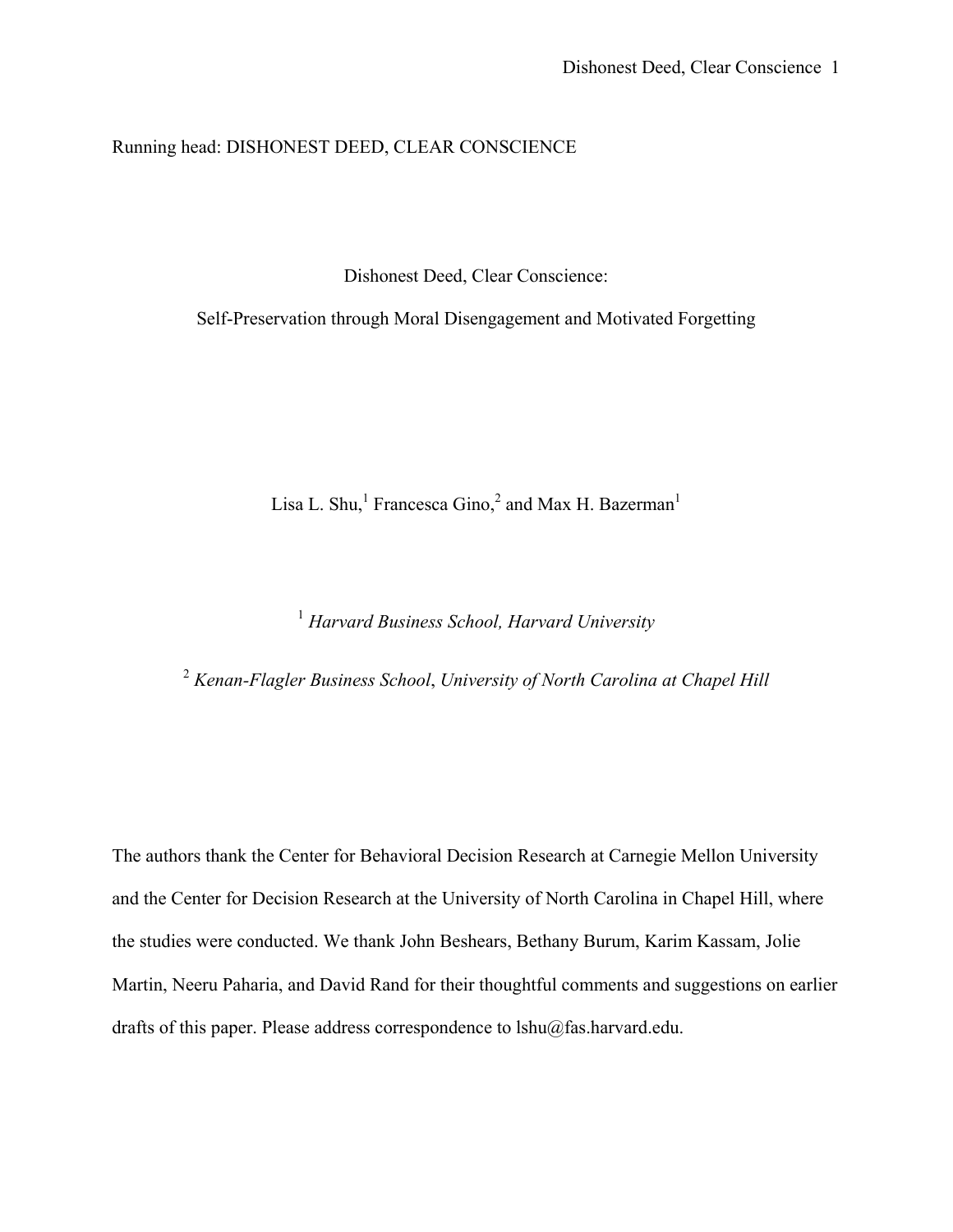## Abstract

People routinely engage in dishonest acts without feeling guilty about their behavior. When and why does this occur? Across four studies, people justified their dishonest deeds through moral disengagement and exhibited motivated forgetting of information that might otherwise limit their dishonesty. Using hypothetical scenarios (Studies 1 and 2) and real tasks involving the opportunity to cheat (Studies 3 and 4), we find that dishonest behavior increased moral disengagement and motivated forgetting of moral rules. Such changes did not occur in the case of honest behavior or consideration of the behavior of others. In addition, increasing moral saliency by having participants read or sign an honor code significantly reduced or eliminated unethical behavior. While dishonest behavior motivated moral leniency and led to strategic forgetting of moral rules, honest behavior motivated moral stringency and diligent recollection of moral rules.

*Keywords*: dishonesty, ethics, ethics codes, moral disengagement, strategic forgetting, unethical behavior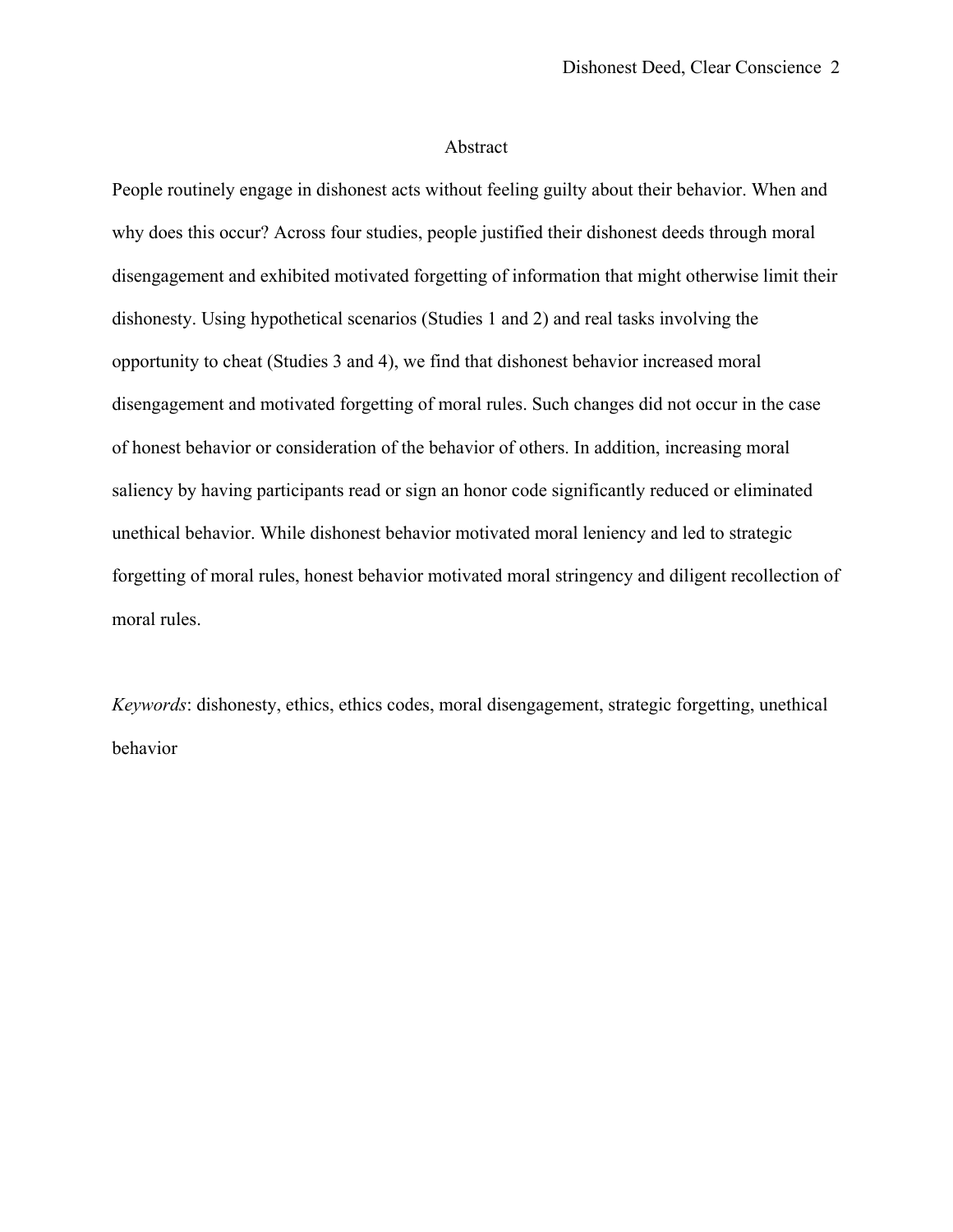## Dishonest Deed, Clear Conscience:

# Self-Preservation through Moral Disengagement and Motivated Forgetting

In *Everybody Does It*, Thomas Gabor (1994) documents the pervasive immorality of ordinary people. Challenging the stereotype that only criminals violate the law, Gabor describes the numerous transgressions of everyday life and suggests that the excuses people make for their dishonest behavior parallel the justifications criminals make for their crimes. This common tendency of people to justify and distance themselves from their unethical behavior has captured the attention of psychologists. Bandura (1986; 1990), for example, argues that "moral disengagement," a process by which cognitive mechanisms deactivate moral self-regulation, tends to result in dishonest behavior. Moral disengagement acts as a cognitive mediator between the moral principles individuals hold and their behavior when behavior is consistent with such principles. While this stream of research has provided interesting insights into the outcomes of moral disengagement (such as unethical decisions or behaviors), we focus on moral disengagement as a behavioral consequence rather than an independent predictor of behavior with the goal to explain how ordinary people routinely justify their immoral behavior.

# Dishonest Behavior and Moral Disengagement

Individuals care about being moral and behaving ethically (Aquino & Reed, 2002). Given their concern for good conduct and because dishonest behavior could motivate self-censure, people tend to refrain from behaving in ways that violate their moral standards (Bandura, 1990; Bandura et al., 1996). They aim to minimize the gap separating their moral standards from their real actions.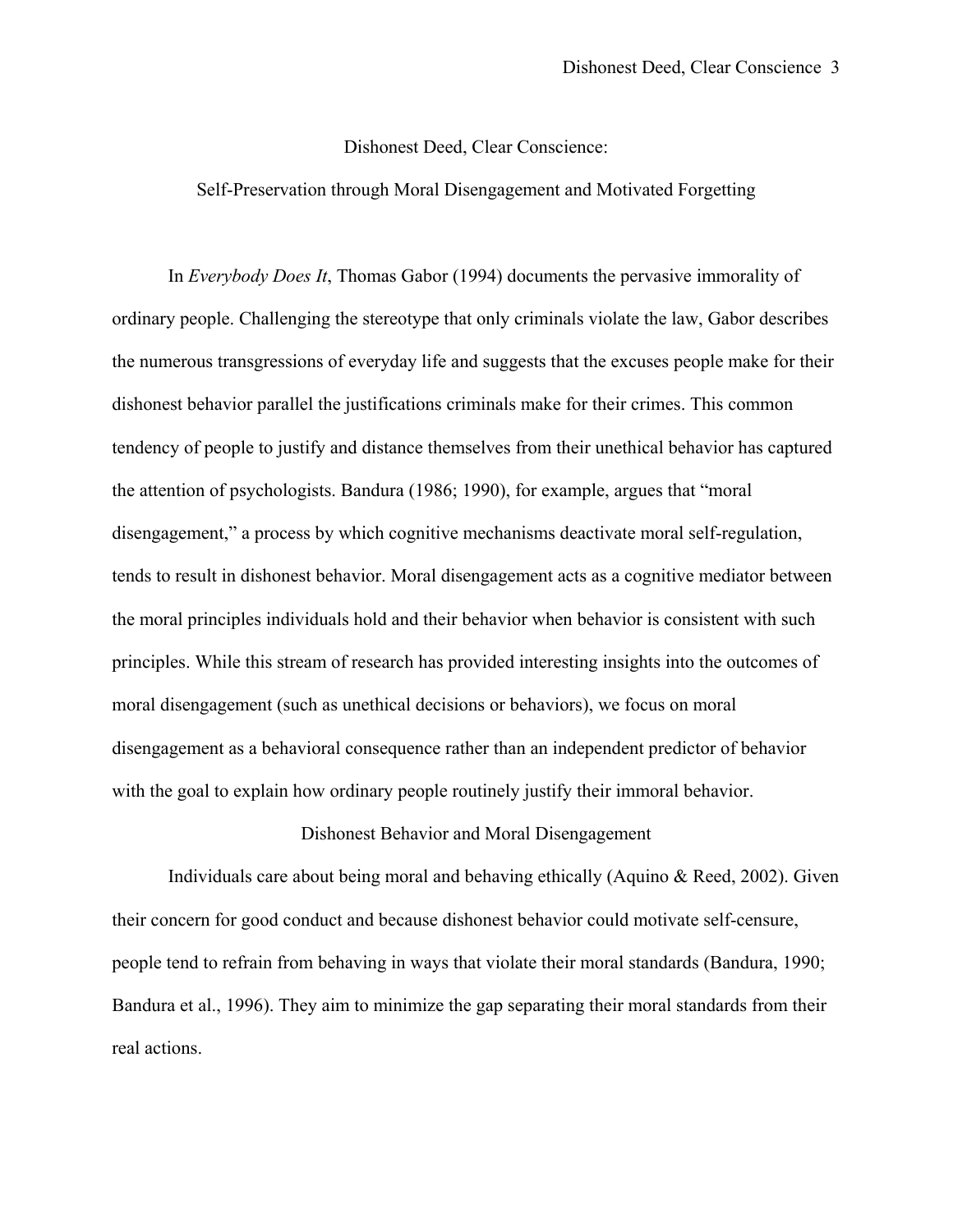When actions and goals do not align, individuals feel distress due to cognitive dissonance, a state of psychological tension which arises when beliefs are at odds with behavior (Festinger, 1957). Elliot and Devine (1994) show dissonance to be a form of psychological discomfort, and demonstrate that when behavior typically labeled as negative is attributed internally (to one's own choice, not to another's force), there is dissonance motivation, or "psychological discomfort that motivates or 'drives' the attitude change process" (Fazio & Cooper, 1983, p. 132). Alarmingly, these dissonance-provoked changes in attitudes may be durable over time. Recent work demonstrates that attitude change from a counter-attitudinal essay-writing task persists even one month after the experiment (Senemeaud & Somat, 2009). The psychological discomfort of dissonance calls for alleviation through a reduction strategy (Elkin & Leippe, 1986). In moral domains, people attenuate this distress either by modifying their behavior to bring it closer to their goals (Baumeister  $&$  Heatherton, 1996) or by modifying their beliefs.

Bandura and others offer an explanation of how individuals justify their dishonest behavior (Bandura, 1990; Bandura, Barbaranelli, Caprara, & Pastorelli, 1996; Detert, Trevino, & Sweitzer, 2008). Bandura and his colleagues suggest that individuals who behave dishonestly (e.g., they behave aggressively or cause harm to others) modify their beliefs about their bad actions through moral disengagement, thereby alleviating cognitive dissonance. Moral disengagement is thus used as the process of making detrimental conduct personally acceptable by persuading oneself that the questionable behavior is actually morally permissible (Bandura et. al., 1996; Bandura, 1990). This may take any of the following forms: by portraying unethical behavior as serving a moral purpose, by attributing behavior to external cues, by distorting the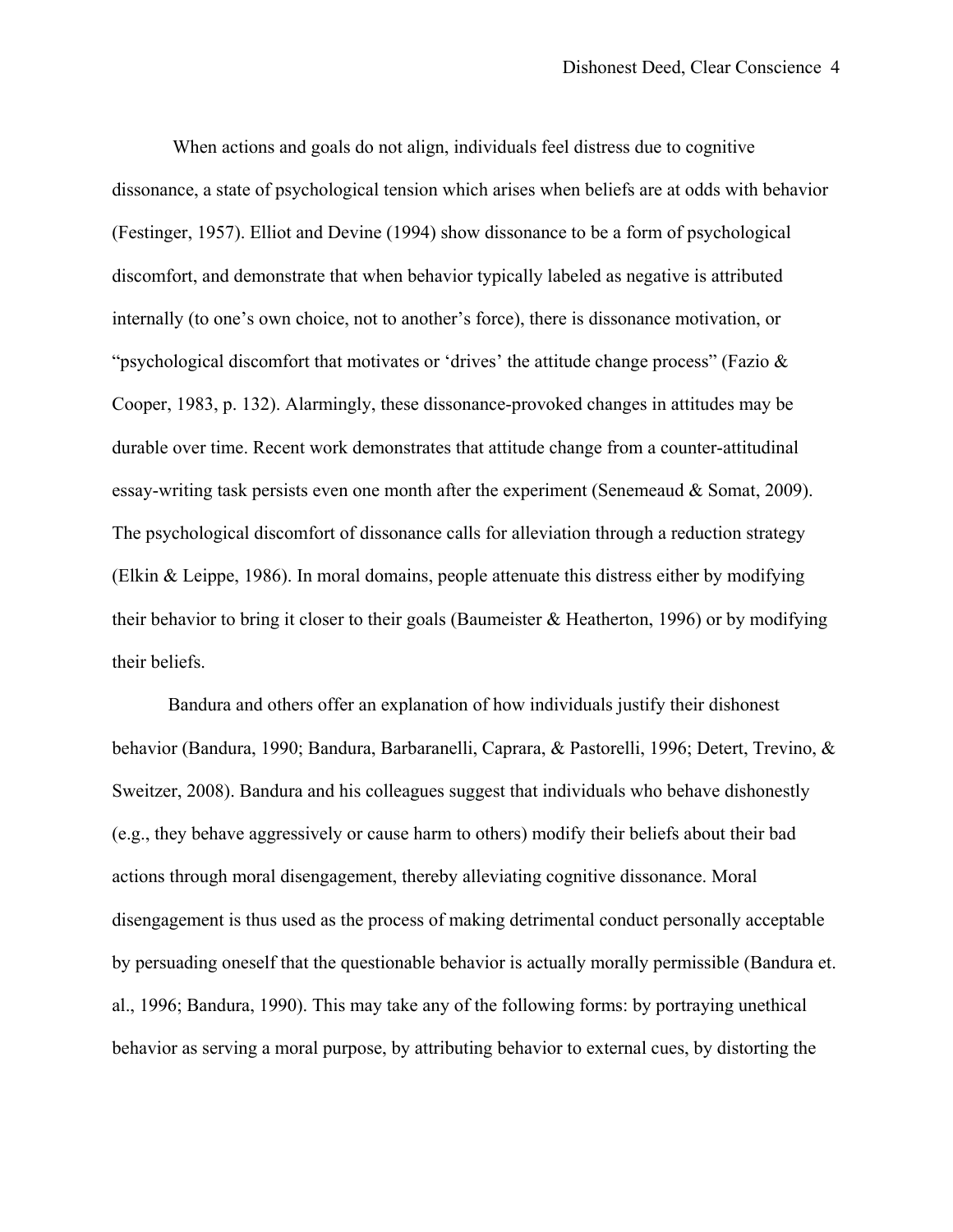consequences of behavior, or by dehumanizing victims of unethical behavior.<sup>1</sup> Together, these ways to morally disengage explain how individuals recode their actions to appear less immoral.

Prior work has focused on moral disengagement as a predictor of future behavior. For instance, research has demonstrated a positive relationship between moral disengagement and aggression in children (Bandura et al., 1996; Bandura, Caprara, Barbaranelli, Pastorelli, & Regalia, 2001; Bandura, Underwood, & Fromson, 1975), approval of violence toward animals (Vollum, Buffington-Vollum, & Longmire, 2004), and decisions to support military actions (Aquino, Reed, Thau, & Freeman, 2007; McAllister, Bandura, & Owen, 2006).

Our research takes a different approach and investigates moral disengagement as a *consequence* of unethical action. We are interested in whether the decision to act unethically can motivate real changes in both morality and memory through the process of moral disengagement. Our research is consistent with work by Mills (1958) who studied how temptation changes children's attitudes toward punishment of dishonesty. Specifically, Mills (1958) measured the attitudes of grade school children towards cheating after manipulating the level of temptation to cheat on a competitive task. His participants either faced high temptation (with high performance rewards and small likelihood answers will be checked) or low temptation (with low performance rewards and large likelihood answers will be checked). High temptation indeed led to more cheating: children who succumbed to temptation became lenient in their attitudes towards cheating, while those who resisted temptation became strict. Mills's measure of interest was severity of punishment towards cheaters. In his particular study, the disparity of participants'

 $1$  Bandura (1999) clarifies the distinction between moral disengagement and moral justification. People use moral justification to view an action as a means to a moral goal; thus the action goes beyond being merely excusable—it actually becomes desirable on moral grounds. In contrast, moral disengagement does not necessarily make an action morally desirable; it simply repackages the action as morally permissible.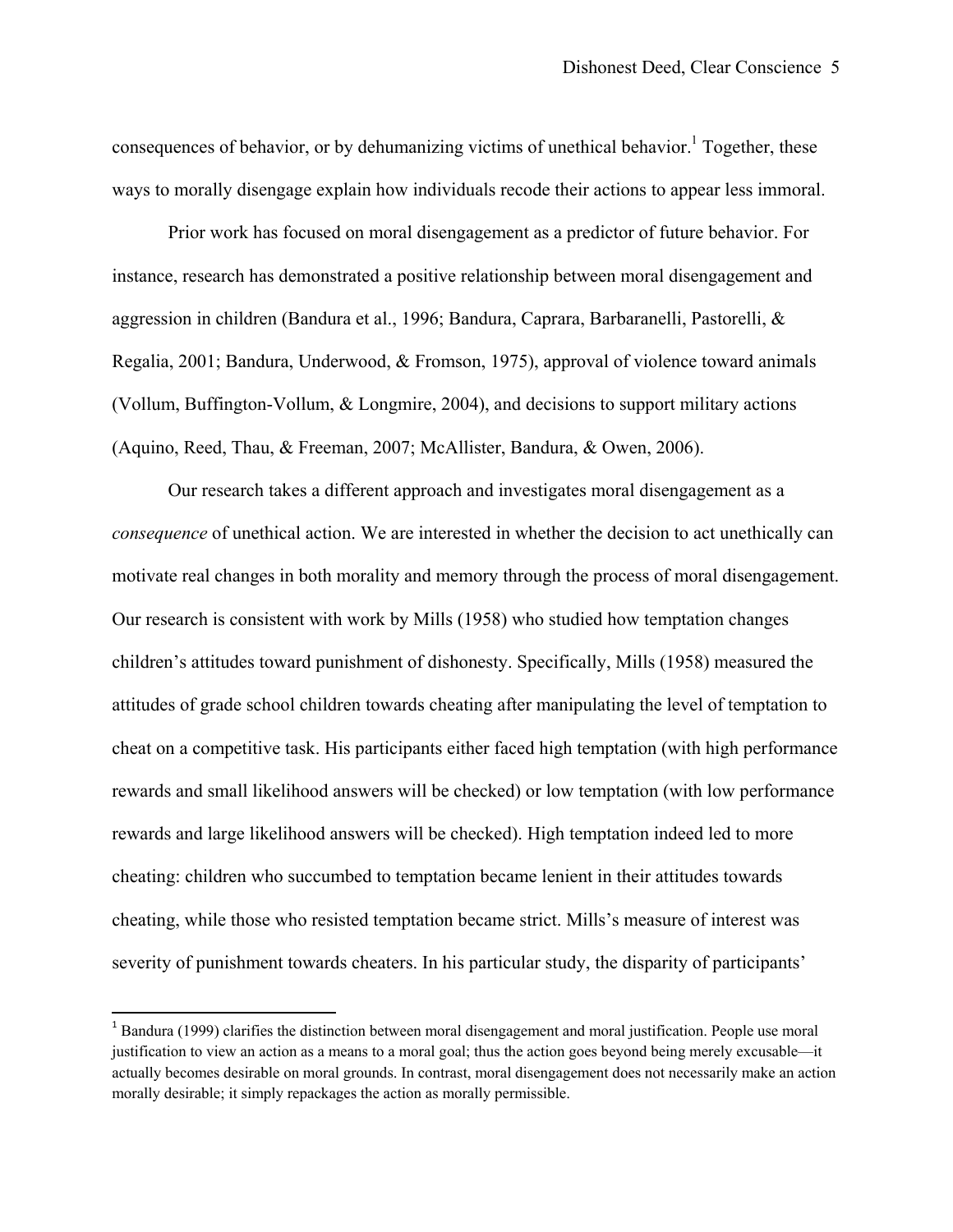attitudes towards punishment could be explained by concern that attitudes students expressed might truly affect the outcome for those who cheated.

More recent work on the effects of moral disengagement has been done by Paharia and Deshpande (2009) who investigated situations in which consumers desire certain products that have been produced through the use of unethical manufacturing practices (e.g., use of child labor to produce shoes). After their purchases, these consumers tend to morally disengage to justify the decision to buy a product produced through unethical manufacturing practices.

Our work extends these studies by considering more general contexts in which individuals evaluate ethical dilemmas (their own or another person's) and decide to behave either honestly or dishonestly. To better understand how people justify their own unethical behavior as well as the unethical behavior of others, we seek to investigate the relationship between unethical behavior and the moral disengagement that follows. We also examine if dishonest behavior leads to motivated forgetting of ethical standards.

# Dishonest Behavior and Motivated Forgetting

Individuals are persistent "revisionist historians" when recalling their pasts (Ross, McFarland, Conway, & Zanna, 1983). They tend to recall selectively in ways that support their decisions; for instance people engage in "choice supportive memory distortion" for past choices, over-attributing positive features to options chosen and negative features to options not chosen (Mather & Johnson, 2000; Mather, Shafir, & Johnson, 2000). This memory bias does not exist for experimenter-assigned selections (Benney & Henkel, 2006; Mather, Shafir, Johnson, 2003), but does exist when people are led to an incorrect belief about what their previous choice was (Henkel & Mather, 2007). These findings point to the role of motivation in recall.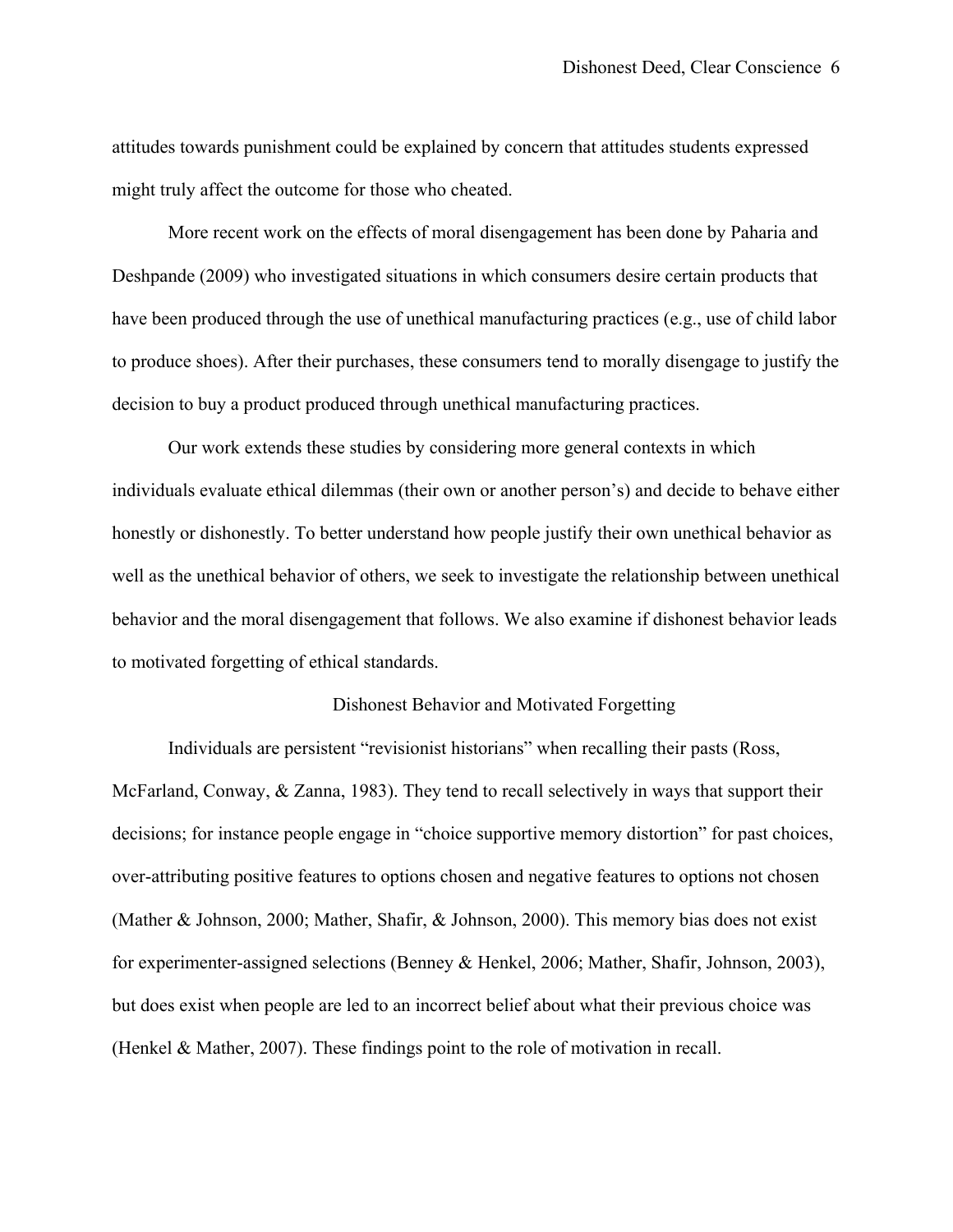Given that motivation is a key component of memory, our studies also test whether there is a "strategic forgetting" of moral rules after one decides to behave unethically. People may selectively remember moral rules as a complementary strategy to moral disengagement after acting dishonestly.

#### Hypotheses Development

 A long stream of research has documented differences in the way people think about their own ethical behavior and that of others. Messick, Bloom, Boldizar, and Samuelson (1985: 497) noticed that "we believe that we are fairer than others because we think that we do fair things more often and unfair things less often than others." Individuals are routinely more critical of the ethics of others than of their own ethics. People are more suspicious of others' motives for committing good deeds (Epley & Caruso, 2004; Epley & Dunning, 2000), and they assume that others are more self-interested than they are and more strongly motivated by money (Miller & Ratner, 1998; Ratner & Miller, 2001). Furthermore, people believe they are more honest and trustworthy than others (Baumhart, 1968; Messick & Bazerman, 1996) and that they try harder to do good (Alicke, 1985; Baumeister & Newman, 1994).

People face different incentives regarding moral disengagement depending on who the wrongdoer is. People are likely more prone to justify their own dishonest actions than the same acts committed by others. Moral disengagement frees individuals from self-sanction and the accompanying guilt resulting from inconsistencies between behavior and internal standards. People have less motivation to justify the immoral behavior of others, and thus are less likely to morally disengage as a result of observing others' behaviors. Thus, we hypothesize that: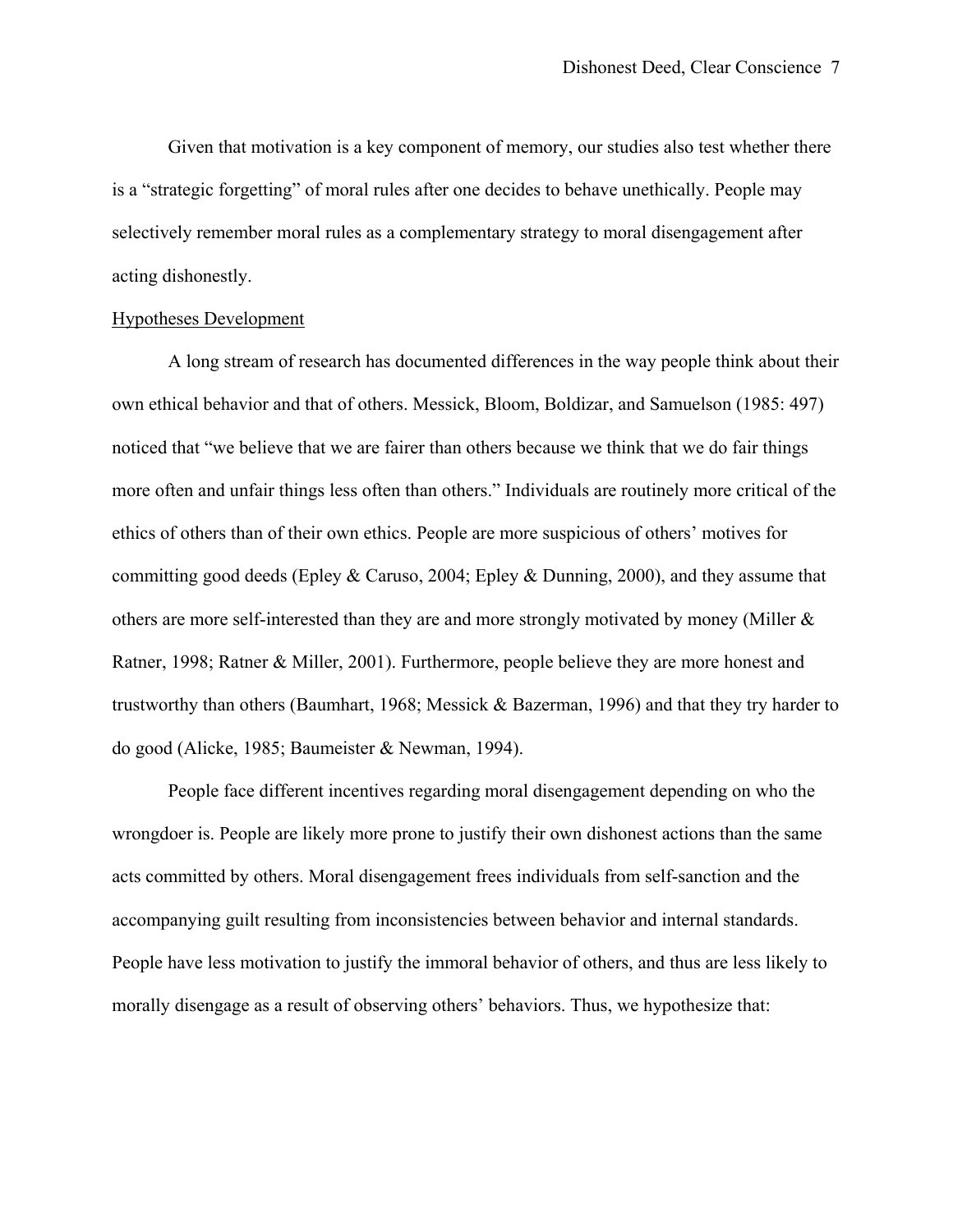*Hypothesis 1*: The level of moral disengagement will be higher when one is considering one's own unethical behavior than when one is considering the behavior of another person.

Of course, not everyone behaves dishonestly or cheats to the maximum extent possible when given the opportunity to do so (e.g., Gino, Ayal, & Ariely, 2009; Gino & Pierce, 2009; Mazar, Amir, & Ariely, 2008). We suggest that whenever there is temptation to behave unethically, individual levels of moral disengagement depend on the action taken. Specifically, when facing a moral dilemma, if individuals decide to behave dishonestly, they subsequently will be motivated to morally disengage. However, if they do not behave dishonestly in response to the moral dilemma, they subsequently will make more stringent moral judgments of their own actions in order to view their good behavior more positively. Because behaving dishonestly leads to a violation of one's internal standards, and behaving honestly does not, moral disengagement is only necessary when one behaves dishonestly.

People develop personal standards of moral behavior that serve a self-regulatory role by guiding good behavior and deterring bad behavior (Bandura, 1986). Indeed, people use these personal standards to anticipate, monitor, and judge their own actions. Whenever behavior violates these standards, self-censure occurs. This self-regulatory function operates as described only if it is activated. Notably, individuals can activate and deactivate this moral self-regulation selectively (Bandura, 1999). The key process people use to deactivate moral self-regulation is moral disengagement. If someone has behaved dishonestly, she may be able to avoid recognizing this violation of her ethical standards by morally disengaging. Thus, we hypothesize that:

*Hypothesis 2*: Individuals will exhibit greater moral disengagement after behaving unethically than after behaving ethically.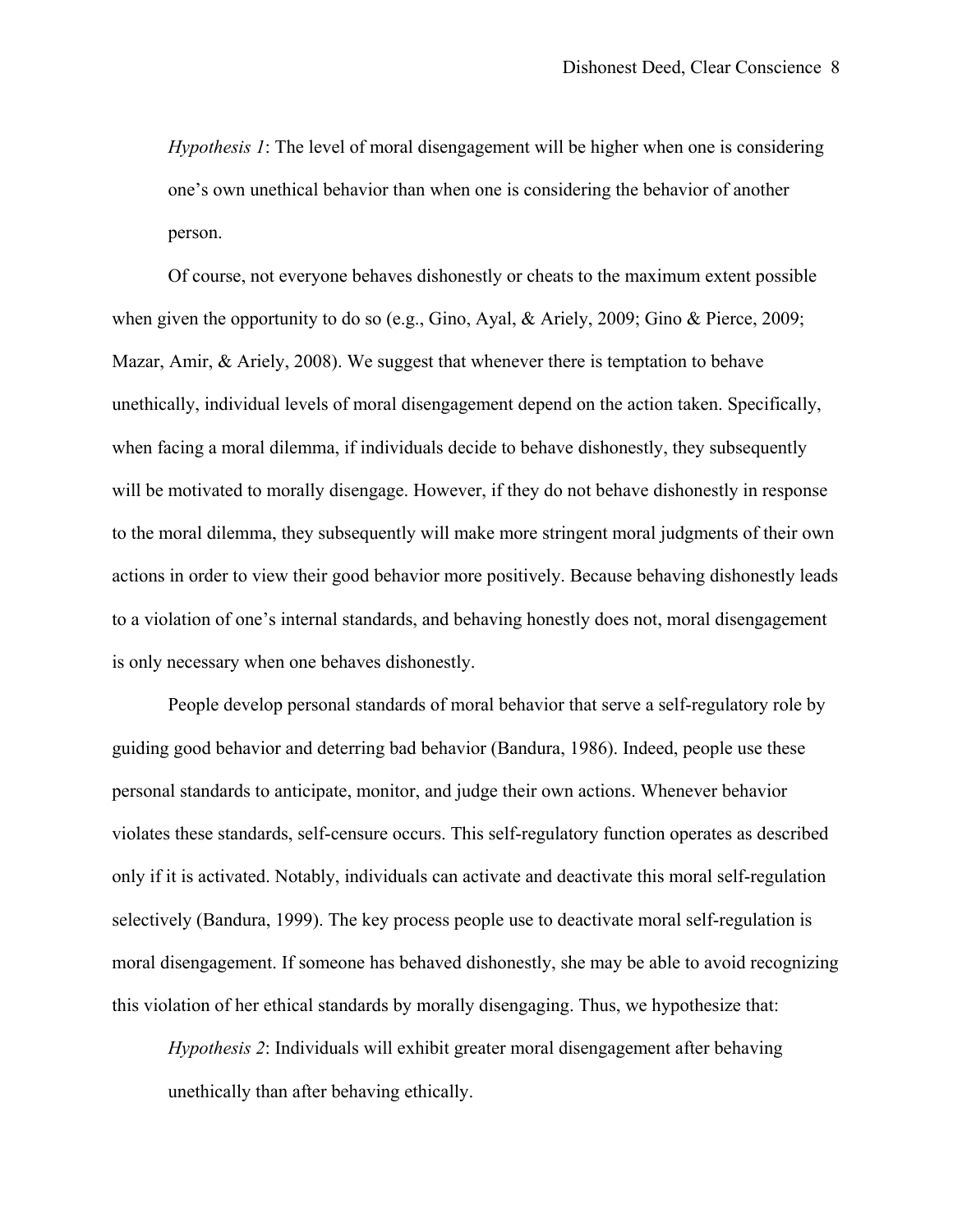Together, these first two hypotheses suggest that moral disengagement is a motivated process and that the "switch" that turns moral disengagement on or off depends on both the actor and the nature of the behavior. These two components determine the gap between moral code and realized action. Hypothesis 2 suggests that moral disengagement should occur only for unethical behavior and that this effect should be amplified when considering one's own behavior, as suggested by Hypothesis 1. Therefore, we predict an interaction between the actor and the nature of behavior:

*Hypothesis 3*: The effect of one's own behavior versus another person's behavior on moral disengagement will be greater when unethical action occurs than when it does not occur.

Recent research (Gino et al., 2009; Mazar et al., 2008) also suggests that people will behave dishonestly within a permissive environment far more often than we might expect. Combining this result with the above hypotheses suggests that simply being in a permissive environment (rather than a non-permissive environment) will result in greater moral disengagement, as there will be more dishonest people in the permissive environment who have a need to morally disengage in order to justify their actions. This reasoning leads us to the following hypothesis:

*Hypothesis 4*: Permissive environments will lead to greater moral disengagement than less permissive environments.

Making morality salient could dampen the consequences of moral disengagement even in permissive environments. Previous research has shown that when the moral categorization of a particular behavior is not clear-cut, people can, and in fact often do, categorize their own actions in positive terms, thereby avoiding the need to negatively update their moral self-image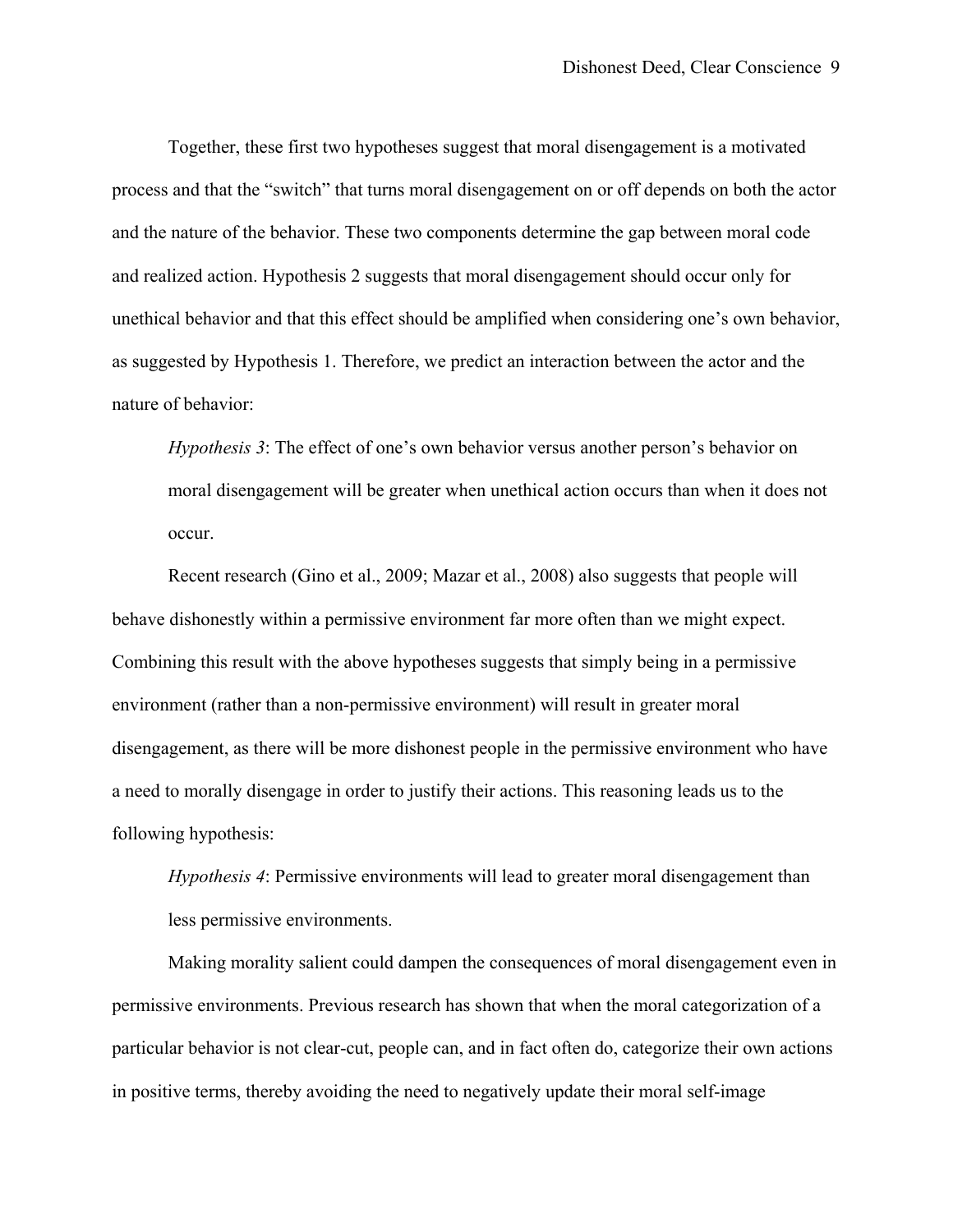(Baumeister 1998; Schweitzer & Hsee, 2002). However, Mazar, Amir, and Ariely (2008) found that drawing people's attention to moral standards reduces dishonest behaviors. For example, after being asked to recall the Ten Commandments, participants who were given the opportunity to cheat and to gain financially from this action did not cheat at all; by contrast, when given the same opportunity to cheat, those who had not been reminded of the Ten Commandments cheated substantially. When unethical behavior is made salient, people may pay greater attention to their own moral standards and categorize the ethicality of their own behavior more rigidly. As a consequence, moral saliency may decrease people's tendency to engage in dishonest acts and increase the rigidity of their judgments of ethicality. Based on this reasoning, we hypothesize that:

*Hypothesis 5a*: Compared to a control condition, increasing moral awareness will lead to lower levels of moral disengagement for those who decided to behave honestly and higher levels of moral disengagement for those who decided to act unethically.

The saliency of ethical standards might produce different effects on an individual's likelihood to engage in dishonest behavior and moral disengagement depending on whether the person is actively or passively accepting such standards. Cioffi and Garner (1996) showed that making a volunteer decision (e.g., volunteer for a university committee or for an education project) by doing something (e.g., affirming one's own choice by selecting two items) results in more commitment to it than making the same decision by doing nothing (e.g., skipping items affirming a different choice). Similarly, in the ethics realm, individuals may commit more strongly to moral behavior when they actively agree to ethical standards (e.g., by signing an honor code) then when they passively agree to them (e.g., by only reading the honor code). Their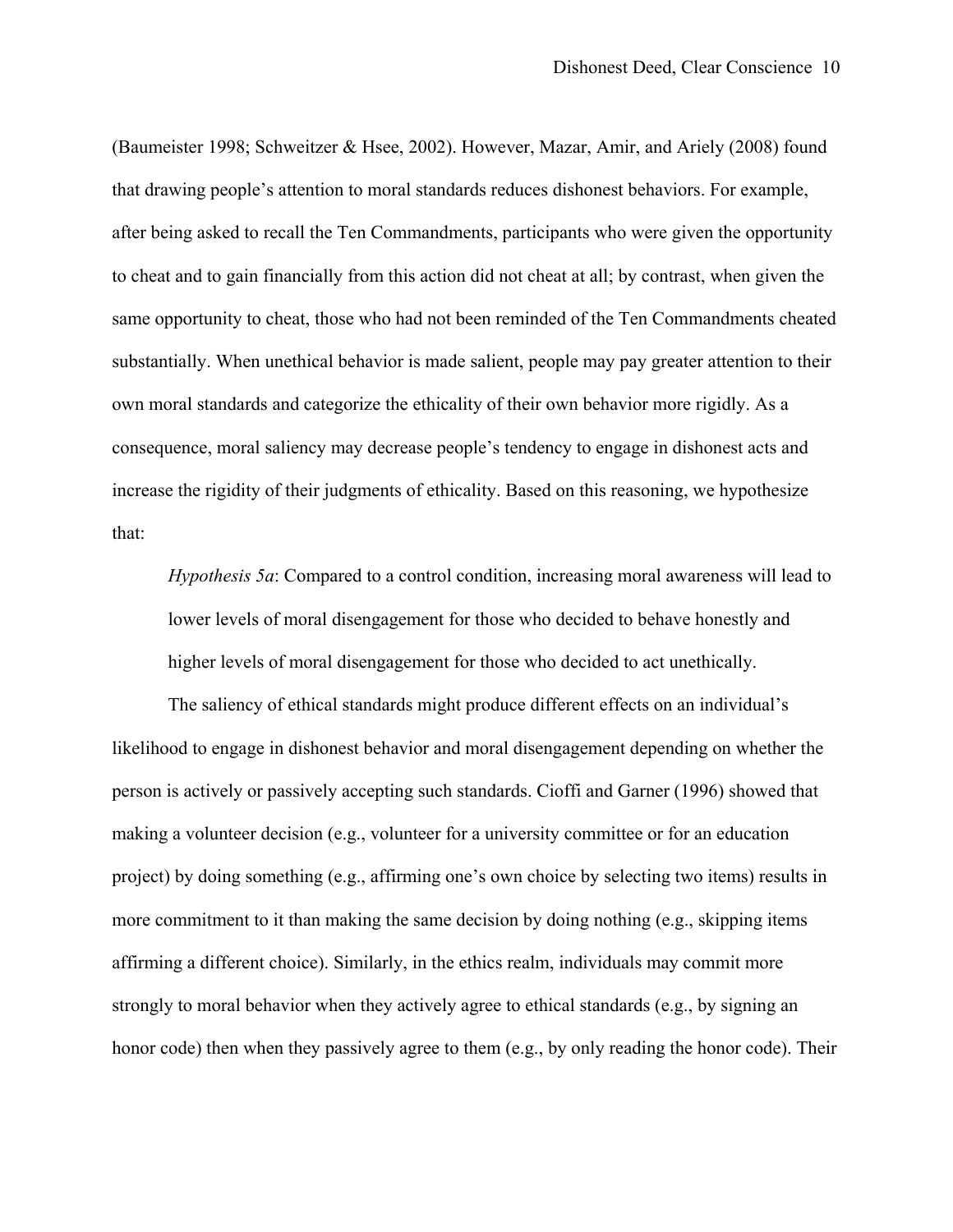(dis)honest behavior will then be reflected in the level of moral disengagement. Thus, we expect that:

*Hypothesis 5b*: Compared to a control condition, increasing moral awareness through an active choice will have stronger effects on behavior and subsequent moral disengagement than increasing moral awareness though a passive choice.

A convenient way to bolster one's self-image after behavior unethically is to revise one's memory. Specifically, we predict that there will be motivated forgetting of moral rules when there is moral disengagement. Previous research has shown that motivated memory errors are generally beneficial in reducing regret for options not taken, but represent problems in memory accuracy, accountability, and learning (Mather, Shafir, & Johnson, 2000). These problems are particularly relevant in the ethical domain, and our research directly tests for evidence of such motivated memory errors.

*Hypothesis 6*: Compared to a control condition, those who decide to act unethically will revise their recollection of moral rules as stated in an honor code. This "strategic forgetting" will be mediated by moral disengagement.

We tested these hypotheses in four laboratory studies. Studies 1 and 2 test our first three hypotheses using hypothetical scenarios. Studies 3 and 4 use behavioral measures to test these three main hypotheses, in addition to Hypotheses 4, 5, and 6. In Studies 3 and 4, participants were given the opportunity to behave dishonestly in permissive environment conditions, thus allowing us to link real unethical behavior with moral disengagement and strategic forgetting.

Study 1

#### Methods

## Participants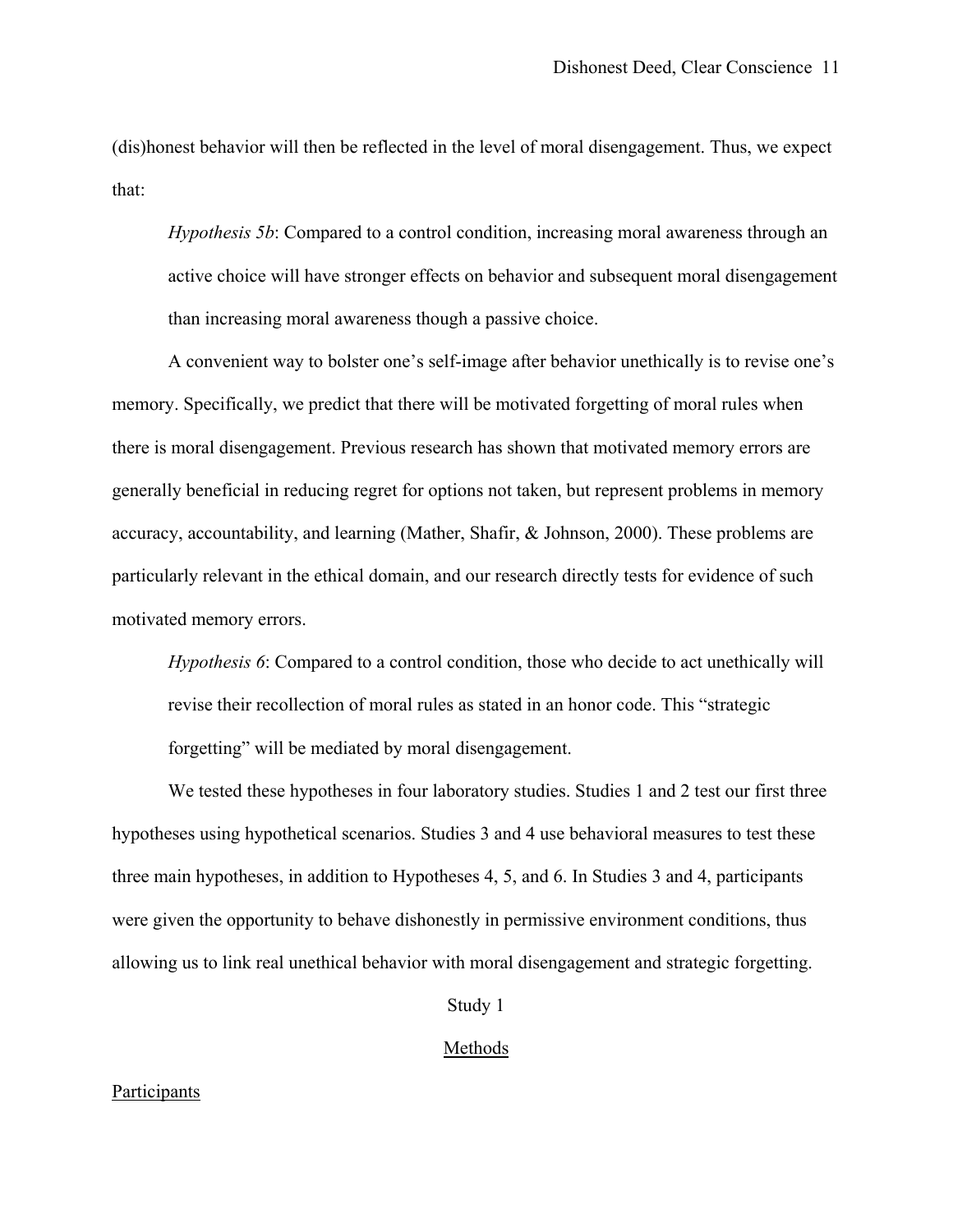One-hundred thirty-six individuals (43% male;  $M_{\text{age}} = 20$ ,  $SD = 1.29$ ) participated in the

study for \$3. All participants were college or graduate students at a university in the southern

United States. The study took less than 10 minutes and was conducted with pencil and paper.

## Design and Procedure

Study 1 employed a 2 (unethical behavior: yes vs. no) x 2 (target: self vs. other) between-

subjects design. Participants were randomly assigned to one of four experimental conditions. In

each condition, participants read a short scenario and answered a few questions after reading it.

The scenario read:

**Imagine that…** You and another classmate missed the mid-term exam during the semester due to excused absences. You have the opportunity to make up the mid-term exam. The exam format is both multiple choice and essay. One section of students has already received the exam back with graded answer keys and essay scoring. You have never missed any exams in this class before, but other students have, and they confirm that make-up exams are the same as the original exams. The instructor does not rewrite make-up exams.

The second part of the scenario varied depending on whether the target cheated or

behaved honestly, and depending on whether the target was the respondent or the classmate. In

the cheating condition, the scenario continued (condition *Other* in parentheses),

You ask (your classmate asks) another classmate about the multiple choice and essay parts of the exam, and receive information about the exact questions and answers the graders are looking for. When you (your classmate takes) take the make-up exam, you are (they are) fully prepared and familiar with every multiple choice and essay question, and get (gets) full points for the exam with little effort.

In the honest condition, the scenario continued (condition *Other* in parentheses),

You have (your classmate has) the opportunity to ask another classmate about the multiple choice and essay parts of the exam, but do not (does not) seek this information about the exact question and answers the graders are looking for. When you take (your classmate takes) the make-up exam, you (they) take it with no more knowledge of the exam content than those who took the exam on the original date.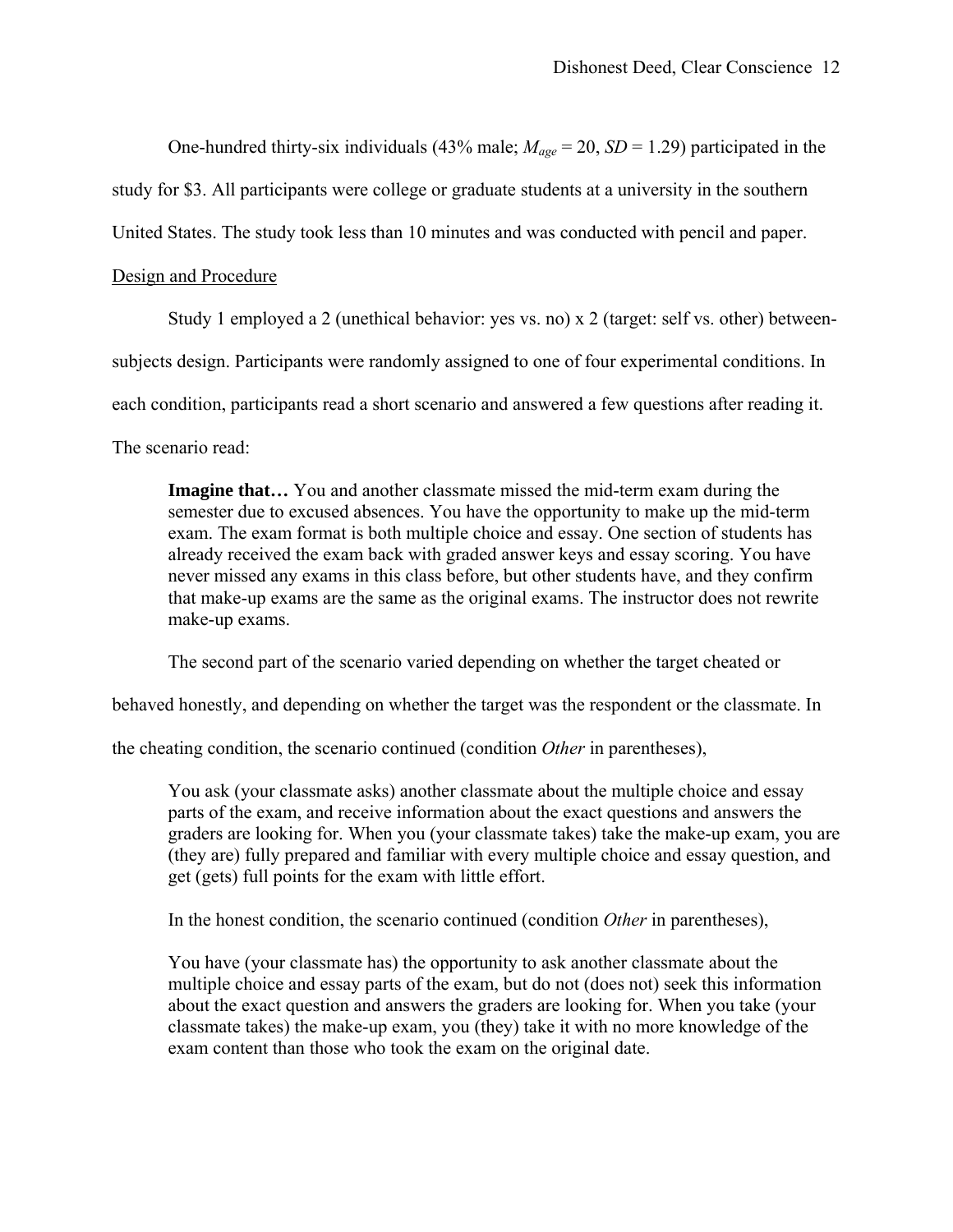After reading the scenario, participants completed the short questionnaire reported on the back of the same page. The questionnaire included items measuring moral disengagement. Bandura's measure of moral disengagement was designed and used only in samples of children and adolescents (Bandura et al., 1996; Bandura et al., 2001).We developed a more generalized shorter measure to use in our setting. Our measure contains six items and was pilot tested prior to the study (see Appendix A).<sup>2</sup> For each of six statements measuring moral disengagement, participants were asked to indicate how much they agreed by using a 7-point scale (ranging from  $-3$  = strongly disagree to  $+3$  = strongly agree). We randomized the order in which the six questions were presented to participants within each condition. A factor analysis revealed that the six items loaded onto the same factor. Thus, we computed the average across the six items and used the resulting aggregate measure of moral disengagement in the analyses below (Cronbach's alpha  $= 0.90$ ).

As their final task, participants answered a few demographic questions. Then they were paid and thanked.

#### Results

We conducted an analysis of variance (ANOVA) with our composite measure of moral disengagement as the dependent variable, and unethical behavior (yes vs. no) and target (self vs. other) as between-subjects factors. Supporting Hypothesis 1, moral disengagement was higher

 $2$  Our adapted scale aimed to be theoretically consistent with Bandura's conceptualization of moral disengagement. We should note that Bandura's own scale does not systematically address each of the separate subfactors contained within moral disengagement, and the data from the research of Bandura and his colleagues are commonly analyzed by considering moral disengagement as a single factor construct. Statistically, by definition, it is easier for scales with more items to achieve greater reliability. Our scale consisting of only 6 items—compared to Bandura's 32-item scale—still proved to be highly reliable in pretests and across all four studies.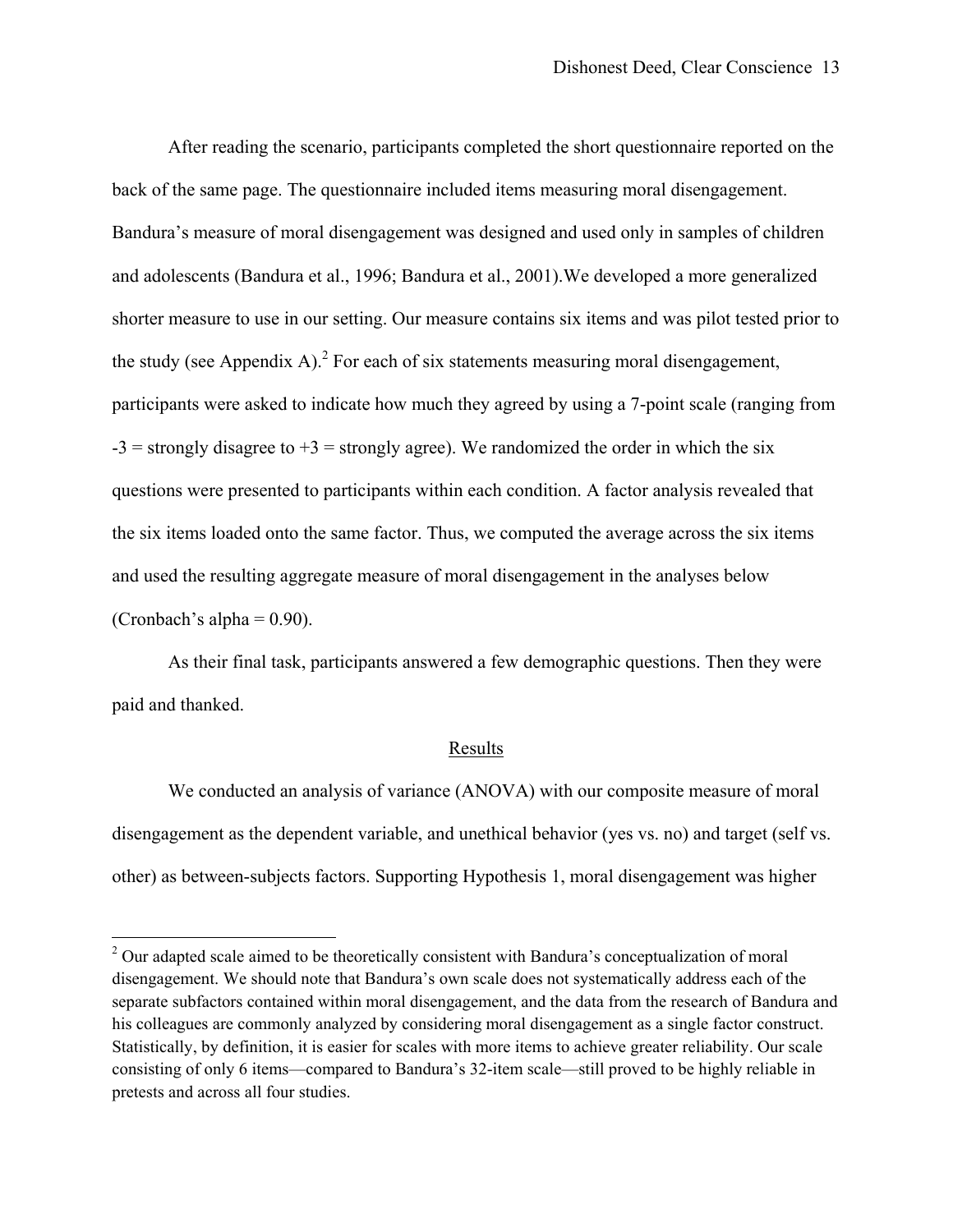when self was the target ( $M = -0.15$ ,  $SD = 1.70$ ) than when a classmate was the target ( $M = -1.35$ , *SD* = 1.11), *F* (1, 132) = 29.19, *p* < .001,  $\eta^2$  = .18. Supporting Hypothesis 2, moral disengagement was higher in the cheating condition ( $M = -0.47$ ,  $SD = 1.84$ ) than in the honest condition ( $M = -1.04$ ,  $SD = 1.13$ ),  $F(1, 132) = 7.36$ ,  $p = .008$ ,  $\eta^2 = .05$ .

Our analysis also revealed a significant interaction effect between unethical behavior and target,  $F(1, 132) = 31.38$ ,  $p < .001$ ,  $\eta^2 = .19$ . When the scenario described the target behaving dishonestly, participants reported higher levels of moral disengagement for the self  $(M = 0.76)$ , *SD* = 1.61) than for others (*M* = -1.65, *SD* = 1.15),  $t(67)$  = 7.15,  $p < .001$ . When the scenario described the target behaving honestly, participants reported the same level of moral disengagement for the self ( $M = -1.06$ ,  $SD = 1.26$ ) as for others ( $M = -1.02$ ,  $SD = 0.99$ ),  $t (65)$  <  $1, p = .88$ . This interaction is depicted in Figure 1.

Additional analyses revealed that, when considering the dishonesty of others, participants reported lower ratings for moral disengagement compared to both the control condition describing honest behavior for others and the control condition describing honest behavior for the self (both  $ps < .05$ ).

#### Discussion

The results of our first study demonstrated real changes in reported moral codes as measured by moral disengagement. Using hypothetical scenarios, we found that mere descriptions of dishonesty triggered moral disengagement. Furthermore, we found higher levels of moral disengagement when one considered one's own dishonest behavior in contrast to when one considered the dishonest behavior of another person. In fact, when considering the dishonesty of others, participants reported even lower moral disengagement compared to control conditions describing honest behavior. That is, they became more morally stringent (low levels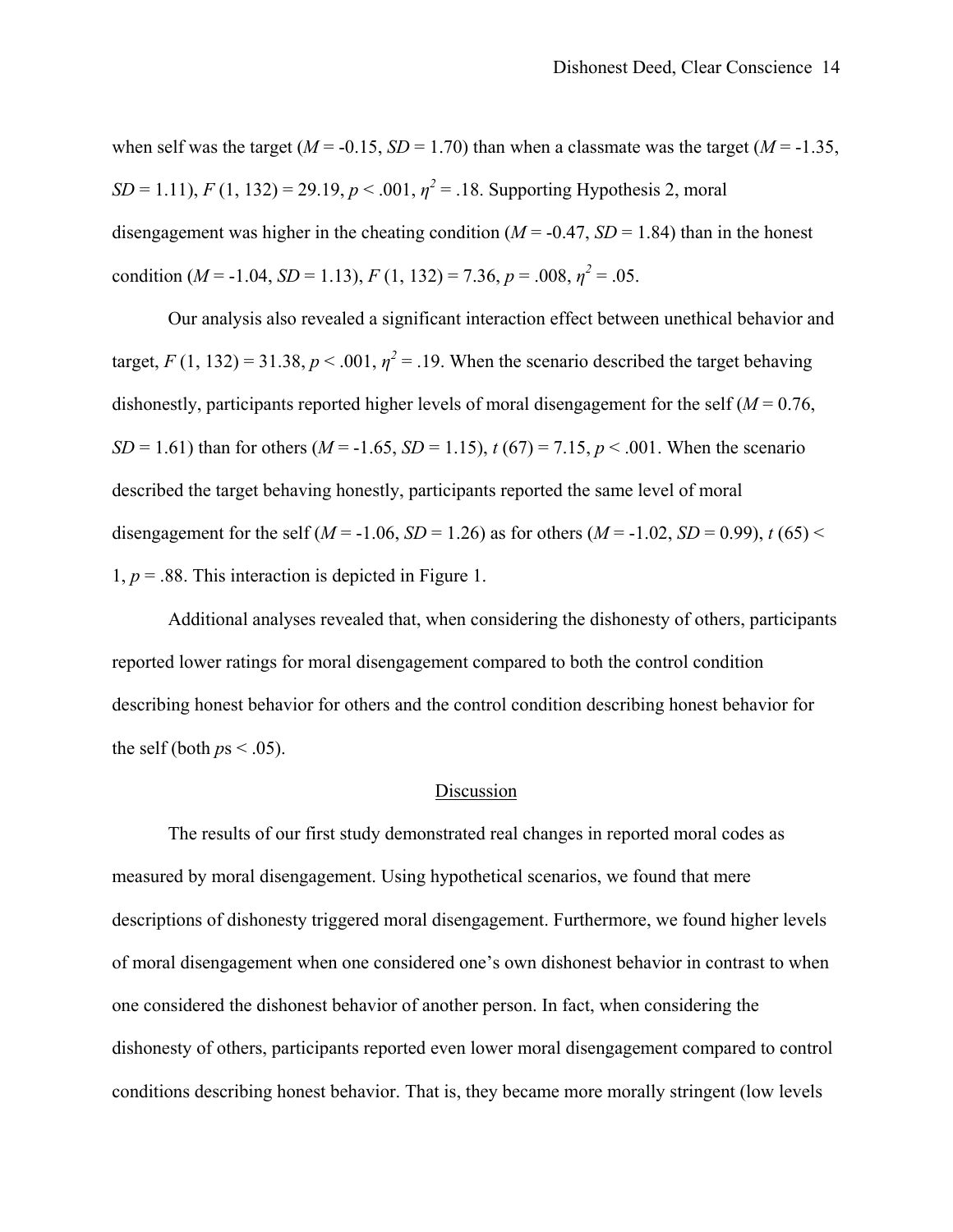of moral disengagement) when merely imagining the dishonesty of others, but became more morally lenient (high levels of moral disengagement) when merely imagining their own dishonesty.

# Study 2

 While Study 1 provides some initial evidence for the effect of dishonest and honest behavior on moral disengagement, it did not establish a baseline measure for moral disengagement. Study 2 addresses this issue and examines whether it is moral leniency after behaving dishonesty or moral stringency after behaving honestly that drives the change in moral disengagement observed in Study 1.

#### Methods

## Participants

Seventy-nine individuals (51% male;  $M_{age} = 22$ ,  $SD = 3.00$ ) participated in the study for \$7. All participants were college or graduate students at a university in the southern United States. The study took under 30 minutes and was conducted by computer.

## Design and Procedure

Study 2 employed one between-subjects factor: dishonest vs. honest behavior. Participants were first asked to answer a short questionnaire that included irrelevant questions and our measures of moral disengagement. The latter will be used as a baseline for the study. Next, participants completed an unrelated filler task for about 10 minutes. Finally, participants read one of the two versions of the scenarios used in Study 1 which described one's own behavior. Half of the participants were told to imagine they cheated, half were told to imagine they behaved honestly. Participants then answered the questions measuring moral disengagement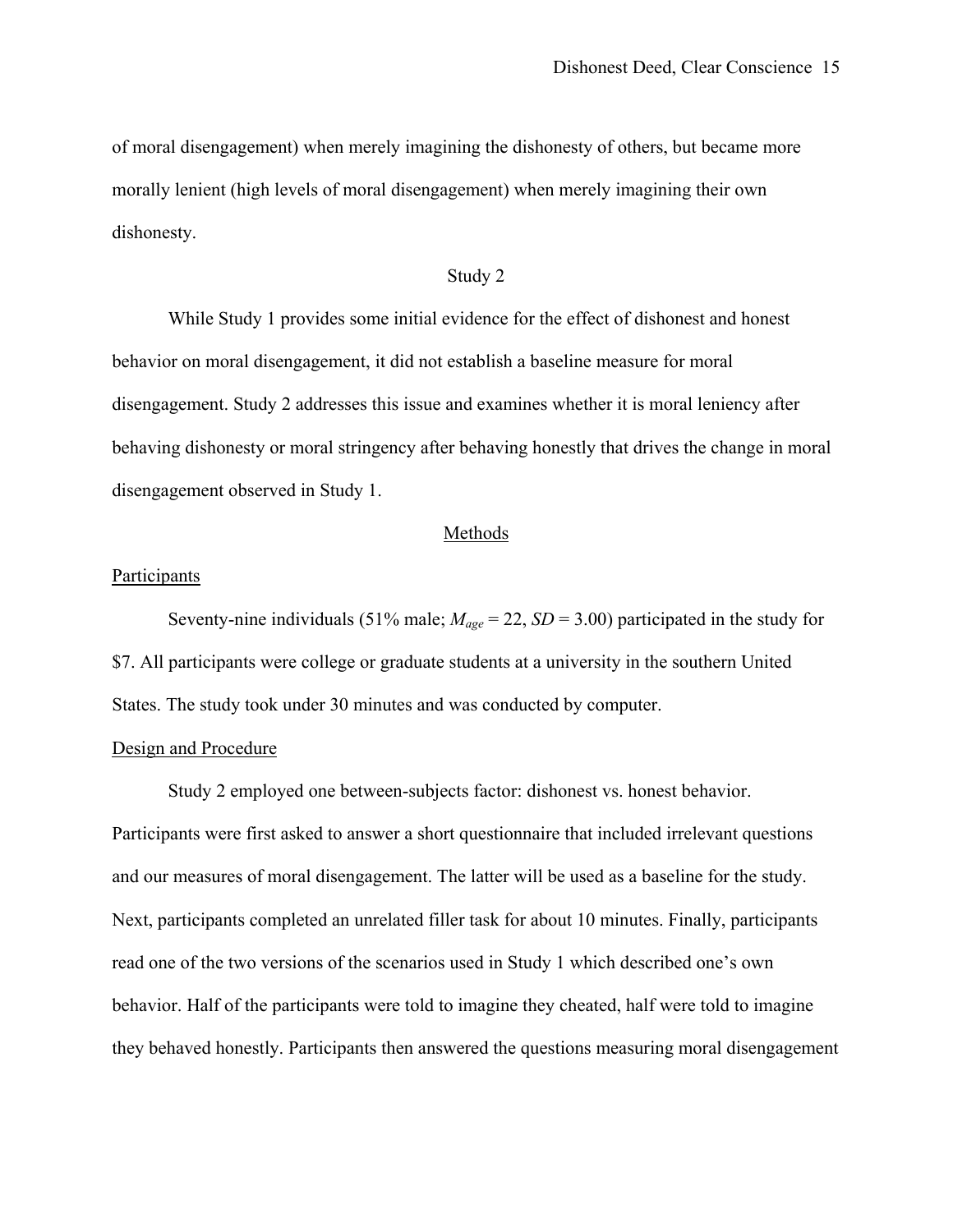a second time after reading the scenario. Finally, they answered a few demographic questions, were paid and then thanked and dismissed.

## Results

We conducted a 2 (within-subjects: moral disengagement before and moral disengagement after reading the scenario) x 2 (between-subjects: unethical behavior vs. honest behavior) ANOVA. This analysis revealed a significant main effect for our behavior-type manipulation,  $F(1, 77) = 13.16$ ,  $p = .001$ ,  $p^2 = .15$ , and a significant effect for our within-subject factor,  $F(1, 77) = 9.28$ ,  $p < 0.01$ ,  $\eta^2 = 0.11$ . More importantly, the interaction between the withinsubjects factor and our behavior-type manipulation was significant,  $F(1, 77) = 92.03$ ,  $p < .001$ ,  $\eta^2$  = .54. Compared to prior baseline levels, the level of moral disengagement significantly increased when the scenario described dishonest behavior,  $F(1, 39) = 68.69$ ,  $p < .001$ ,  $\eta^2 = .64$ . The inverse relationship was also true: the level of moral disengagement significantly decreased when the scenario described honest behavior,  $F(1, 38) = 25.89$ ,  $p < .001$ ,  $\eta^2 = .41$ . These results are depicted in Figure 2.

#### Discussion

The results of our second study establish divergence from baseline measures of moral disengagement after reading hypothetical descriptions of one's own honest and dishonest behavior. Participants became more morally stringent when merely imagining they behaved honestly, but became more morally lenient when merely imagining their own dishonesty. The results provide further evidence for the influence of one's own dishonest and honest behavior on moral disengagement.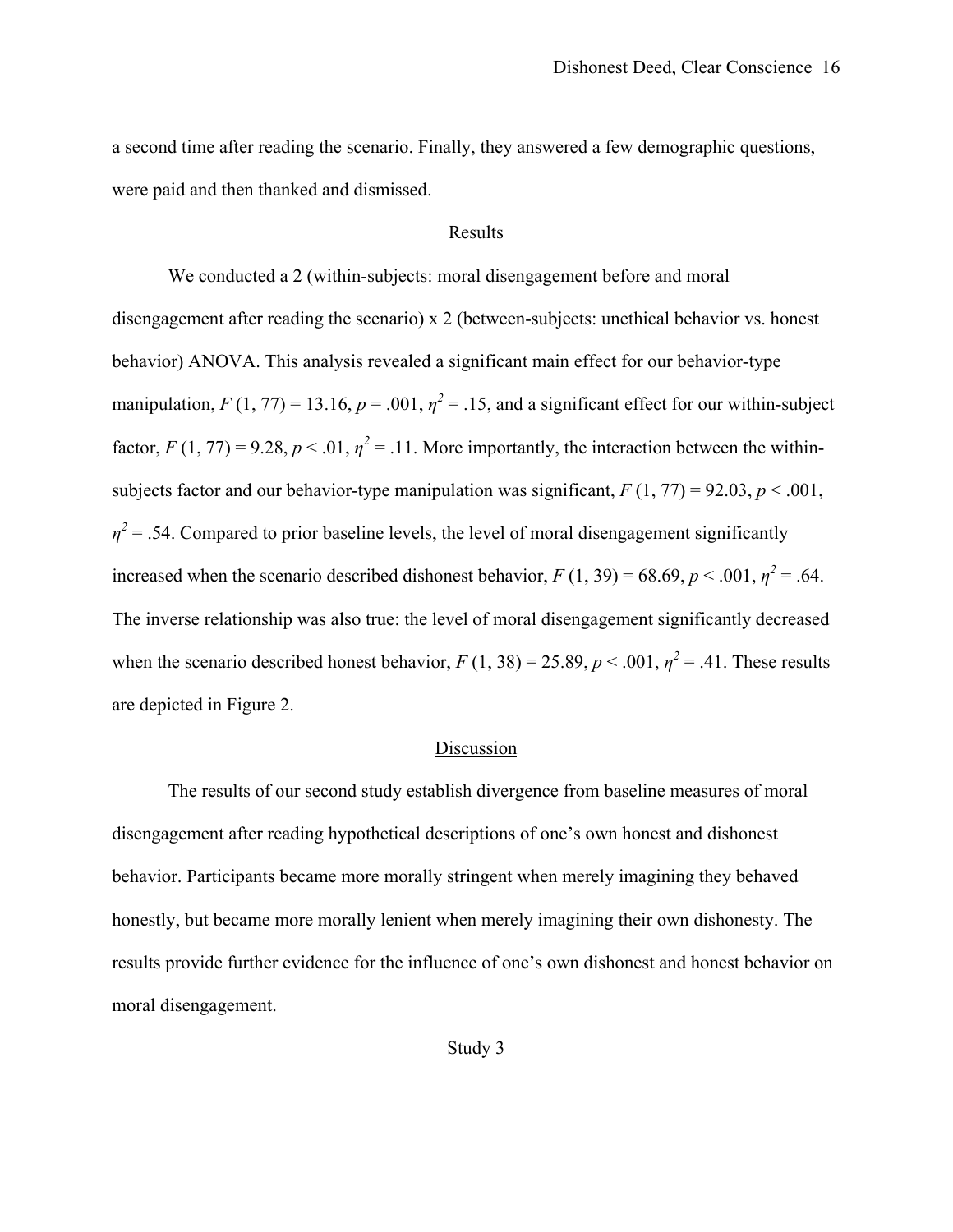Our third study had three main goals. The first goal was to establish the findings of our first two experiments using real behavior. Specifically, participants were given an actual opportunity to behave dishonestly by overstating their performance on a problem-solving task in order to earn more money. The second goal was to explore whether simply being in an environment that permits unethical behavior changes peoples' moral behavior and views namely, whether permissive environments lead to greater moral disengagement than less permissive environments. The third goal was to test the effect of increasing moral awareness on unethical behavior and moral disengagement. Specifically, after participants either read or did not read an honor code, we observed whether awareness of honesty standards influenced dishonest behavior and moral disengagement.

We chose honor codes to manipulate participants' awareness of honesty standards because of their theoretical relevance and applied significance. Honor codes are used by many academic institutions, though evidence of their effectiveness remains unclear (Mazar et al., 2008). Previous studies using honor codes asked participants to sign the honor code as a way of declaring their commitment to honesty before completing a task (Dickerson et al., 1992; Mazar et al., 2008; McCabe & Trevino, 1993, 1997). For instance, Mazar, Omir, and Ariely (2008: Experiment 5) asked respondents to print their names and sign below the following statement: "I understand that this short survey falls under the [University] honor system." In our experiment, participants were not asked to sign the honor code, but rather were instructed to read it carefully.

#### Methods

#### **Participants**

One-hundred forty individuals (51% male;  $M_{\text{age}} = 22$ , *SD* = 3.48) participated in the study for a maximum payment of \$12. Participants received a \$2 show-up fee and had the opportunity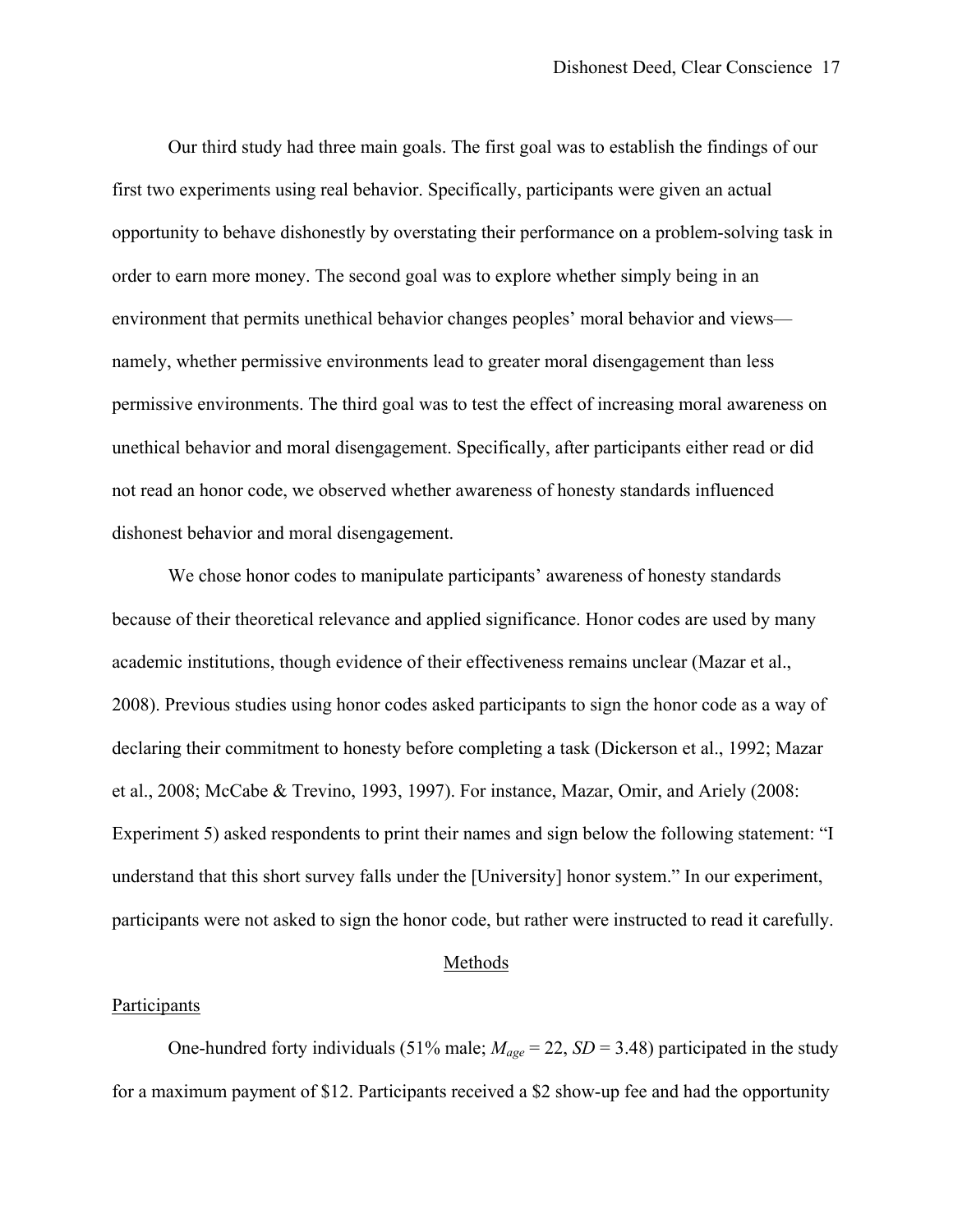to earn an extra \$10 during the study. Most participants (94%) were college or graduate students at a university in the southeastern United States.

## Design and Procedure

 Study 3 employed a 2 (possibility of cheating: control vs. shredder) x 2 (honor code: read honor code vs. no honor code) between-subjects design. Twelve distinct experimental sessions were conducted, each lasting about 30 minutes. Each session had between 9 and 13 participants. The four conditions varied across the sessions. At the beginning of each session, participants in the no-honor-code conditions were told that they were going to be taking part in a study to determine problem-solving skills under time pressure. Participants in the read-honor-code conditions instead were told that the study included two tasks, a comprehension task and a problem-solving task. As part of the comprehension task, participants were asked to spend a few minutes reading an academic honor code (see Appendix B). Once participants completed this task, the experimenter collected the sheets of paper with the honor code and then explained the instructions for the problem-solving task (initially developed by Mazar et al., 2008).

All participants received a brown envelope that contained ten dollars (nine one-dollar bills and four quarters) and an empty white envelope. Each participant also received two sheets of paper. The first was a worksheet with 20 matrices, each based on a set of 12 three-digit numbers (e.g., 4.57). The second sheet was a collection slip on which participants were supposed to report their performance and answer questions about their gender and age. Once the experiment started, participants had four minutes to find two numbers per matrix that added up to 10, a duration that was not sufficient for anyone to solve all 20 matrices. For each pair of numbers correctly identified, participants were allowed to keep \$0.50 from their supply of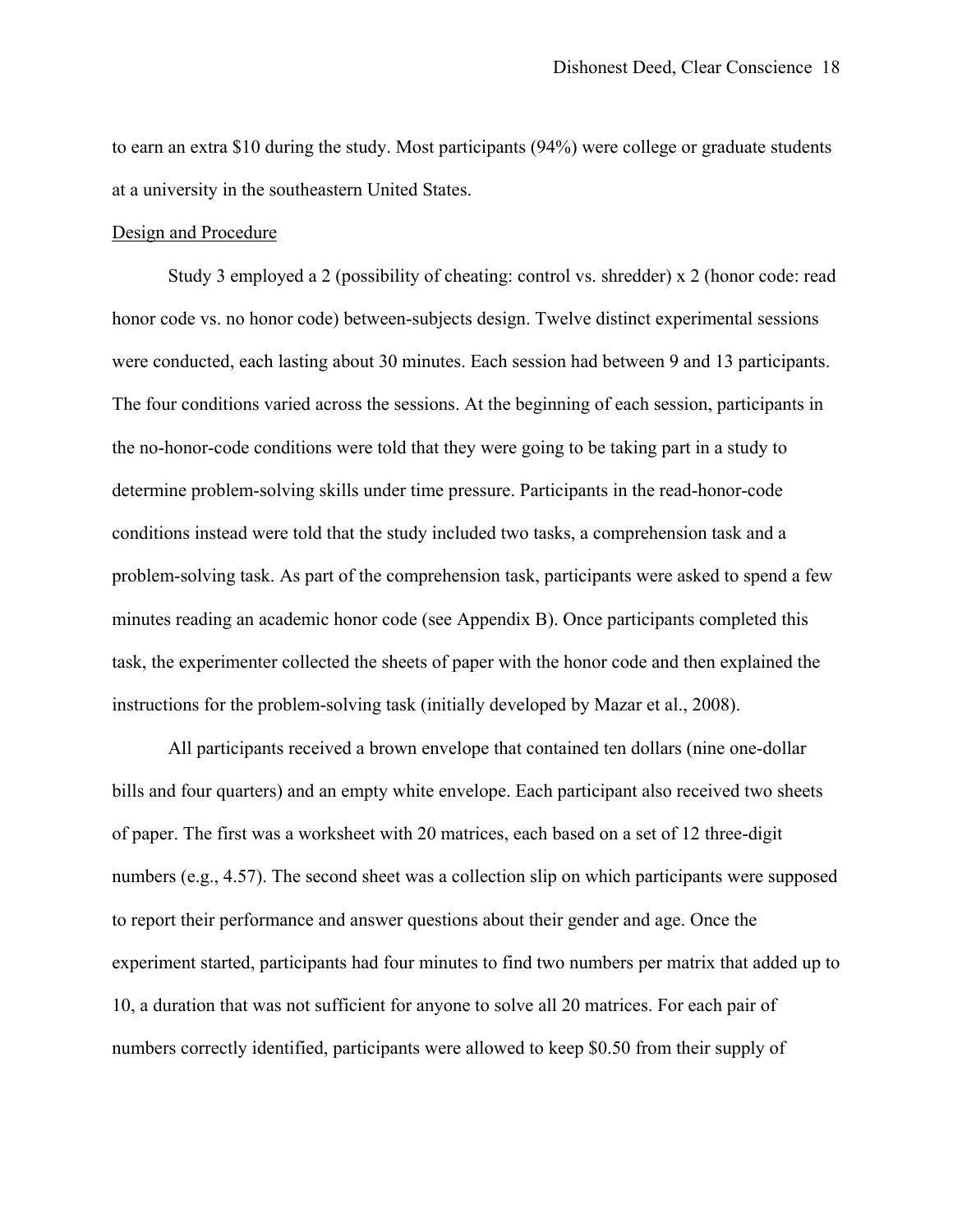money. At the end of the allotted time, they were asked to transfer the unearned amount to the white envelope.

There were two boxes in the room: a blue recycling box for the questionnaires and a cardboard box for the white envelopes containing unearned money. In the control conditions, the two boxes were located on the experimenter's desk. After the four minutes had passed, participants in these conditions were asked to line up near the desk and hand the test to the experimenter. The experimenter checked how many matrices each participant had correctly solved, wrote down their score on the collection slip, and deposited both sheets in the blue recycling box. Next, the experimenter made sure that participants left the correct amount of unearned money in the white envelope (based on their performance) and deposited the white envelope into the cardboard box.

In the shredder conditions, the boxes were located in two different corners of the classroom, and the recycling box stood next to an electric shredder. After the four minutes had passed, participants in these conditions were asked to count the number of correctly solved matrices, write this number down on the collection slip, walk to the shredder, and shred their worksheet. Next, participants were asked to transfer their unearned money from the brown envelope into the white envelope and to place it and the collection slip into the cardboard box (which was in a different corner of the room). During this process, the experimenter remained at her desk and did not check that the participants followed her instructions.

After completing the matrix task, participants in all conditions completed a postexperiment questionnaire that included questions measuring moral disengagement as well as some demographic questions. Participants in the read-honor-code conditions completed an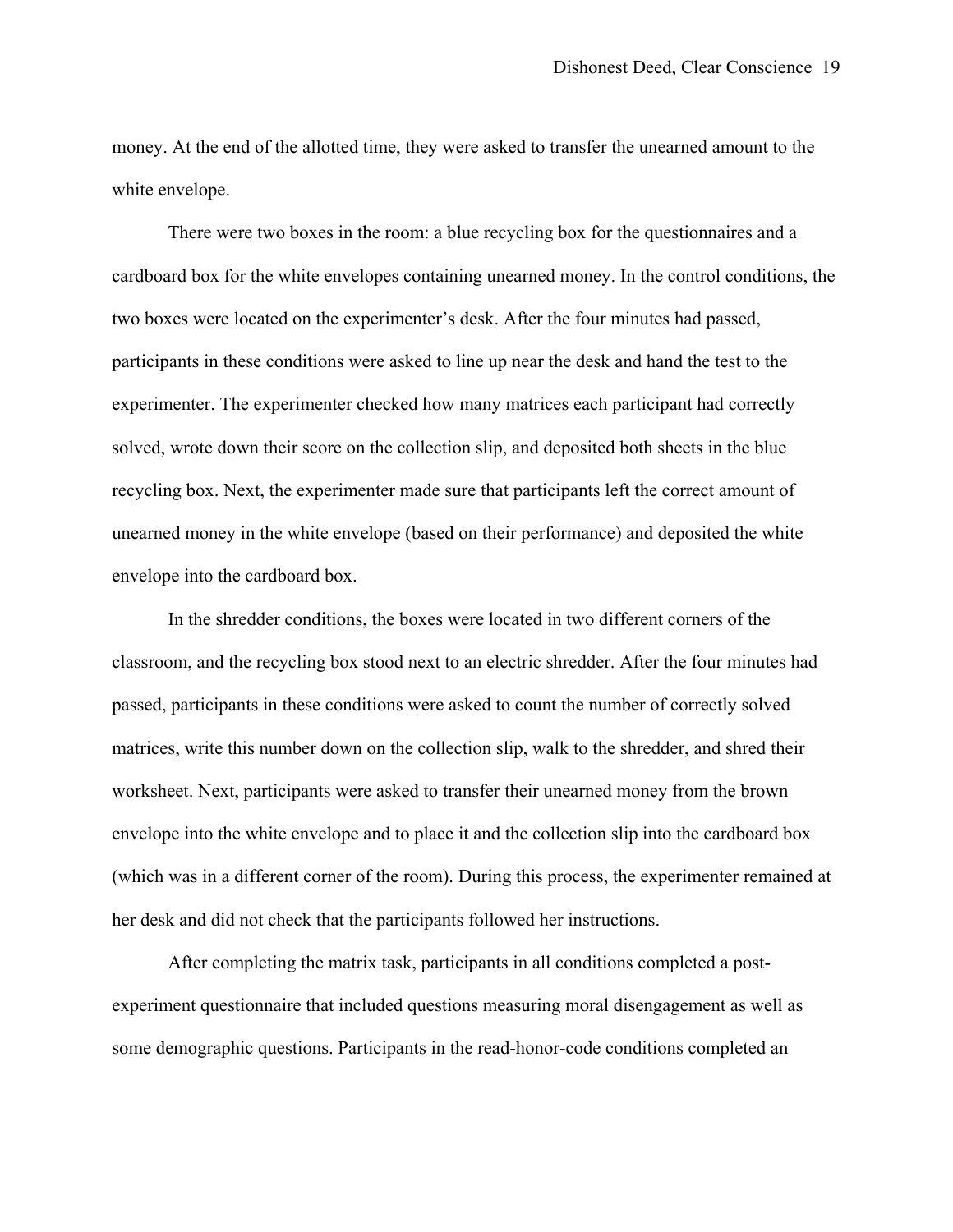additional task after the final questionnaire. The task, called a "memory task," consisted of a few questions about the honor code participants read at the beginning of the study.

## Dependent Measures and Summary of Predictions

 Table 1 depicts the conditions in Study 3 and the dependent variables of interest in each condition. We are interested in differences in the following three variables between conditions: dishonest behavior, moral disengagement, and remembering the honor code.

Dishonest behavior. We use the difference between objective scored performance (for those with no opportunity to cheat) and self-reported performance (for those with an opportunity to cheat) as a proxy for cheating. We predict cheating will occur in permissive environments—in other words, that self-reported performance will be higher than objective scored performance. We also predict that making morality salient through exposure to the honor code will reduce cheating among those who had the opportunity to cheat.

Moral disengagement. We predict two main effects. First, a permissive environment (providing the opportunity to cheat) will lead to increased moral disengagement, as compared to a control environment wherein cheating is not possible. Second, reading an honor code prior to the problem-solving task will reduce moral disengagement. Making morality salient will prevent moral leniency.

Remembering the honor code. We anticipate a "strategic forgetting" effect: those who cheated in permissive environments will remember fewer items on the honor code than those who did not have the opportunity to cheat. Furthermore, we expect this difference in memory to be mediated by moral disengagement.

## **Results**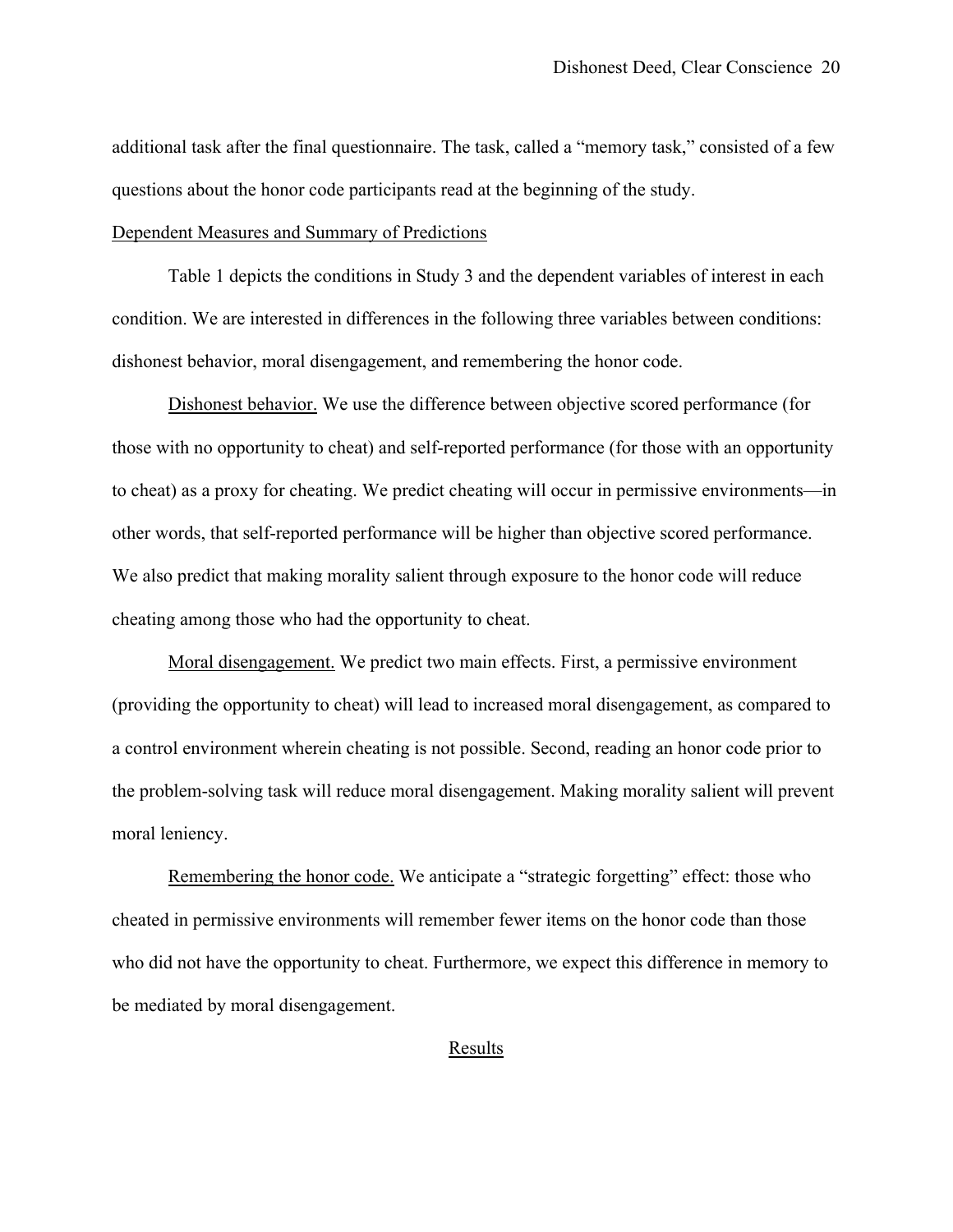Table 2 reports the descriptive statistics for the variables measured in Study 3 by condition.

## Dishonest Behavior

We first examined the effect of our manipulations on participants' reported performance on the problem-solving task. A 2 (possibility of cheating) x 2 (honor code) between-subjects ANOVA revealed a significant main effect for the possibility of cheating,  $F(1, 136) = 23.41$ ,  $p <$ .001,  $\eta^2$  = .15; as expected, participants reported higher performance when they had the opportunity to cheat  $(M = 11.64, SD = 5.11)$  than when they did not  $(M = 7.91, SD = 4.08)$ . This analysis also revealed a main effect of reading the honor code,  $F(1, 136) = 4.63$ ,  $p < .05$ ,  $\eta^2 =$ .03; participants reported higher performance when they did not read the honor code before the problem-solving task ( $M = 10.78$ ,  $SD = 5.16$ ) than when they did ( $M = 8.96$ ,  $SD = 4.69$ ). Finally, the possibility of cheating and honor code interaction was also significant,  $F(1, 136) = 4.03$ ,  $p <$ .05,  $\eta^2$  = .03. When participants did not have the possibility to cheat, reading the honor code did not impact their performance on the problem-solving task (7.86 vs. 7.97,  $t$  [65] < 1,  $p = .91$ ). But when presented with the opportunity to cheat (by shredding the task worksheet), participants' self-reported performance was significantly higher in the no-honor-code condition  $(M = 13.22)$ , *SD* = 4.88) than in the read-honor-code condition ( $M = 10.03$ , *SD* = 4.88), *t* (71) = 2.79, *p* < .01. We also note that participants' performance in the shredder / read-honor-code condition was higher than participants' performance in the control / read-honor-code condition (10.03 vs. 7.86), suggesting that reading the honor code reduced cheating but did not eliminate it completely, *t*   $(69) = 1.99, p = .05.$ 

## Moral Disengagement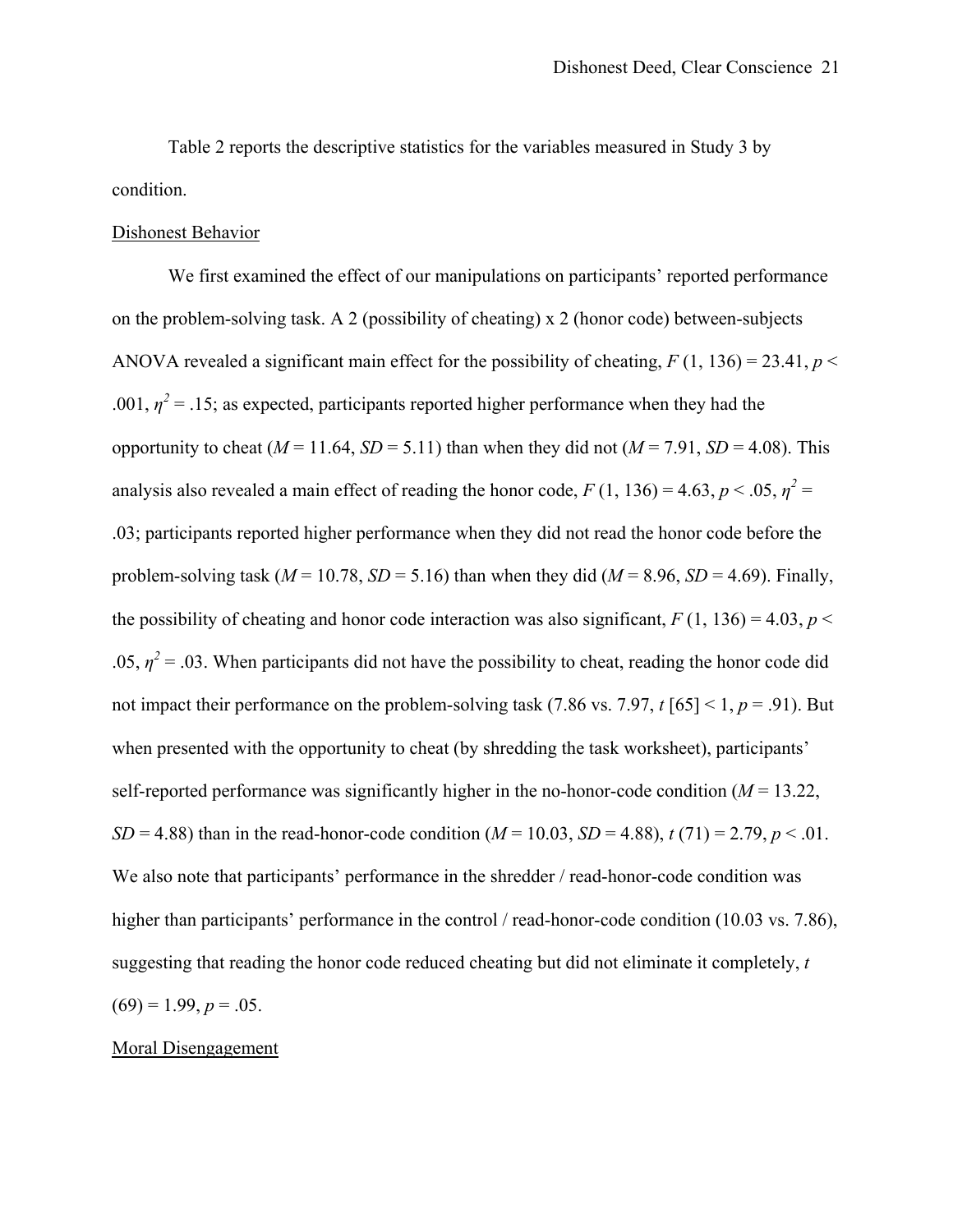We computed the average across the six scale items and used the resulting aggregate measure of moral disengagement in the analyses below (Cronbach's alpha = 0.91). Lower ratings for this aggregate measure of moral disengagement indicate higher moral standards and increased moral stringency, while higher ratings of moral disengagement indicate moral leniency. We used this aggregate measure as the dependent variable in a 2 (possibility of cheating) x 2 (honor code) between-subjects ANOVA. This analysis revealed a main effect for the possibility of cheating,  $F(1, 136) = 52.32$ ,  $p < .001$ ,  $\eta^2 = .28$ ; as expected, participants' levels of moral disengagement were higher when they had the opportunity to cheat  $(M = 0.17, SD =$ 1.43) than when they did not  $(M = -1.27, SD = 1.03)$ . Presenting participants the opportunity to cheat made them more morally lenient. This analysis also revealed a main effect of honor code,  $F(1, 136) = 4.63$ ,  $p < .05$ ,  $\eta^2 = .03$ ; participants' levels of moral disengagement were higher when they did not read the honor code before engaging in the problem-solving task  $(M = 0.02)$ , *SD* = 1.31) than when they did ( $M = -1.04$ , *SD* = 1.38). Reading the honor code made participants more morally stringent. This difference was significant in both the conditions in which participants had the opportunity to cheat  $(-0.72 \text{ vs. } -1.78, t \cdot 65) = 4.85, p < .001$ ) and in the control conditions (0.66 vs. -0.34,  $t$  [71] = 3.17,  $p$  < .001). Finally, the possibility of cheating and honor code interaction was insignificant, *F* < 1, *ns*.

#### Remembering the Honor Code

 To test for strategic forgetting, we counted participants' correct answers to the memory task (see Appendix C for the questions we used). As predicted, of those who read the honor code, participants in the shredder condition remembered fewer items of the honor code (*M* = 2.44, *SD*  $= 1.08$ ) compared with participants in the control condition ( $M = 3.54$ ,  $SD = 1.17$ ),  $t (69) = -4.11$ , *p* < .001. Those with the opportunity to cheat showcased motivated forgetting of the honor code.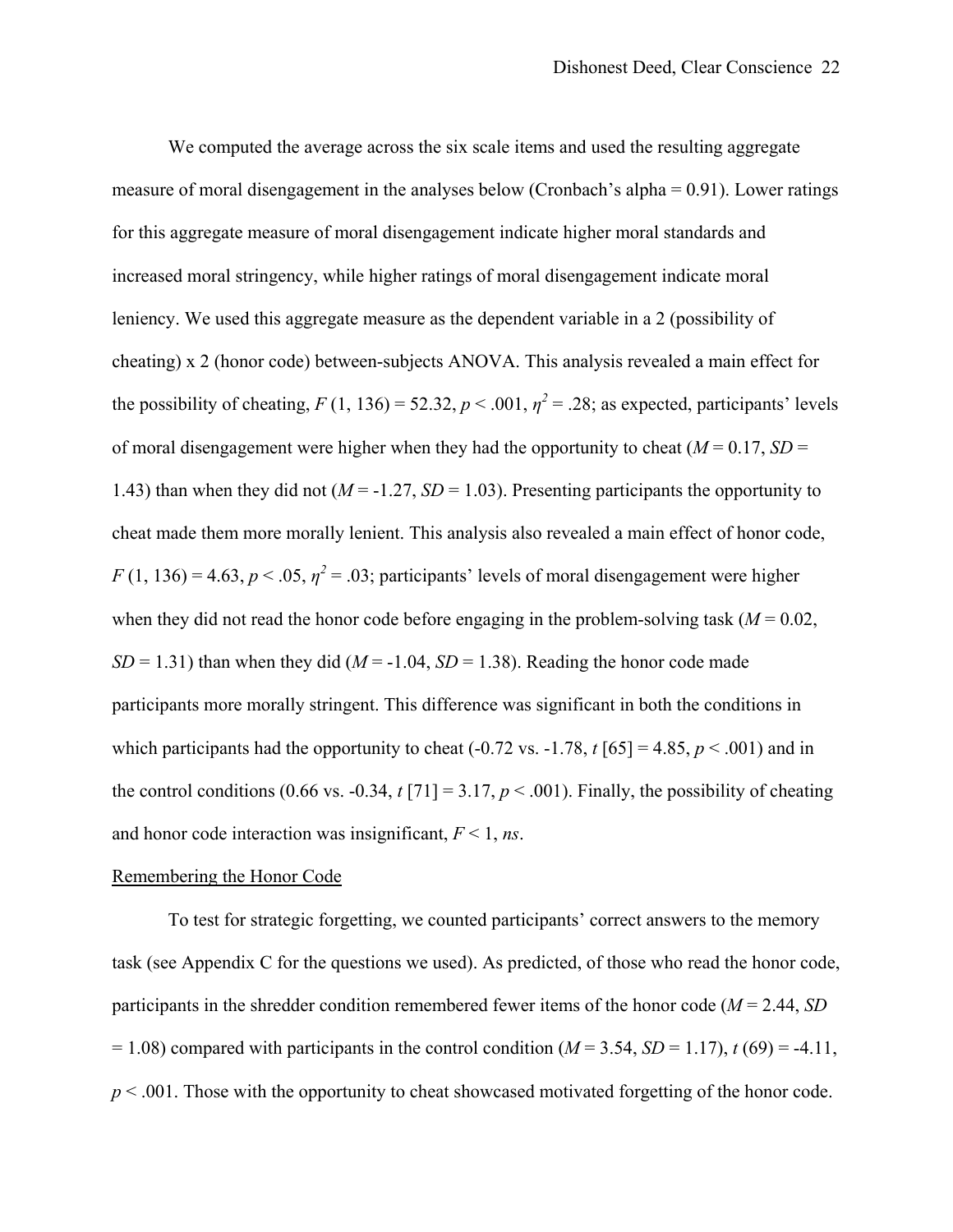We also tested whether moral disengagement mediated the effect of possibility of cheating on the number of items the honor code participants correctly remembered. We followed the hierarchical regression procedures recommended by MacKinnon, Fairchild, and Fritz (2007). The effect of the possibility of cheating on items correctly remembered was reduced to nonsignificance when moral disengagement was included in the equation, and moral disengagement was a significant predictor of memory of honor code content (see Table 3). To examine whether the indirect effect of the possibility-to-cheat manipulation on number of items correctly remembered through moral disengagement was significant, we used bootstrap procedures to construct bias-corrected confidence intervals based on 1,000 random samples with replacement from the full sample (Stine, 1989). Mediation is present when the size of an indirect effect differs significantly from zero (MacKinnon et al., 2007; Shrout & Bolger, 2002), which was the case for our indirect effect, since the 95% confidence intervals excluded zero (-.55, -.17). These results show that moral disengagement mediated the effect of possibility of cheating on the number of items the honor code participants correctly remembered.

#### Discussion

 The results of Study 3 suggest that moral disengagement is influenced by the opportunity to cheat and by awareness of ethical standards. We show that simply being in an environment that allows cheating systematically increases moral disengagement. In line with prior research on unethical behavior, our results also show that giving participants the opportunity to cheat led to higher levels of dishonesty. More interestingly, asking participants to simply read an honor code reduced the level of dishonesty when participants had the opportunity to cheat, but did not completely eliminate cheating. Finally, we found that moral disengagement mediated the effect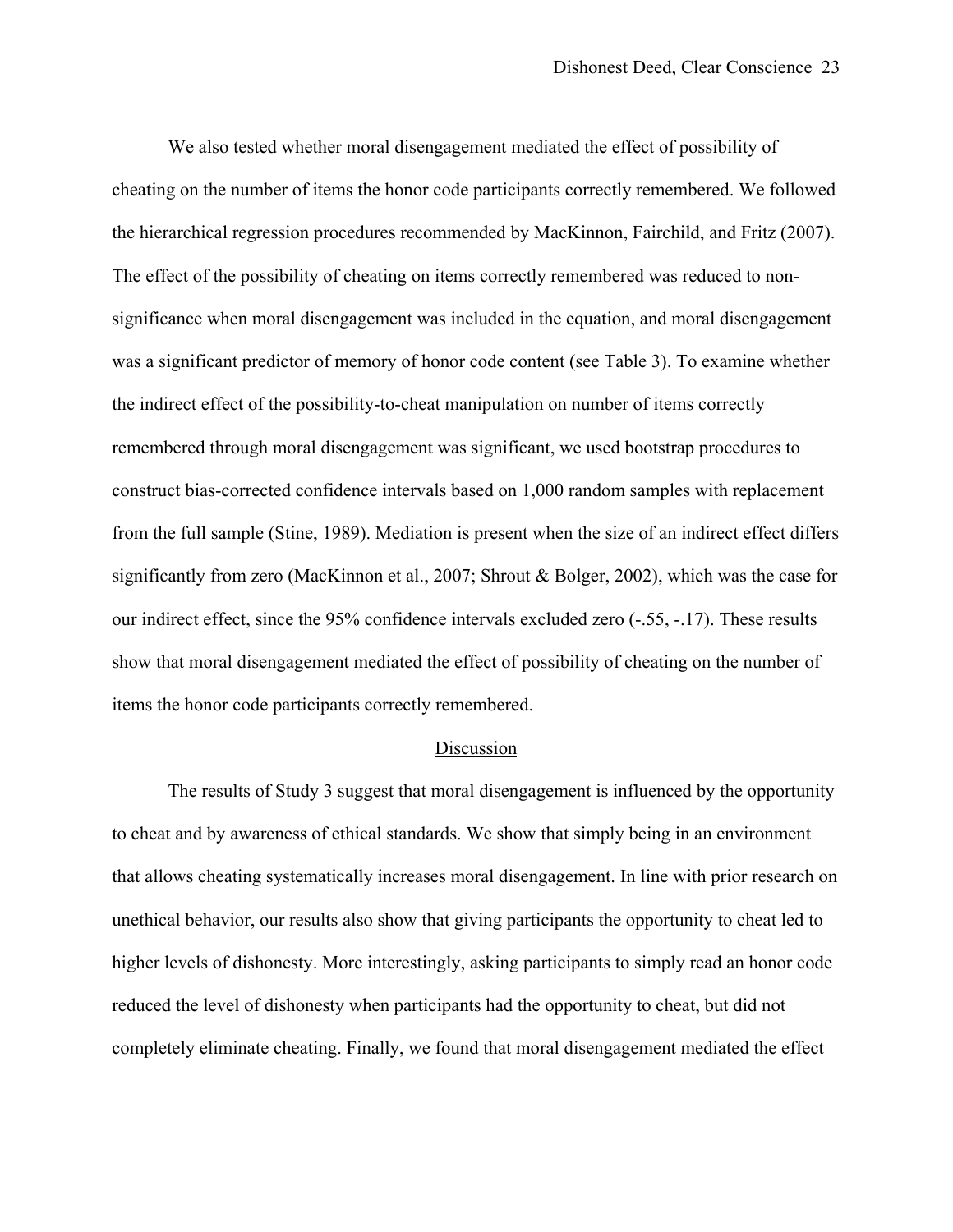of opportunity to cheat on memory of honor code content and thus explained why those who may have cheated exhibited motivated forgetting of the honor code.

## Study 4

 Study 4 had two main goals. The first goal was to distinguish those who cheated from those who did not cheat when presented with the opportunity. Doing so allowed us to measure the impact of the decision to cheat on subsequent levels of moral disengagement and memory. The second goal was to test whether signing an honor code (as opposed to just reading it) would lead to higher commitment to moral standards.

 Because we are able to measure real changes in reported morality and memory, we have the opportunity to explore not just the consequences of bad behavior, but also the antecedents of good behavior.

#### Methods

#### **Participants**

 One-hundred thirty-eight individuals (55% male; *Mage* = 21, *SD* = 2.48) participated in the study for a maximum payment of \$12. Participants received a \$2 show-up fee and had the opportunity to earn an extra \$10 during the study. Most participants (93%) were college or graduate students at a university in the eastern United States.

## Design and Procedure

Study 4 employed a 2 (possibility of cheating: control vs. recycle) x 3 (honor code: read honor code vs. sign honor code vs. no honor code) between-subjects design. Study 4 followed the same procedure used in Study 3, with two differences. In the possibility of cheating conditions, we used only the recycling bin and no shredder. So that participants would feel the problem-solving task was anonymous, we asked them not to report their study ID on the matrix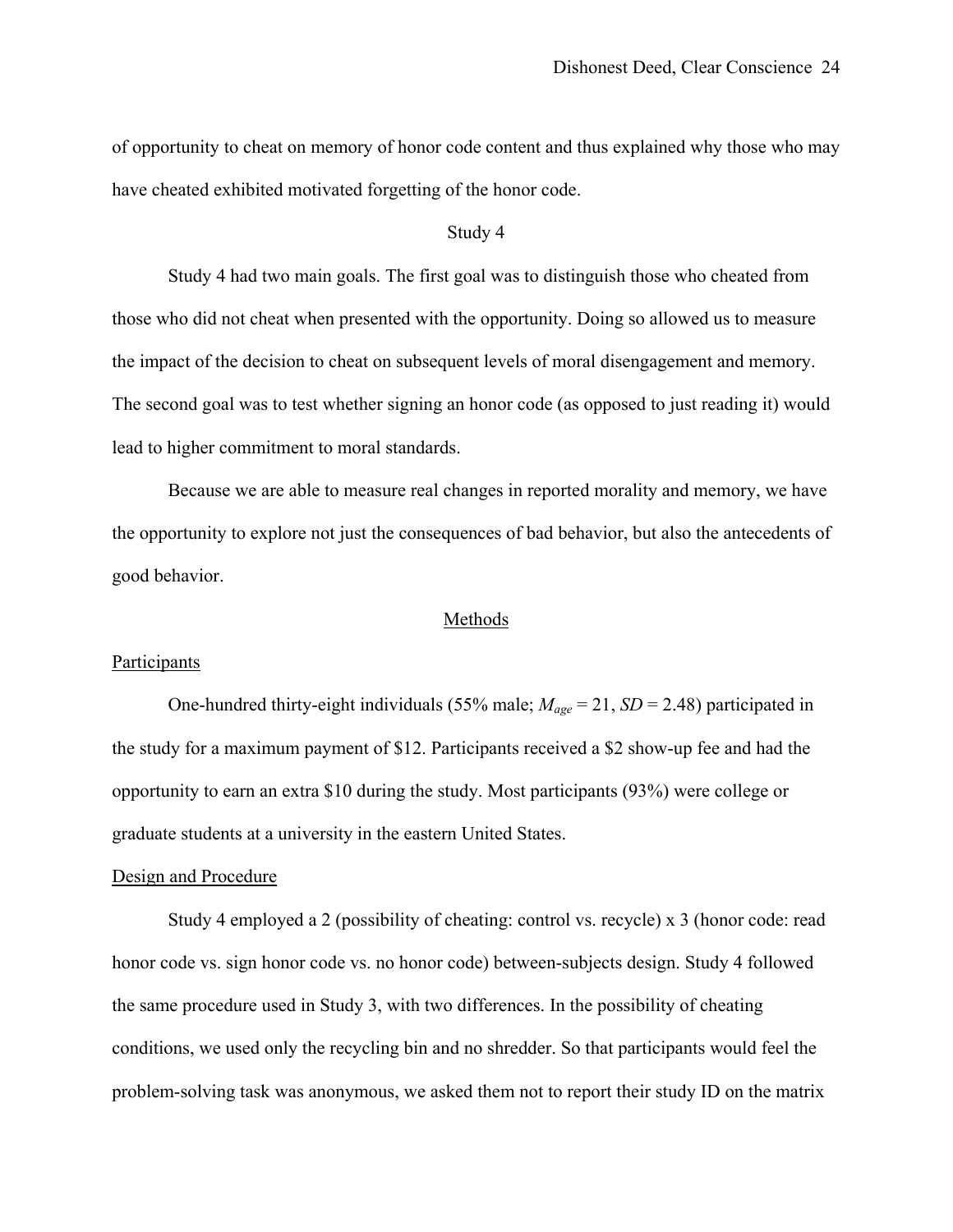sheet—only on the rest of the material they had received. To match participants' score reporting slips with their test sheets after the study, we changed one of the three-digit numbers in the last matrix on the test sheet so that it matched participants' study ID. The second change was the addition of a new condition for the honor code manipulation. In the sign-honor-code conditions, we asked participants to print their names and sign right below a statement appearing at the bottom of the page with the honor code they had received. The statement read, "I understand that this study falls under the [University] honor system." This condition is similar to the one employed by Mazar at al. (2008, Experiment 5), which was successful in eliminating dishonesty when study participants had the opportunity to act unethically.

#### Dependent Measures and Summary of Predictions

Table 4 depicts the conditions in Study 4 and the dependent variables of interest in each condition. We are interested in the differences in the following three variables between conditions.

 Dishonest behavior*.* In Study 4, we can identify precisely those who cheated from those who did not. We predict that cheating will occur in the permissive environment, in which participants self-report their performance and then recycle the task worksheet. We also predict that reading the honor code will reduce cheating and that signing the honor code will reduce it even further.

Moral disengagement*.* We predict that a permissive environment (providing the opportunity cheat) will lead to increased moral disengagement as compared to a control environment wherein cheating was not possible. For those in the permissive environment, the recycle bin allows us to dissociate cheaters from non-cheaters, as everyone had the opportunity to be dishonest in self-reports of performance. We expect that honesty in the face of unethical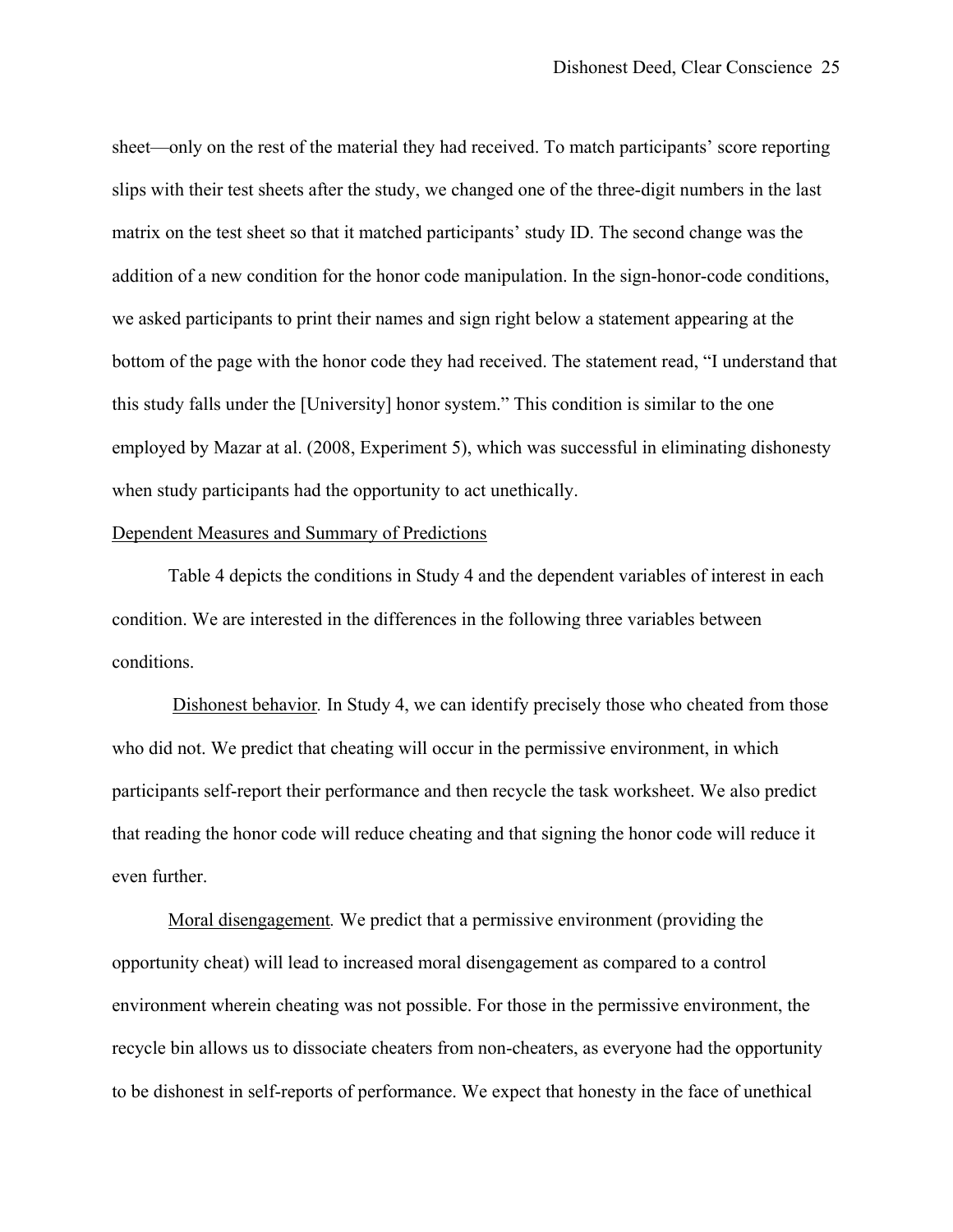temptation will lead to low levels of moral disengagement (moral stringency) and that dishonesty will lead to high levels of moral disengagement (moral leniency). Finally, we expect that reading an honor code prior to the performance task will reduce moral disengagement and that signing it will further reduce it.

Remembering the honor code. We anticipate a "strategic forgetting" effect, such that those who cheat will remember fewer items on the honor code than those who did not have the opportunity to cheat. Furthermore, we expect this difference in memory to be mediated by moral disengagement.

## Results

Table 5 reports the descriptive statistics for the variables measured in Study 4 by condition.

## Dishonest Behavior

 Participants' reported performance on the problem-solving task was used as the dependent variable in a 2 (possibility of cheating) x 3 (honor code) between-subjects ANOVA. This analysis revealed a significant main effect for the possibility of cheating,  $F(1, 132) = 16.67$ ,  $p < .001$ ,  $\eta^2 = .11$ ; participants' reported performance was higher when they had the opportunity to cheat ( $M = 10.39$ ,  $SD = 5.06$ ) than when they did not ( $M = 7.52$ ,  $SD = 3.38$ ). This analysis also revealed a main effect of honor code (*F* [2, 132] = 5.60,  $p < .01$ ,  $\eta^2 = .08$ ), as well as a significant possibility of cheating and honor code interaction (*F* [2, 132] = 4.00,  $p < .05$ ,  $\eta^2 = .06$ ). These results are depicted in Figure 3. As expected, exposure to the honor code did not affect reported performance when there was no opportunity to cheat (all *p*s for comparisons of each two conditions are insignificant). In contrast, when they had the opportunity to cheat, participants' performance was significantly higher in the no-honor-code condition  $(M = 13.09, SD = 4.80)$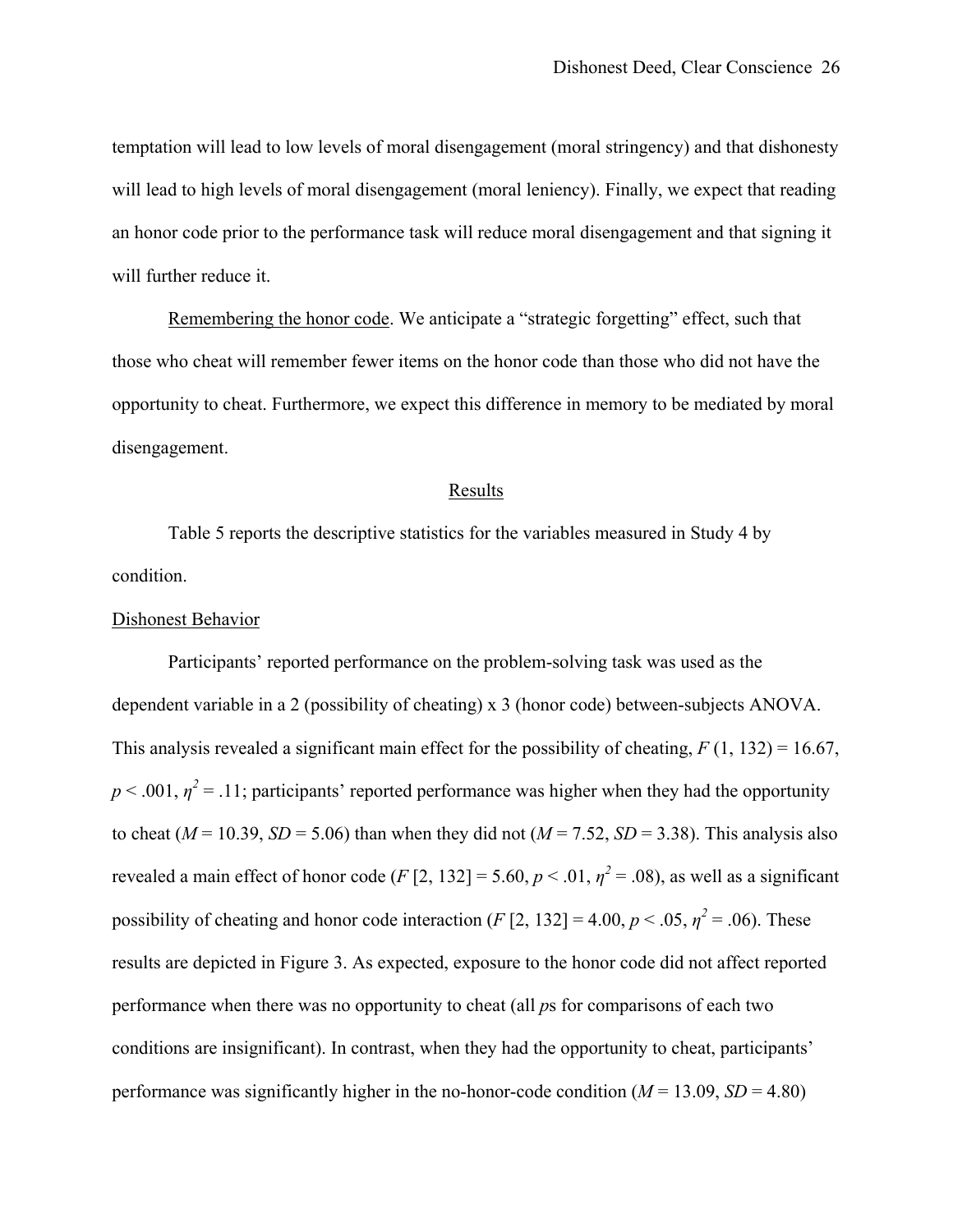than in both the read-honor-code condition ( $M = 10.05$ ,  $SD = 4.99$ ;  $p < .05$ ) and the sign-honorcode condition  $(M = 7.91, SD = 4.11; p < .001)$ .

We should also note that among those who simply read the honor code, performance in the recycle condition was higher than performance in the control condition (10.05 vs. 7.39), suggesting that reading the honor code reduced cheating but did not eliminate it completely, *t*   $(43) = 2.04$ ,  $p < .05$ . However, when we move from those who simply read the honor code to those who signed the honor code, performance in the recycle condition was not statistically significantly different from performance in the control condition (7.91vs. 7.37),  $t$  (44) < 1,  $p =$ .63. This suggests that reading an honor code reduced cheating but did not eliminate it, while signing the same honor code reduced cheating to a level not statistically different from when cheating was not possible (i.e., cheating was eliminated).

As for participants' actual performance on the problem-solving task, it did not vary across conditions (effect of possibility of cheating:  $F[1, 132] < 1, p = .87$ ; effect of honor code manipulation: *F*  $[2, 132]$  < 1, *p* = .83; interaction effect: *F*  $[2, 132]$  < 1, *p* = .98). This confirms that performance differences found in this study and in our previous one were entirely due to differences in participants' self-reports (as determined by the ability and decision to cheat).

Study 4 allowed us to disaggregate the cheaters from the non-cheaters in the recycle conditions. The percentage of participants who behaved dishonestly when they had the opportunity to do so varied based on the honor code manipulation,  $\chi^2$  (2, *N* = 67) = 14.12, *p* = .001. In the no-honor-code condition, 57% of participants (13 out of 23) over-reported their performance. This percentage was significantly lower in the read-honor-code condition, in which 32% of participants (7 out of 22) over-reported their performance. Finally, in the sign-honorcode condition, only one participant out of 22 over-reported his performance. Simply reading an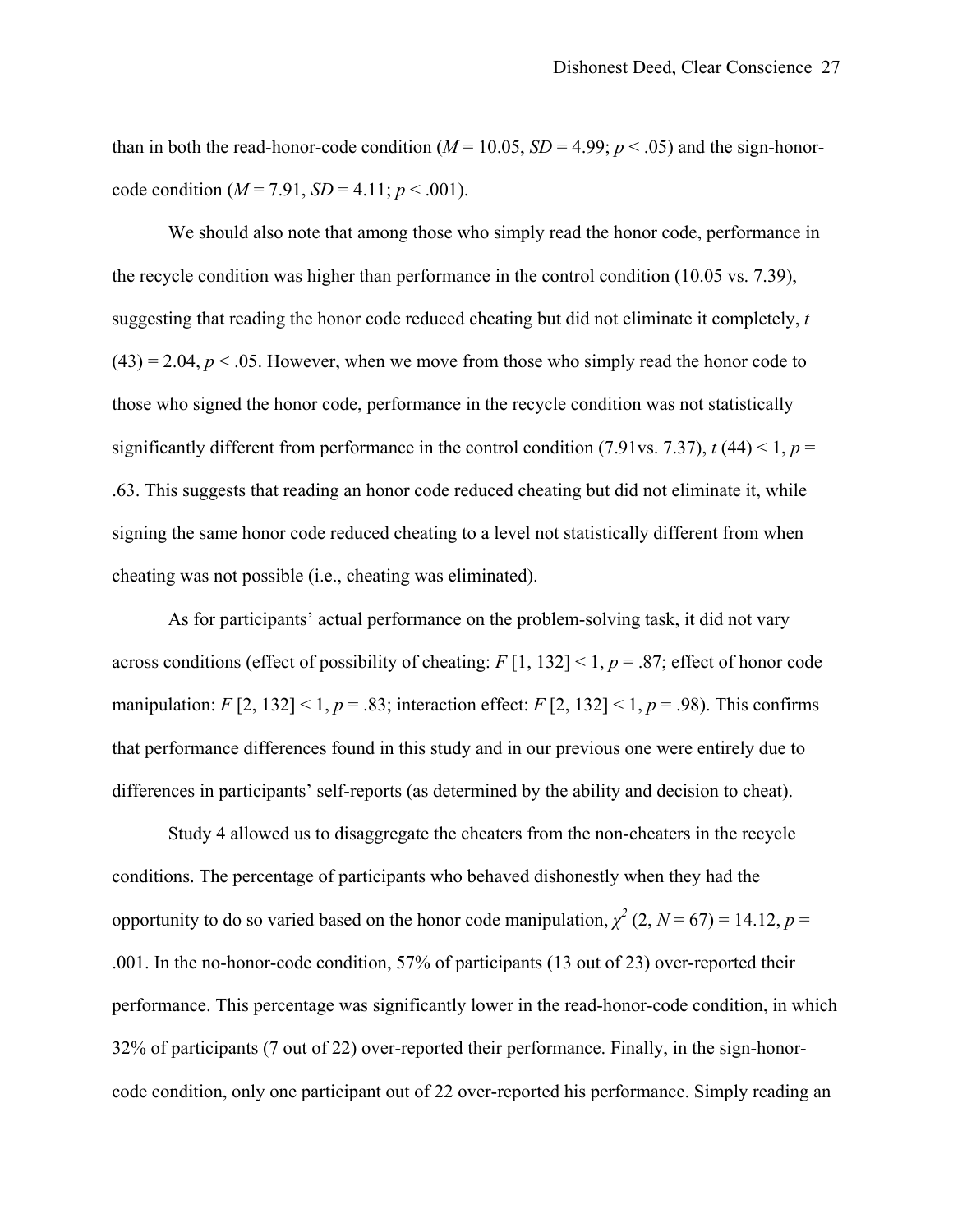honor code reduced cheating behavior by almost half; signing the same honor code almost eliminated cheating altogether.

## Moral Disengagement

As before, a factor analysis revealed that the six items of the moral disengagement scale loaded onto the same factor. Thus, we computed the average across the six items and used the resulting aggregate measure of moral disengagement in the analyses below (Cronbach's alpha = .94). We used this aggregate measure as the dependent variable in a 2 (possibility of cheating) x 3 (honor code) between-subjects ANOVA. This analysis revealed a main effect for the possibility of cheating,  $F(1, 132) = 5.48$ ,  $p < .05$ ,  $\eta^2 = .04$ . As expected, participants' ratings for moral disengagement were higher when they had the opportunity to cheat  $(M = -0.92, SD = 1.90)$ than when they did not ( $M = -1.45$ ,  $SD = 1.07$ ). This analysis also revealed a main effect of honor code,  $F(2, 132) = 31.22$ ,  $p < .001$ ,  $\eta^2 = .32$ , on levels of moral disengagement. There was no significant interaction between possibility of cheating and honor code manipulations, *F* (2, 132)  $= 1.46, p = .24, \eta^2 = .02.$ 

We next examined the level of moral disengagement for participants who had the opportunity to cheat and compared the ratings of people who behaved dishonestly by overreporting their performance to those who behaved honestly. Figure 4 reports the mean values of moral disengagement by condition, distinguishing between people who cheated and those who did not in the conditions in which all participants had the opportunity to behave dishonestly. Honor Code Readers

Those who read the honor code reported a higher level of moral disengagement after they cheated ( $M = 1.05$ ,  $SD = 1.57$ ) than those who did not cheat ( $M = -2.02$ ,  $SD = 0.90$ ),  $t(20) =$ 5.88, *p* < .001. Furthermore, cheaters who read the honor code reported higher levels of moral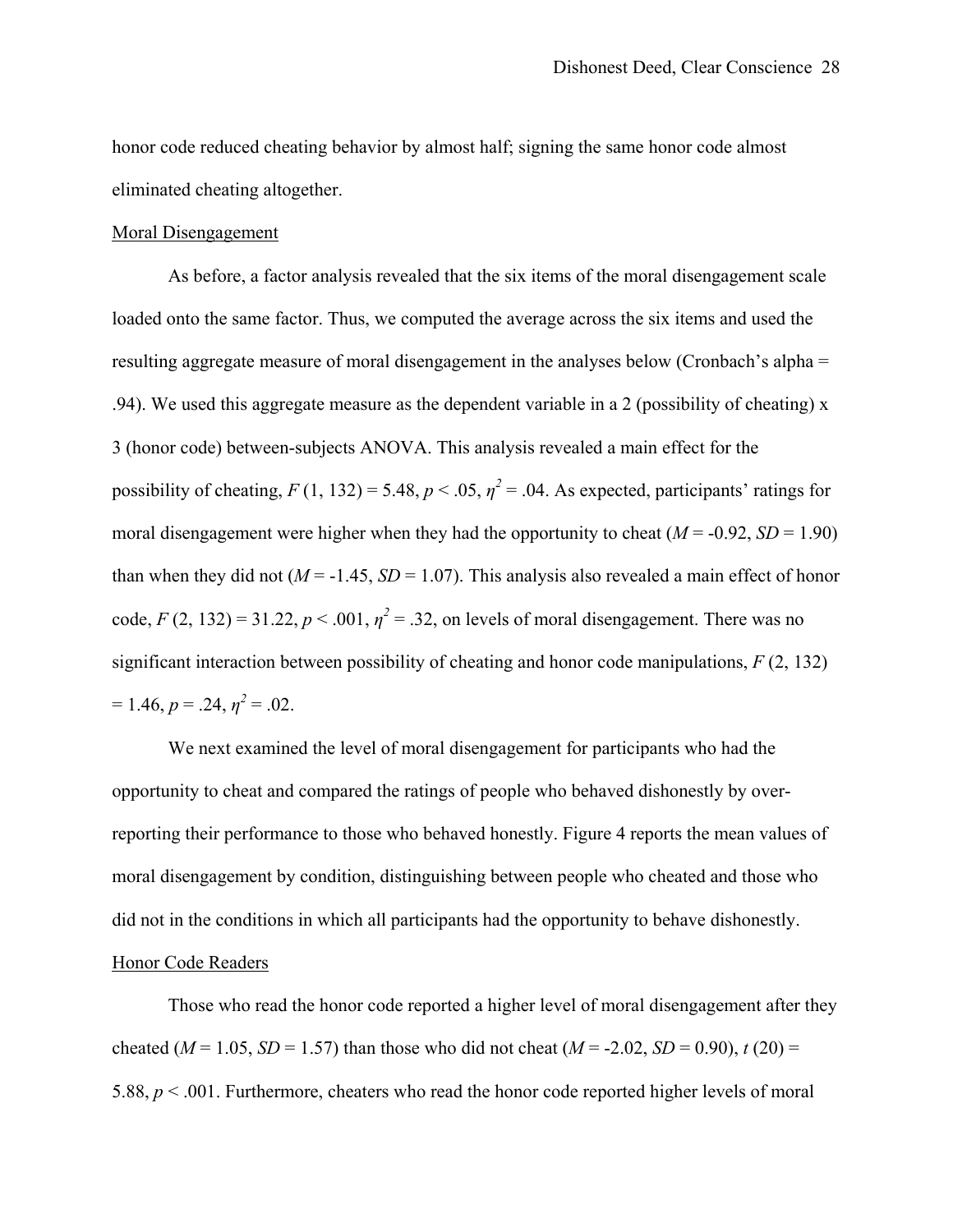disengagement than participants who read the honor code but did not have the opportunity to cheat ( $M = -1.59$ ,  $SD = 0.64$ ),  $t(28) = 6.64$ ,  $p < .001$ . Finally, those who had the opportunity to cheat but behaved honestly reported a lower level of moral disengagement than did participants with no opportunity to cheat, but this difference only reached marginal significance  $(t \, 136] = -1$ 1.72,  $p = .09$ ). This suggests that moral standards tighten when the opportunity to cheat is rejected in favor of honest behavior.

## No Honor Code

Those who cheated in this condition reported a level of moral disengagement that was higher than that of those who did not cheat  $(1.44 \text{ vs. } -1; t [21] = 10.66, p < .001)$  and higher than that of those with no opportunity to cheat (1.44 vs.  $-0.56$ ;  $t$  [35] = 5.85,  $p < .001$ ). We expected that those who had the opportunity to cheat but behaved honestly would report lower levels of moral disengagement than participants with no opportunity to cheat. The results were in the expected direction (-1 vs. -0.56), but the difference did not reach significance ( $t$  [32] = -1.12,  $p$  = .27).

## Remembering the Honor Code

In our final set of analyses, we examined whether our manipulations influenced the number of items of the honor code that participants remembered. For these analyses, we did not consider participants who did not read the honor code, as they did not complete the memory task. We tested the number of correctly remembered items in a 2 (possibility of cheating: control vs. recycle) X 2 (honor code: read vs. sign) between-subjects ANOVA. This analysis revealed a main effect for signing the honor code,  $F(1, 87) = 10.78$ ,  $p = .001$ ,  $\eta^2 = .11$ ; participants remembered fewer items when they only read the honor code ( $M = 3.11$ ,  $SD = 1.57$ ) than when they signed it  $(M = 4.13, SD = 1.42)$ . The main effect for possibility of cheating was not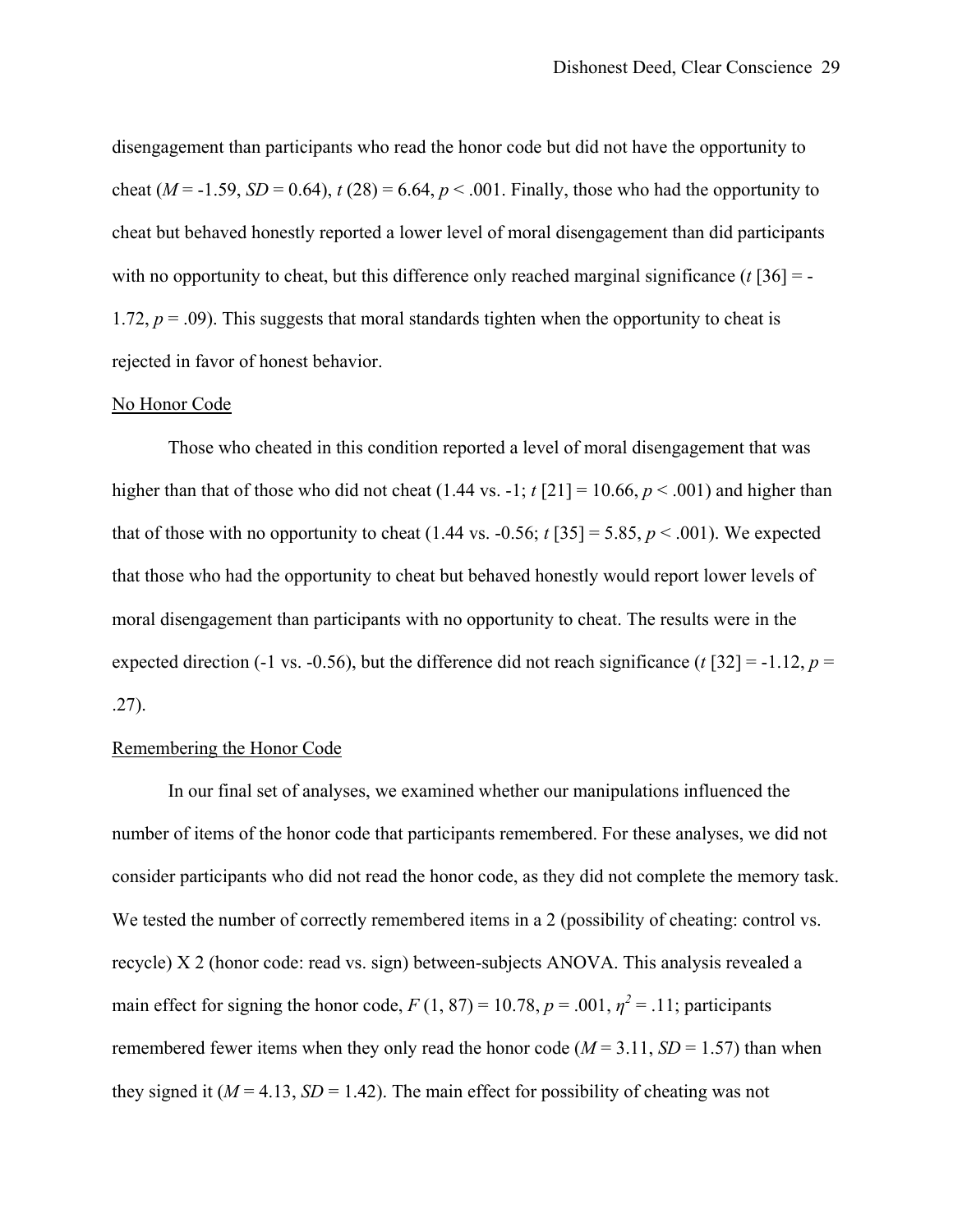significant  $(F [1, 87] < 1, p = .63, \eta^2 = .00)$ ; nor was the interaction between possibility of cheating and honor code  $(F [1, 87] = 1.81, p = .18, \eta^2 = .02)$ .

We tested for the existence of strategic moral forgetting within the condition in which participants faced the opportunity to cheat. A comparison between those who cheated and those who resisted cheating points to differences in memory: participants who did cheat recalled significantly fewer items than did participants who did not cheat  $(F [1, 40] = 15.81, p < .001, \eta^2$ = .28). Figure 5 reports the average number of items that participants correctly remembered in each condition and distinguishes between participants who cheated and those who did not when they were given the opportunity to do so.

We also tested whether moral disengagement mediated the effect of awareness of ethical standards (read honor code vs. sign honor code) on the number of items of the honor code that participants correctly remembered. The effect of awareness of ethical standards on items correctly remembered was reduced to non-significance when moral disengagement was included in the equation, and moral disengagement was a significant predictor of our dependent variable (see Table 6). To examine whether the indirect effect of the honor code manipulation on number of items correctly remembered through moral disengagement was significant, we used bootstrap procedures to construct bias-corrected confidence intervals based on 1,000 random samples with replacement from the full sample (Stine, 1989). Mediation is present when the size of an indirect effect differs significantly from zero (MacKinnon et al., 2007; Shrout & Bolger, 2002), which was the case for our indirect effect, as the 95% confidence intervals excluded zero  $(-.94, -.61)$ . These results show that moral disengagement mediated the effect of awareness of ethical standards on the number of items of the honor code that participants correctly remembered.

# Discussion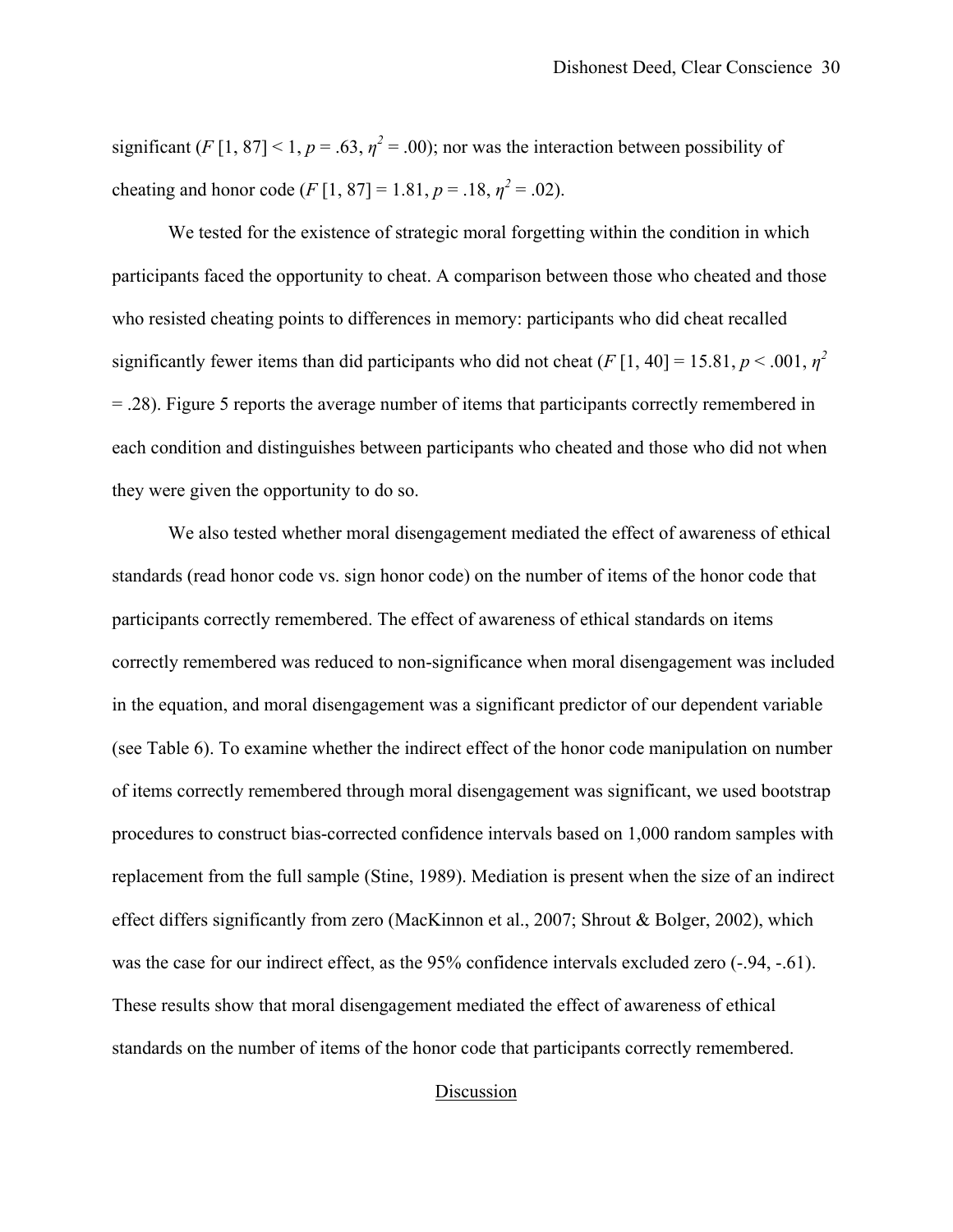The results of our fourth study, which allowed us to separate cheaters from non-cheaters, provided further evidence that the decision to cheat changes levels of moral disengagement and that awareness of ethical standards affects the decision to cheat. When we strengthened participants' awareness of ethical standards by having them sign an honor code, cheating was in effect eliminated.

## General Discussion

Our findings contribute to the literature examining the ways in which people can switch their ethicality on or off. We find that morality, to a certain extent, is derived from the situation one finds oneself in; our studies show that people respond to the permissiveness of their environments and seize the opportunity to behave unethically. On the one hand, the results of our studies provide further evidence of the pervasive dishonesty of ordinary people. On the other hand, they show that an intervention as simple as exposure to a moral code reduces dishonest behavior — and, furthermore, that signing a moral code can completely eliminate dishonesty.

That a simple signature following an honor code can drastically change behavior points to the malleability of moral self-regulation. Determinants of moral behavior do not lie completely within the individual; seemingly innocuous factors outside the individual can dramatically impact the decision to behave honestly or dishonestly. Many real-world decisions require self-regulation of ethical behavior—e.g., punching timecards, citing sources, preparing one's own resume when applying for jobs, filling out tax forms—and it is important not to underestimate the role of situational cues in encouraging ethical behavior. If a situation permits dishonesty, then one should expect to observe dishonesty. At the same time, a simple intervention, such as merely reminding actors about established moral codes, could counteract the effect of a permissible situation.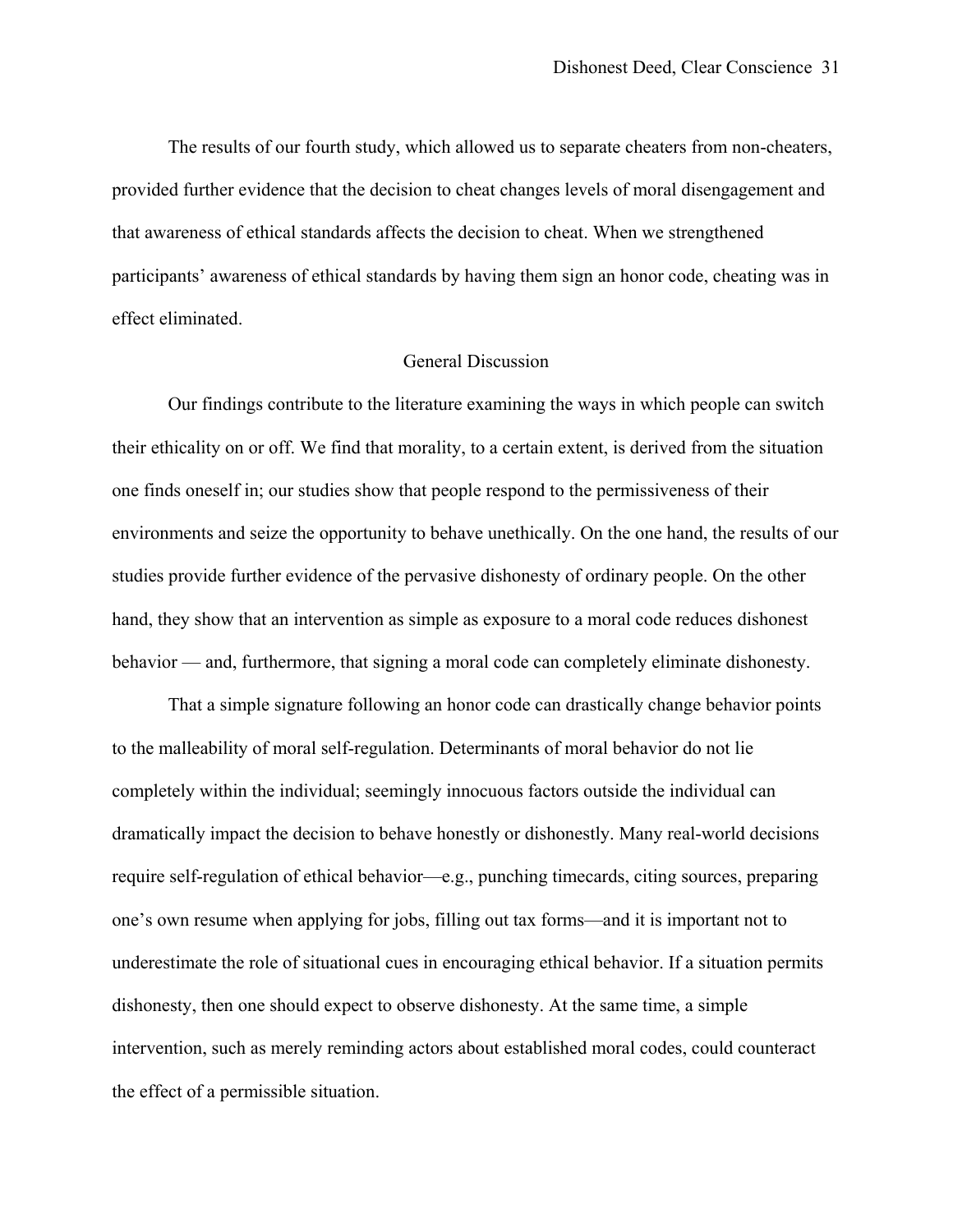Our studies also provide evidence of motivated cognition. Morality and memory are not fixed dimensions of a person; rather, they function as sliding scales. In alignment with social cognitive theory, when a mismatch between action and goal occurs, people are motivated to either change the action or change the goal. We find that bad behavior motivates moral leniency and leads to the strategic forgetting of moral rules. Our data also suggests that good behavior in the presence of temptation (the opportunity to cheat) motivates moral stringency and diligent recollection of moral rules. A question that arises from this work is whether or not moral disengagement occurs when the perpetrator of unethical behavior is another person but the beneficiary remains oneself. In instances where dishonesty is not an act of commission, but one of omission (i.e., failing to correct another person's wrong to one's own benefit), will the same motivation to morally disengage be observed? Our laws distinguish between active and passive unethical behavior, but do our personal scruples make the same distinction? Our first study suggests that it is only one's own behavior, and not the behavior of others, that shifts moral disengagement, but the study does not consider the difference between acts of omission and commission. Exploring this distinction between passive and active unethicality and its impact on levels of moral disengagement would be an interesting venue for future research.

## Conclusion

Why do people engage in unethical behavior repeatedly over time? Scholars have recently argued that the best explanations for unethical decision making may reside in underlying psychological processes (Messick & Bazerman, 1996; Tenbrunsel & Messick, 2004). Consistent with such arguments, this research examined the influence of unethical actions and awareness of ethical standards on moral disengagement. Bandura (1986) argued that moral disengagement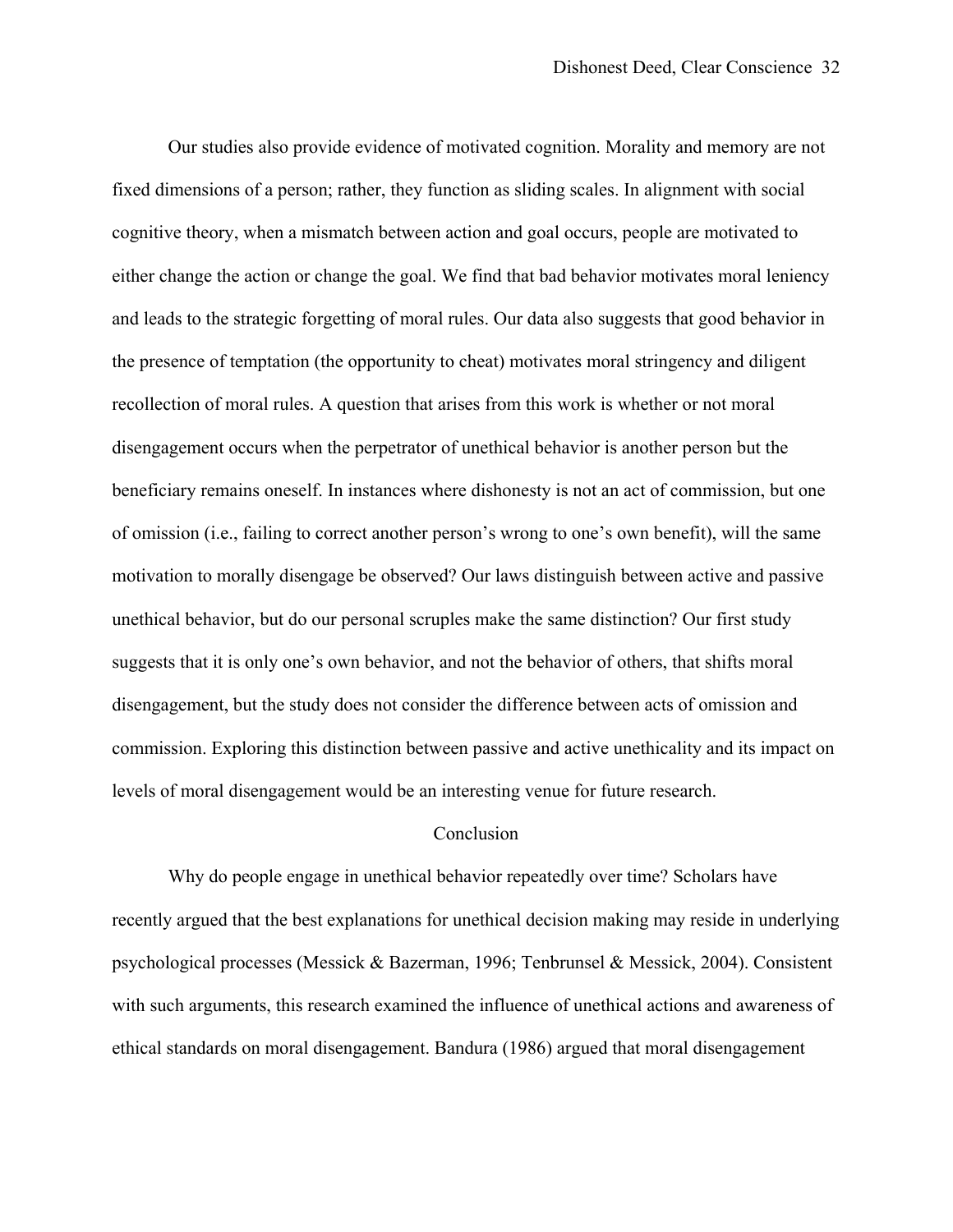explains why ordinary people are able to engage in unethical behavior without apparent guilt or self-censure.

Here, we extend this assertion and suggest that moral disengagement is not always a necessary condition leading to dishonesty, but that it may in fact result from unethical behavior. Across four studies, we demonstrated that the decision to behave dishonestly changes levels of moral disengagement and that awareness of ethical standards affects the decision to engage in unethical behavior. Our results bear both encouraging and discouraging news. On the one hand, we find that once people behave dishonestly, they are able to morally disengage, setting off a downward spiral of future bad behavior and ever more lenient moral codes. Yet, we also provide evidence that this slippery slope can be forestalled with simple measures, such as honor codes, that increase people's awareness of ethical standards. As a result, making morality salient not only reduces unethical behavior, but also makes individuals' judgments more scrupulous.

Our results move away from a static model of personal morality to support a dynamic model of malleable morality. We show that seemingly innocuous aspects of the environment can promote the decision to act ethically or unethically. Such decision then sets off subsequent changes in moral beliefs, which in turn predict future behavior. By linking the steps between situation, behavior, and belief, we demonstrate how each component affects the others. Even small drops may lead to ripples of change.

People bind cognition with action. When bad behavior precedes moral questioning, people bend their moral beliefs to match the preceding action. When moral saliency precedes the temptation to act dishonestly, people adjust their actions to align with the established moral code. Action, belief, and memory are more susceptible to situational nudges than intuition leads us to believe.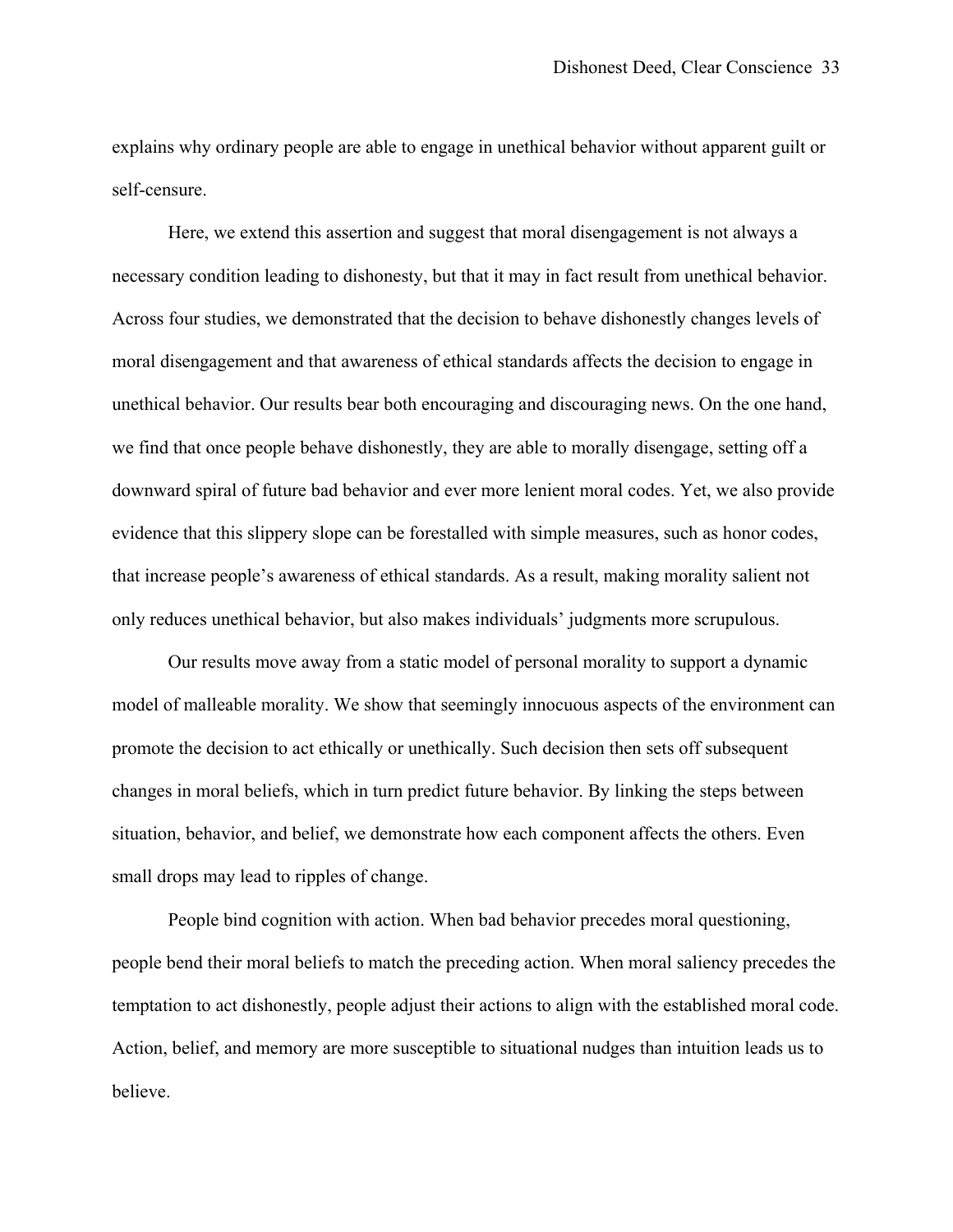# Appendix A:

Moral disengagement scale used in Studies 1-4

Please indicate the extent to which you agree with the following statements  $(-3 =$  Strongly Disagree,  $+3$  = Strongly Agree):

- 1. Sometimes getting ahead of the curve is more important than adhering to rules.
- 2. Rules should be flexible enough to be adapted to different situations.
- 3. Cheating is appropriate behavior because no one gets hurt.
- 4. If others engage in cheating behavior, then the behavior is morally permissible.
- 5. It is appropriate to seek short-cuts as long as it is not at someone else's expense.
- 6. End results are more important than the means by which one pursues those results.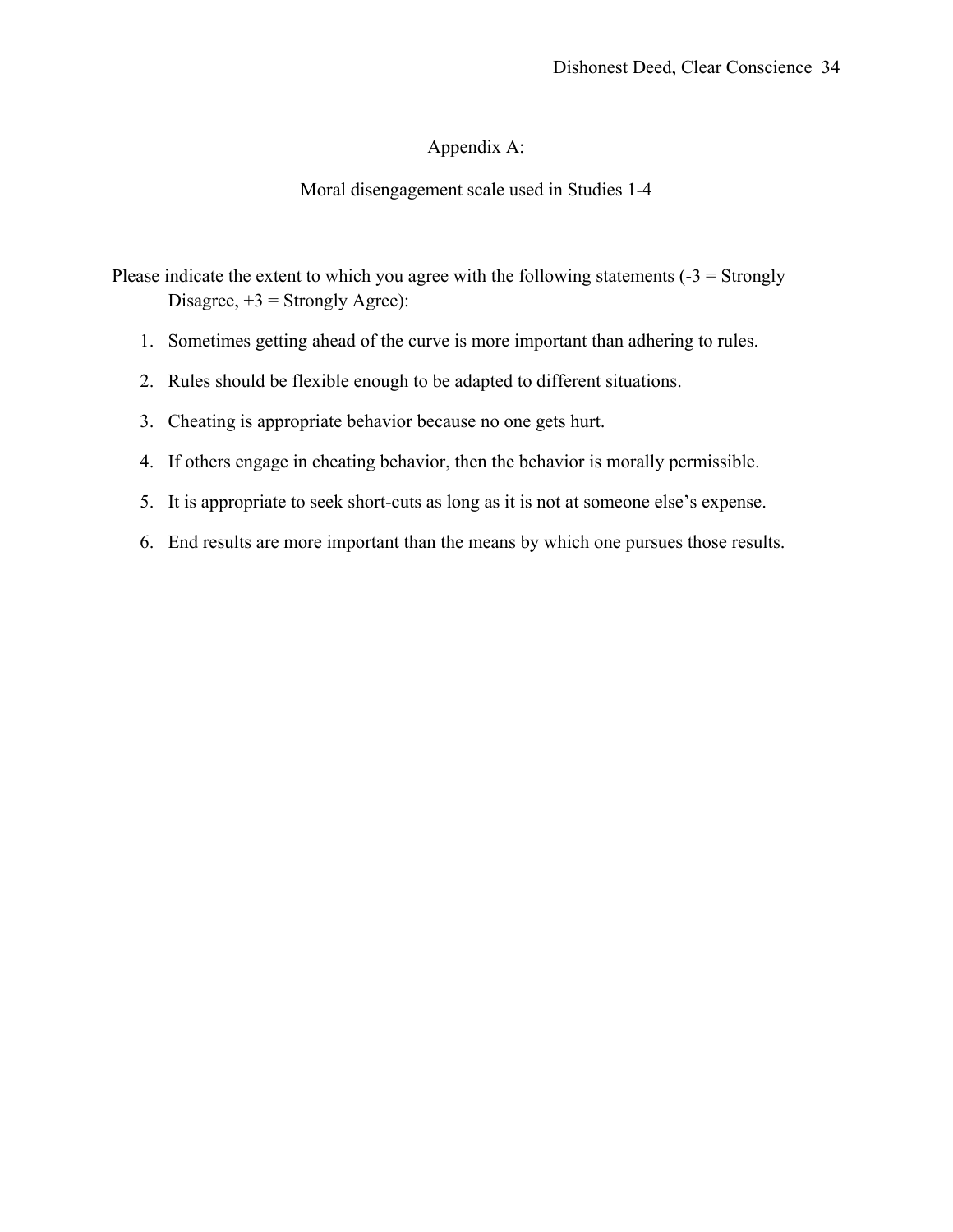# Appendix B:

# Academic honor code used in Studies 3 and 4

# **Section 1. Statement of Purpose**

The members of the University Community believe that the fundamental objective of the Institution is to provide the students with a high quality education while developing in them a sense of ethics and social responsibility.

We believe that any instance of dishonesty hurts the entire community. It is with this in mind that we have set forth a Student Honor Code at the University.

# **Section 2. Objectives**

·An Honor Code at the University aims to cultivate a community based on trust, academic integrity and honor. It specifically aims to accomplish the following:

·Ensure that students, faculty and administrators understand that the responsibility for upholding academic honesty at the University lies with them;

·Prevent any students from gaining an unfair advantage over other students through academic misconduct;

·Ensure that students understand that academic dishonesty is a violation of the profound trust of the entire academic community;

# **Section 3. Student Responsibilities**

The immediate objective of an Honor Code is to prevent any students from gaining an unfair advantage over other students through academic misconduct

Academic misconduct is any act that does or could improperly distort student grades or other student academic records. Such acts include but need not be limited to the following:

·Possessing, using or exchanging improperly acquired written or verbal information in the preparation of any essay, laboratory report, examination, or other assignment included in an academic course;

·Substitution for, or unauthorized collaboration with, a student in the commission of academic requirements;

·Submission of material that is wholly or substantially identical to that created or published by another person or persons, without adequate credit notations indicating authorship (plagiarism);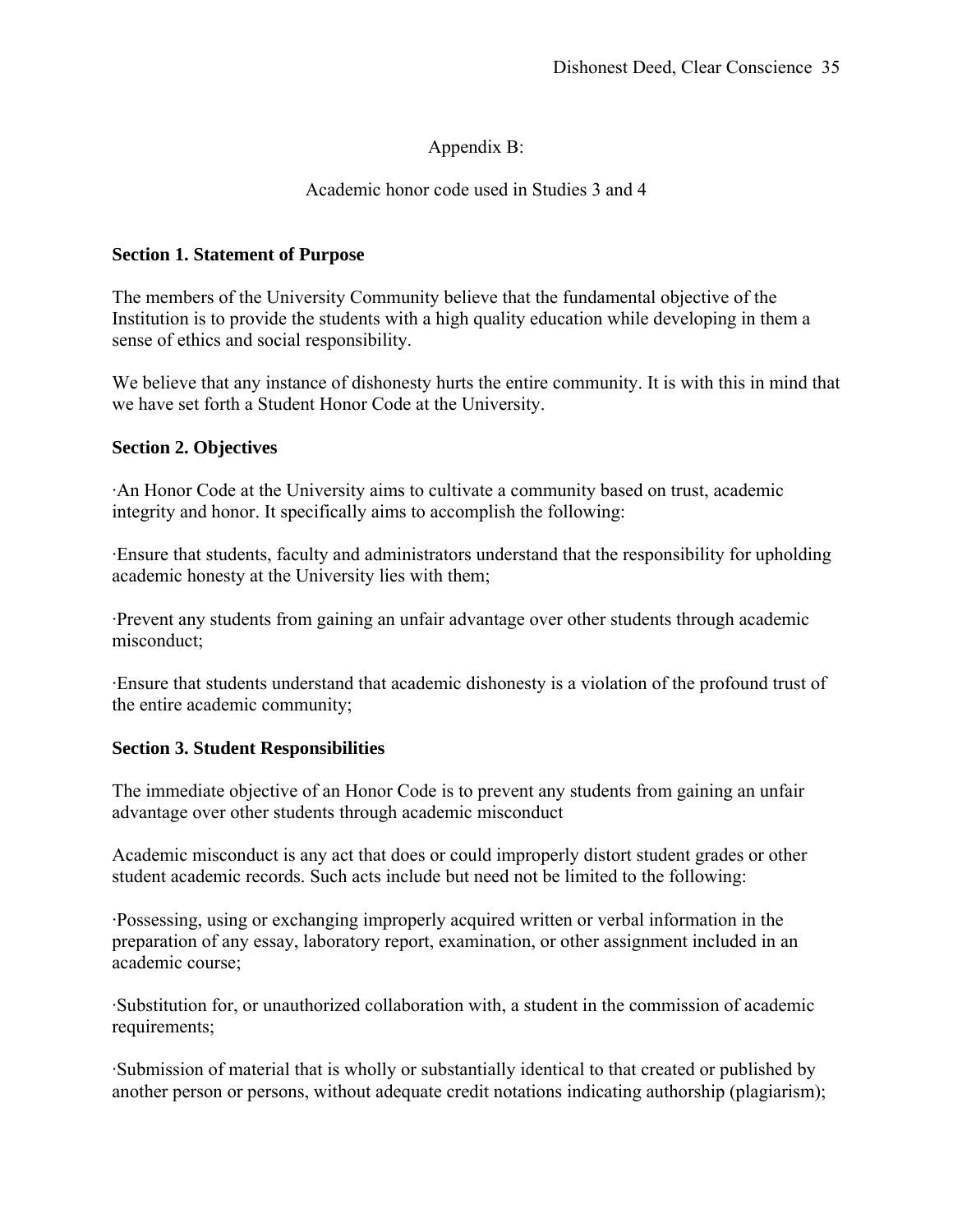·False claims of performance or work that has been submitted by the claimant;

While these acts constitute assured instances of academic misconduct, other acts of academic misconduct may be defined by the professor.

Students must sign the Honor Agreement affirming their commitment to uphold the Honor Code before becoming a part of the University community. The Honor Agreement may reappear on exams and other assignments to remind students of their responsibilities under the Academic Honor Code.

# **Section 4. Faculty Responsibilities**

Faculty members are expected to create an environment where honesty flourishes. In creating this environment, faculty members are expected to do the following:

·Make known to their class as specifically as possible what constitutes appropriate academic conduct as well as what comprises academic misconduct. This includes but is not limited to the use of previously submitted work, collaborative work on homework, etc.

·Provide copies of old exams to the University library for students to review;

·Avoid the re-use of exams;

·Include a paragraph containing information about the University Academic Honor Code on the syllabus for each class they teach;

In addition to the expectations listed above, faculty have the authority to superimpose their own interpretations on some aspects of academic conduct including, but not limited to, the following:

·Old exams for use during open-book exams;

·Collaboration on out of class assignments;

·Use of previously submitted out of class assignments.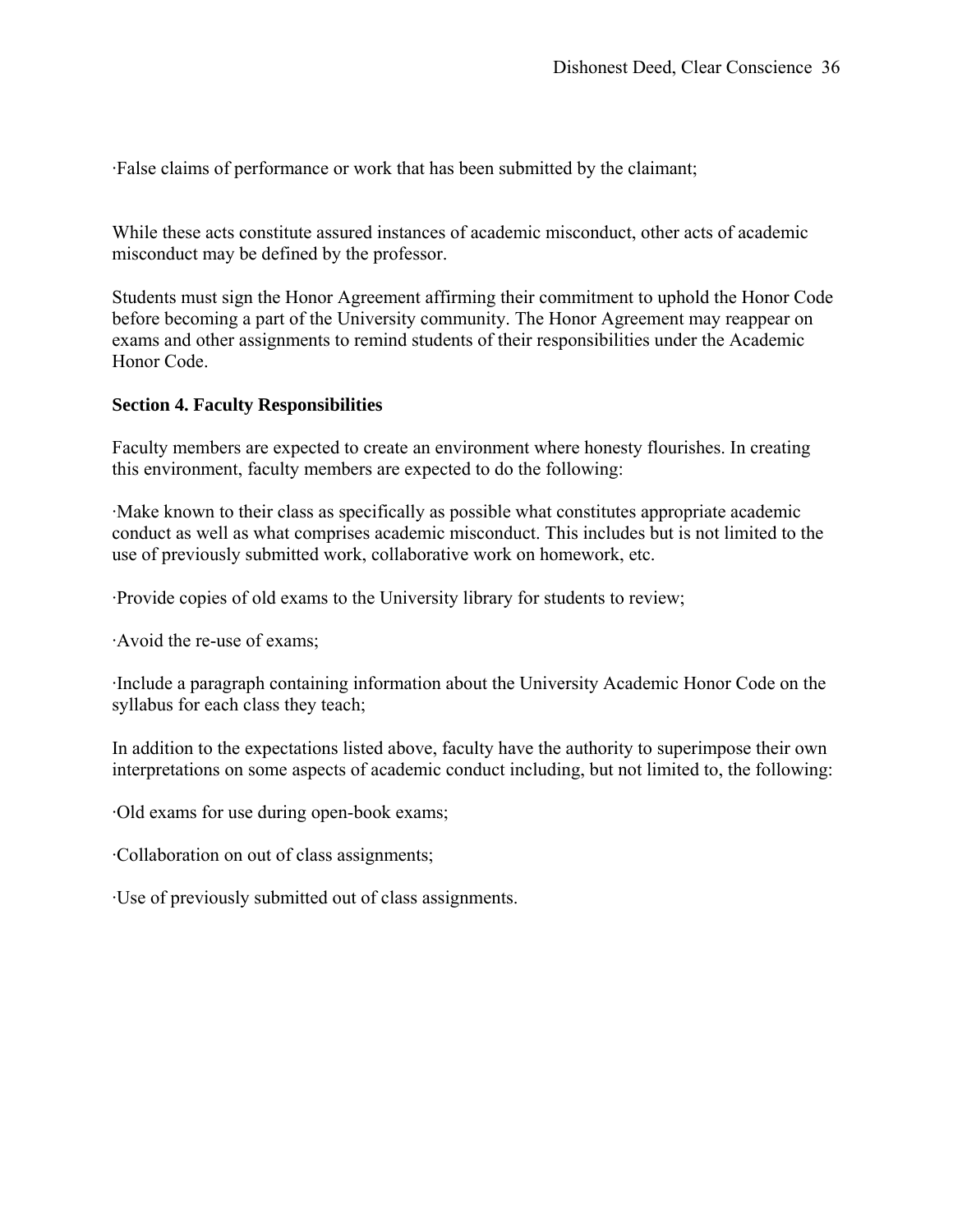# Appendix C:

Questions about academic honor code used for the memory task employed in Studies 3 and 4

1) Who is hurt by an instance of academic dishonesty?

2) Who is responsible for upholding academic honesty at the University?

3) *As described in the Honor Code,* when must students sign the Honor Agreement: (check all that apply):

\_\_\_before enrollment and becoming a member of the University community

before every assignment submitted

before exams in which the Honor Agreement reappears as a reminder

4) Which of the following constitutes academic misconduct, *as described in the Honor Code*: (check all that apply)

exchanging verbal information about preparation of an essay

\_\_\_completing out-of-class assignments with a group of classmates

\_\_\_possessing another student's laboratory report

5) Acts of academic misconduct can be defined by: (check all that apply)

faculty members

fellow students in classes in which you are enrolled

the University

6) Which of the following are *mandatory responsibilities* expected of all faculty: (check all that apply)

\_\_\_provide old copies of exams for students to review

\_\_\_refer to the Honor Code at the start of each written exam

refer to the Honor Code within the syllabus for each class

7) Which of the following do faculty members have the *flexible option of authority* in defining what constitutes as academic misconduct: (check all that apply):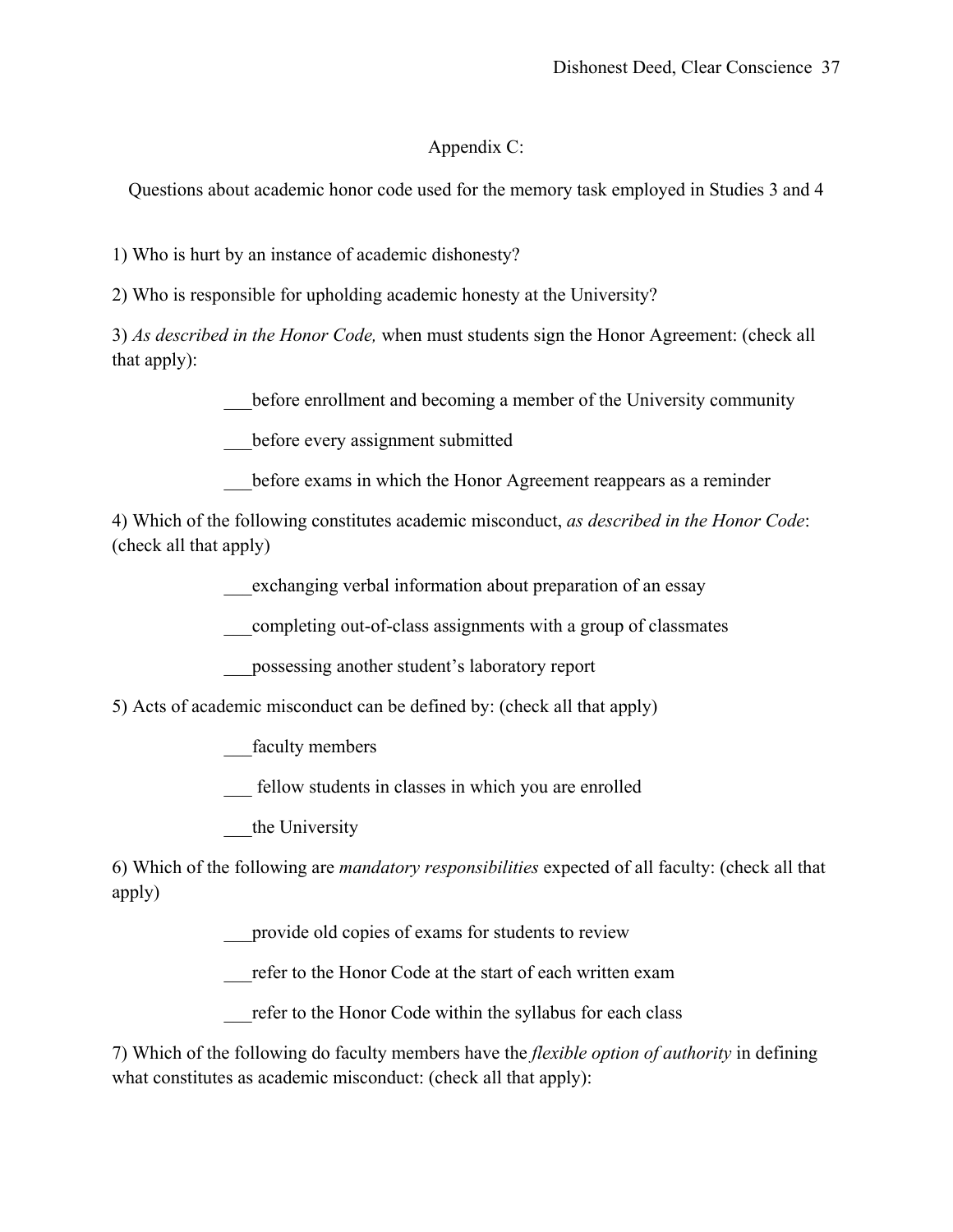\_\_\_establish guidelines about notes allowed for open-book exams

\_\_\_re-use of old exams

\_\_\_collaboration on out-of-class assignment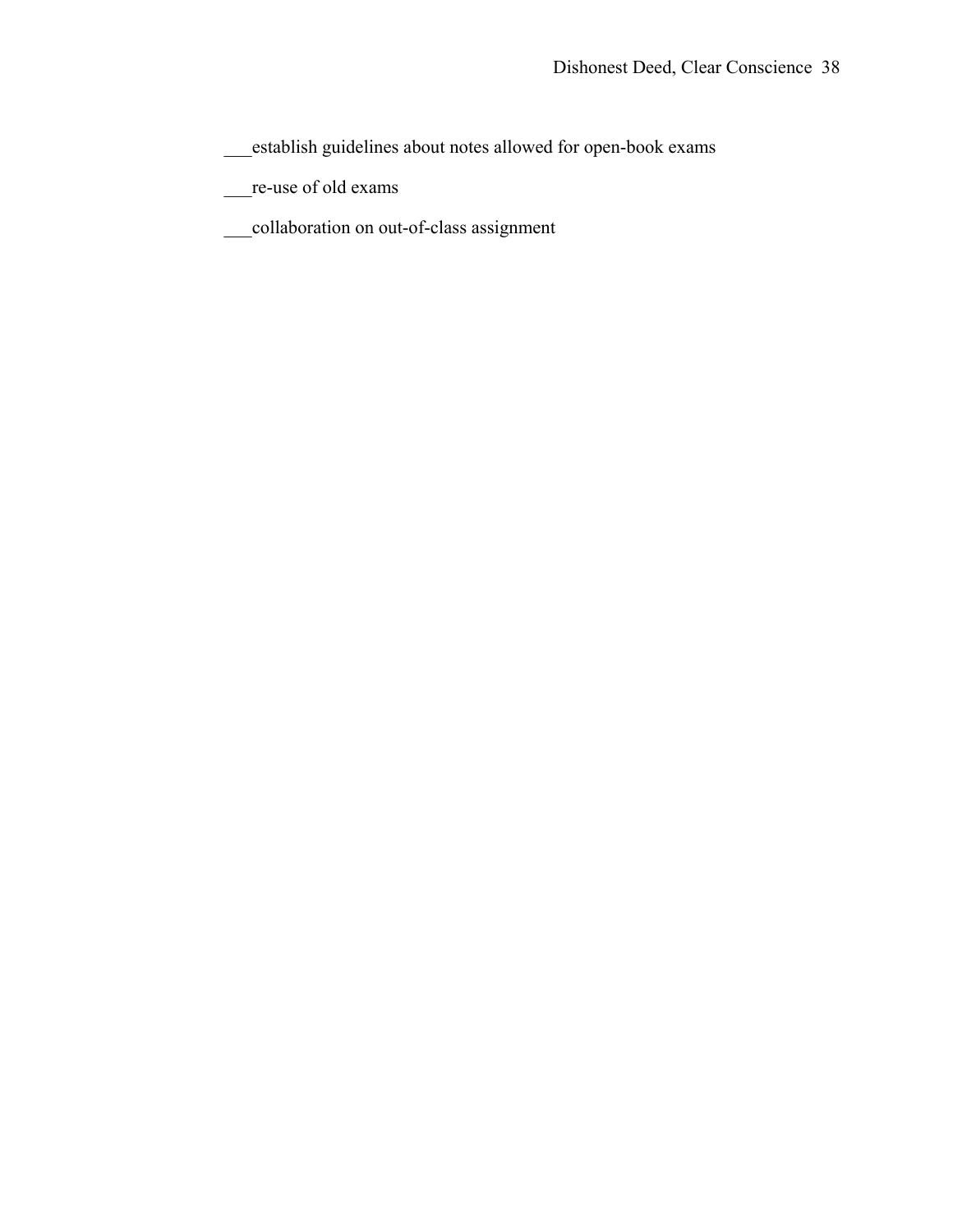References

- Alicke, M. D. (1985). Global self-evaluation as determined by the desirability and controllability of trait adjectives. *Journal of Personality and Social Psychology*, 49(6), 1621-1630.
- Aquino, K., & Reed, A. (2002). The self-importance of moral identity. *Journal of Personality and Social Psychology*, 83(6), 1423-1440.
- Aquino, K., Reed, A., Thau, S., & Freeman, D. (2007). A grotesque and dark beauty: How moral identity and mechanisms of moral disengagement influence cognitive and emotional reactions to war. *Journal of Experimental Social Psychology*, 43, 385–392.
- Bandura, A. (1986). *Social foundations of thought and action: A social cognitive theory*. Englewood Cliffs, New Jersey: Prentice-Hall.
- Bandura, A. (1990). Selective activation and disengagement of moral control. *Journal of Social Issues,* 46, 27-46.
- Bandura, A. (1991). Social cognitive theory of moral thought and action. In W.M. Kurtines & L. Gewirtz (Eds.), *Handbook of moral behavior and development* (Vol. 1, pp 45-103). Hillsdale, NJ: Erlbaum.
- Bandura, A. (1999). Moral disengagement in the preparation of inhumanities. *Personal and Social Psychology Review*, 3, 193–209.
- Bandura, A., Barbaranelli, C., Caprara, G., & Pastorelli, C. (1996). Mechanisms of moral disengagement in the exercise of moral agency. *Journal of Personality and Social Psychology*, 71, 364-374.
- Bandura, A., Caprara, G. V., Barbaranelli, C., Pastorelli, C., & Regalia, C. (2001). Sociocognitive self-regulatory mechanisms governing transgressive behavior. *Journal of Personality and Social Psychology*, 80, 125–135.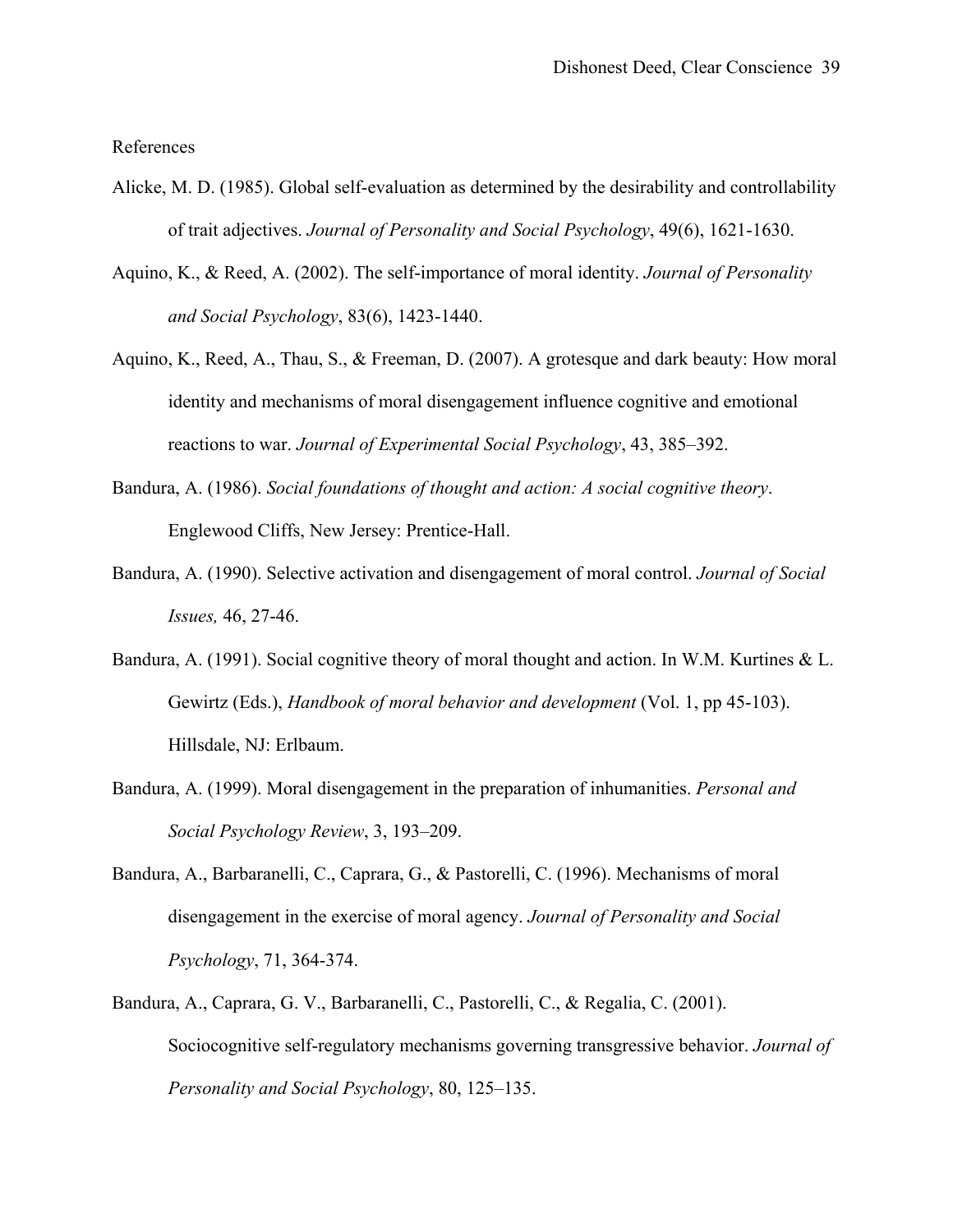- Bandura, A., Underwood, B., & Fromson, M. E. (1975). Disinhibition of aggression through diffusion of responsibility and dehumanization of victims. *Journal of Research in Personality*, 9, 253–269.
- Baumeister, R. F. (1998). The Self. In D. T. Gilbert, S.T. Fiske, and G. Lindzey (Eds.), *Handbook of Social Psychology* (pages 680-740). New York: McGraw-Hill.
- Baumeister, R. F., & Heatherton, T. F. (1996). Self-regulation failure: An overview. *Psychological Inquiry*, 7, 1-15.
- Baumeister, R. F., & Newman, L. S. (1994). Self-regulation of cognitive inference and decision processes. *Personality and Social Psychology Bulletin*, 20, 3-19.
- Baumhart, R. (1968). *An honest profit: What businessmen say about ethics in business*. New York: Holt, Rinehart and Winston.
- Benney, K.S., & Henkel, L.A. (2006). The role of free choice in memory for past decisions. *Memory, 14*(8), 1001-1011.
- Detert, J. R., Trevino, L. K., & Sweitzer, V. L. (2008). Moral disengagement in ethical decision making: A study of antecedents and outcomes. *Journal of Applied Psychology*, 93(2), 374-391.
- Dickerson, C. A., Thibodeau, R., Aronson, E., & Miller, D. (1992). Using cognitive dissonance to encourage water conservation. *Journal of Applied Social Psychology*, 22, 841-854.
- Elkin, R.A., & Leippe, M.R. (1986). Physiological arousal, dissonance, and attitude change: Evidence for a dissonance arousal link and a "don't remind me" effect. *Journal of Personality and Social Psychology, 51,* 55–65.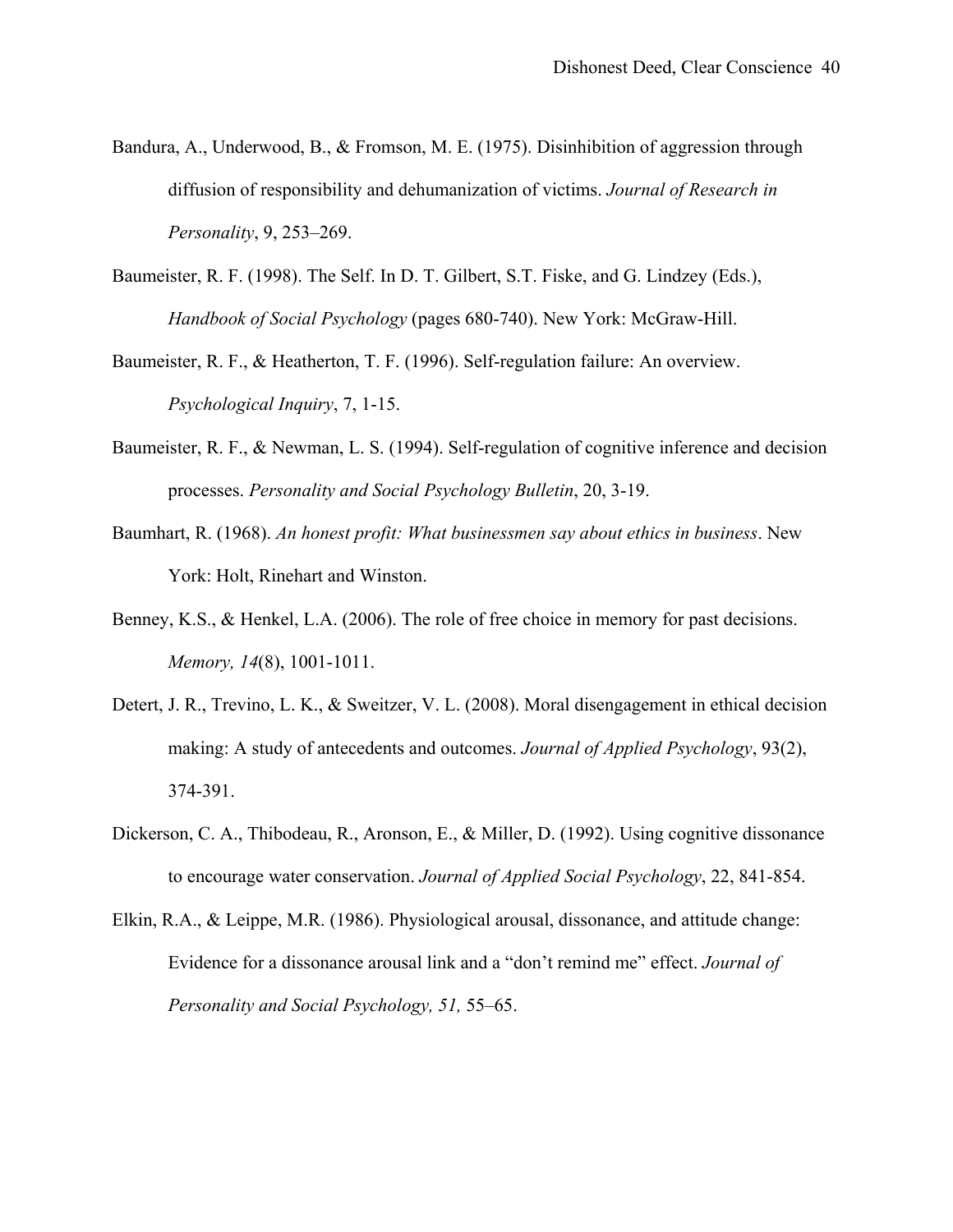- Elliot, A.J., & Devine, P.G. (1994). On the motivational nature of cognitive dissonance: Dissonance as psychological discomfort. *Journal of Personality and Social Psychology, 67*, 382-394.
- Epley, N., & Caruso, E. M. (2004). Egocentric ethics. *Social Justice Research*, 17, 171-187.
- Epley, N., & Dunning, D. (2000). Feeling "holier than thou": Are self-serving assessments produced by errors in self- or social prediction? *Journal of Personality and Social Psychology*, 79(6), 861-875.
- Fazio, R. H., & Cooper, J. (1983). Arousal in the dissonance process. In J. T. Cacioppo R. E. Petty (Eds.), *Social psychophysiology* (pp. 122-152). New York: Guilford Press.
- Festinger, L. A. (1957). *A theory of cognitive dissonance*. Stanford, CA: Stanford University Press.
- Gabor, T. (1994). *Everybody does it: Crime by the public*. Toronto: University of Toronto Press.
- Gino, F., Ayal, S. & Ariely, D. (2009). Contagion and differentiation in unethical behavior: The effect of one bad apple on the barrel. *Psychological Science*, 20 (3), 393-398.
- Gino, F., & Pierce, L. (2009). The abundance effect: Unethical behavior in the presence of wealth. *Organizational Behavior and Human Decision Processes*. Forthcoming.
- Heider, F. (1958). *The psychology of interpersonal relations*. New York: Wiley. MacKinnon, D.P., Fairchild, A. J., & Fritz, M. S. (2007). Mediation analysis. *Annual Review of Psychology, 58*, 593-614.
- Henkel, L. A. & Mather, M. (2007). Memory attributions for choices: How beliefs shape our memories. *Journal of Memory and Language, 57*, 163-176.
- Mather, M., & Johnson, M. K. (2000). Choice-supportive source monitoring: Do our decisions seem better to us as we age? *Psychology and Aging, 15*, 596-606.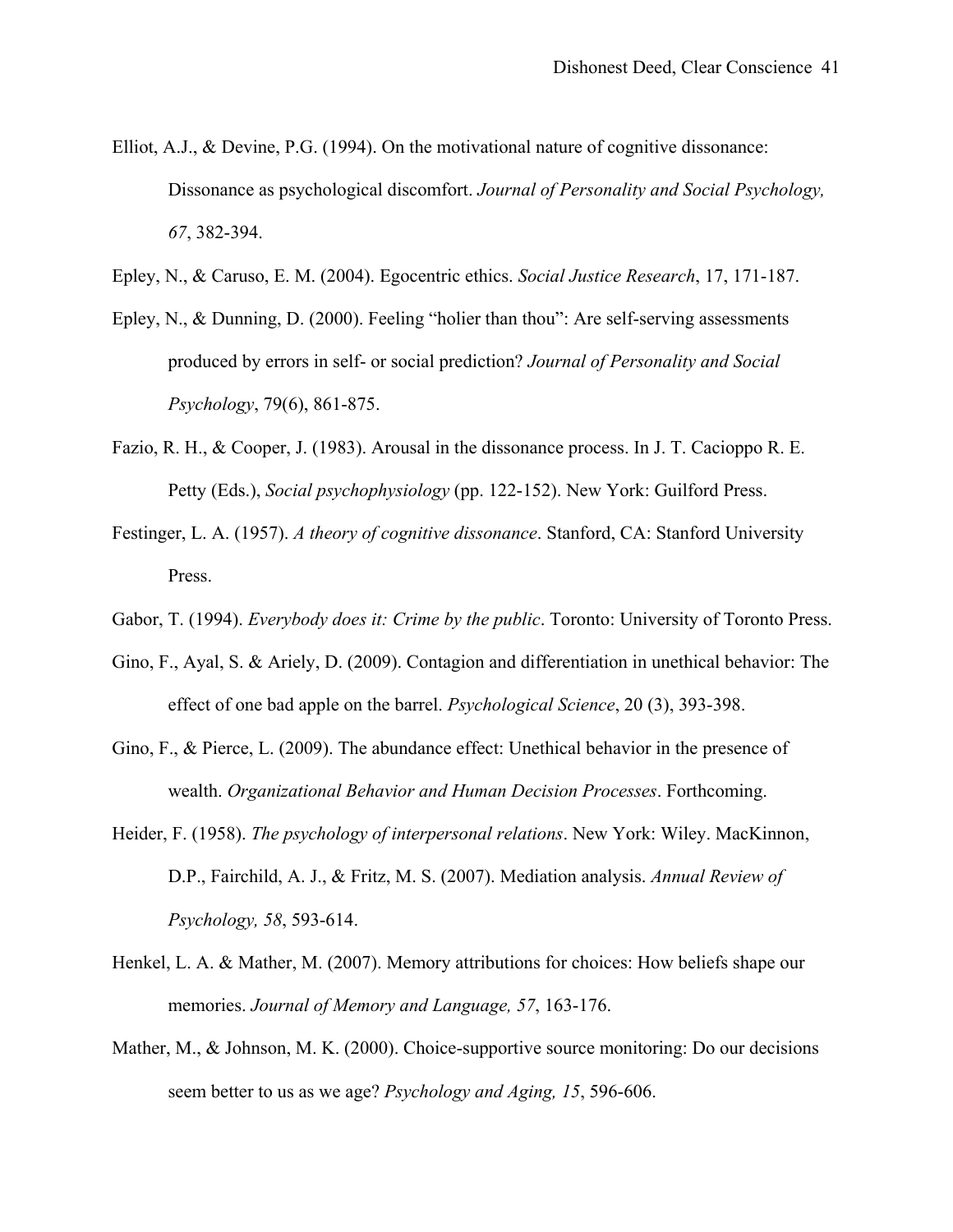- Mather, M., Shafir, E., & Johnson, M. K. (2000). Misremembrance of options past: Source monitoring and choice. *Psychological Science, 11,* 132-138.
- Mather, M., Shafir, E., & Johnson, M. K. (2003). Remembering chosen and assigned options. *Memory & Cognition, 31*, 422-433.
- Mazar, N., Amir, O., & Ariely, D. (2008). The dishonesty of honest people: A theory of selfconcept maintenance. *Journal of Marketing Research*, 45 (6).
- McAlister, A. L., Bandura, B., & Owen, S. (2006). Moral disengagement in support for war: The impact of September 11. *Journal of clinical and social psychology*, February 2006.
- McCabe, D. L. & Trevino, L. K. (1993). Academic dishonesty: Honor codes and other contextual influences. *Journal of Higher Education*, 64, 522-538.
- McCabe, D. L. & Trevino, L. K. (1997). Individual and contextual influences on academic dishonesty: A multicampus investigation. *Research in Higher Education*, 38, 379-396.
- Messick, D. M., & Bazerman, M. H. (1996). Ethical leadership and the psychology of decision making. *Sloan Management Review*, 9-22.
- Messick, D. M., Bloom, S., Boldizar, J. P., & Samuelson, C. D. (1985). Why we are fairer than others. *Journal of Experimental Social Psychology*, 21, 480-500.
- Miller, D. T., & Ratner, R. K. (1998). The disparity between the actual and assumed power of self-interest. *Journal of Personality and Social Psychology*, 74(1), 53-62.
- Mills, J. (1958). Changes in moral attitudes following temptation. *Journal of Personality*, *26*(4), 517.
- Paharia, N., & Deshpande, R. (2009). Sweatshop Labor is Wrong...Unless the Shoes are Really Cute! Strategies of Moral Disengagement in Consumer Behavior. Unpublished working paper.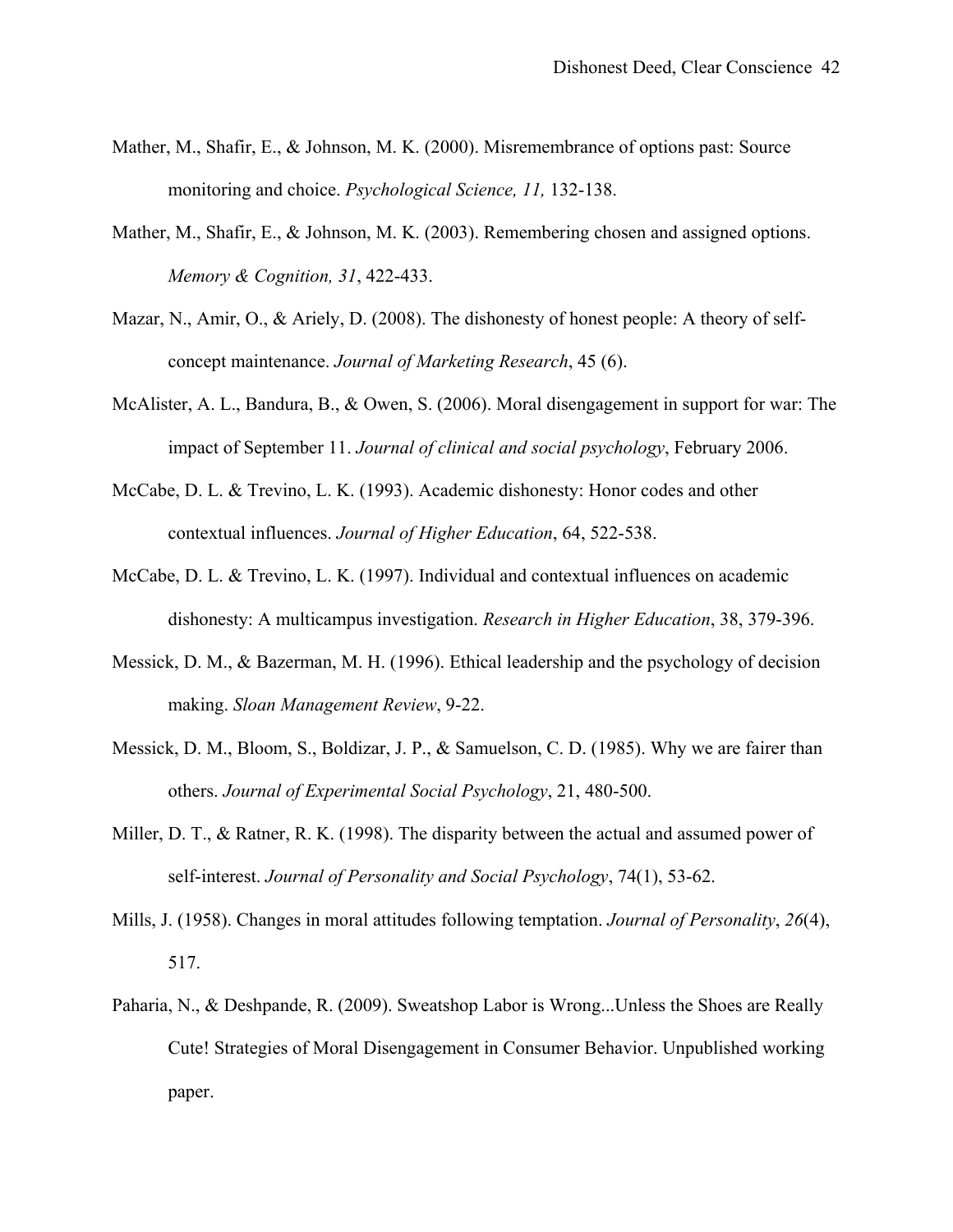- Ratner, R. K., & Miller, D. T. (2001). The norm of self-interest and its effects on social action. *Journal of Personality and Social Psychology*, 81(1), 5-16.
- Ross, M., McFarland, C., Conway, M., & Zanna, M.P. (1983). The reciprocal relation between attitudes and behaviour recall: Committing people to newly formed attitudes. *Journal of Personality and Social Psychology, 45,* 257-267.
- Schweitzer, M. E., &. Hsee, C. K. (2002). Stretching the truth: Elastic justification and motivated communication of uncertain information. *Journal of Risk and Uncertainty,* 25, 185-201.
- Senemeaud, C. & Somat, A. (2009). Dissonance arousal and persistence in attitude change. *Swiss Journal of Psychology, 68*(1), 25-31.
- Shrout, P. E., & Bolger, N. (2002). Mediation in experimental and non-experimental studies: New procedures and recommendations. *Psychological Methods, 7*, 422-445.
- Stine, R. (1989). An introduction to bootstrap methods. *Sociological Methods & Research, 18*, 243-291.
- Tenbrunsel, A. E., & Messick, D. M. (2004). Ethical fading: The role of self-deception in unethical behavior. *Social Justice Research*, 17, 223–236.
- Vollum, S., Buffington-Vollum, J., & Longmire, D. R. (2004). Moral disengagement and attitudes about violence toward nonhuman animals. *Society and Animals*, 12, 209-235.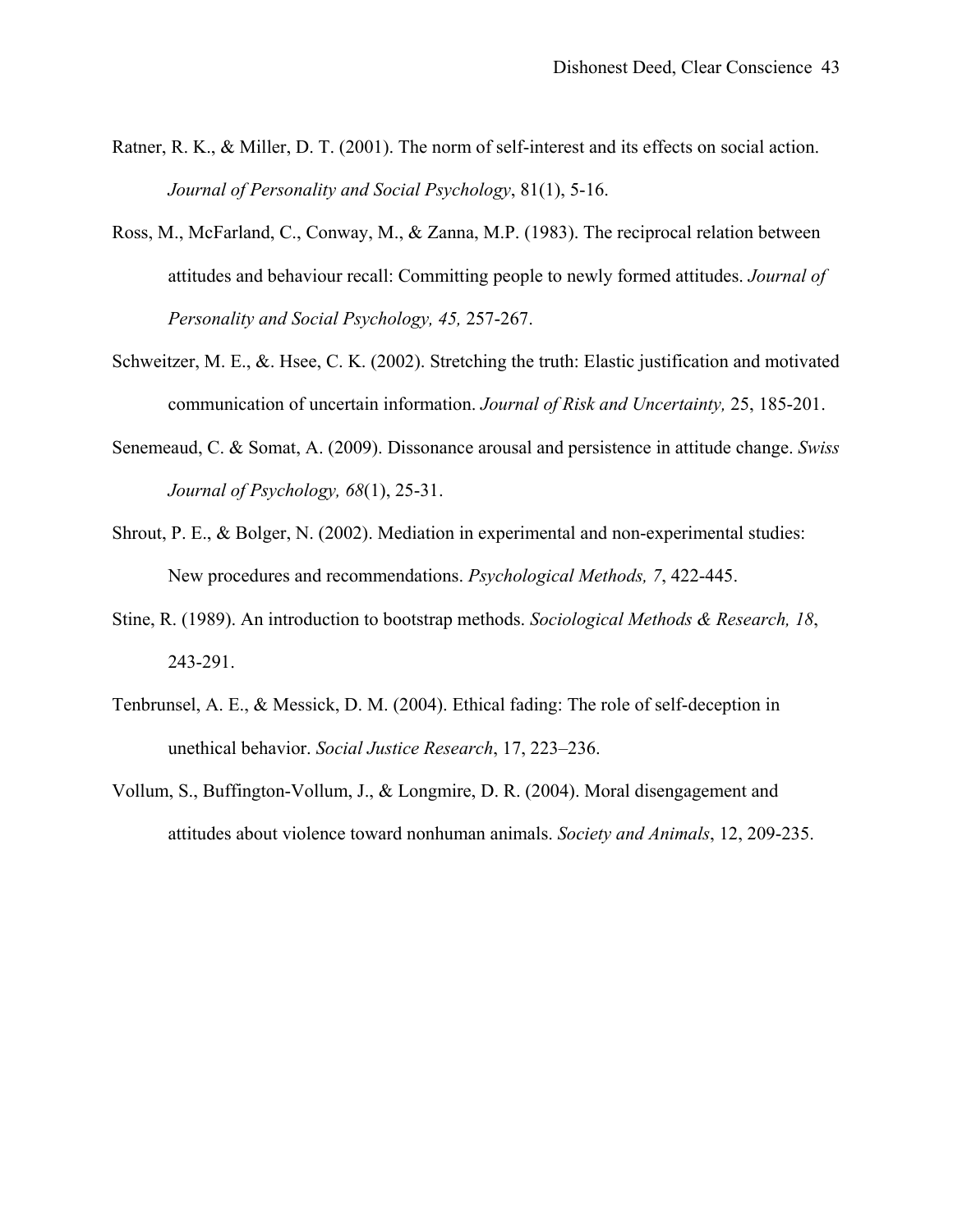# Tables

# Table 1

*Dependent variables measured in Study 3 by condition.* 

|                 | No Opportunity to Cheat                                  | Opportunity to Cheat                                            |
|-----------------|----------------------------------------------------------|-----------------------------------------------------------------|
| No Honor Code   | Moral disengagement<br>Scored performance                | Moral disengagement<br>Self-reported performance                |
| Read Honor Code | Moral disengagement<br>Memory task<br>Scored performance | Moral Disengagement<br>Memory task<br>Self-reported performance |

# Table 2

*Descriptive statistics by condition for the variables measured in Study 3. Standard deviations are* 

*reported in parentheses.* 

|                            |                 | Performance  | Moral<br>disengagement | Items of honor<br>code<br>remembered<br>correctly |
|----------------------------|-----------------|--------------|------------------------|---------------------------------------------------|
| No opportunity<br>to cheat | No honor code   | 7.97(3.92)   | $-0.72(1.09)$          |                                                   |
|                            | Read honor code | 7.86(4.27)   | $-1.77(0.66)$          | 3.54(1.17)                                        |
| Opportunity to<br>cheat    | No honor code   | 13.22 (4.88) | 0.66(1.15)             |                                                   |
|                            | Read honor code | 10.03(4.88)  | $-0.34(1.52)$          | 2.44(1.08)                                        |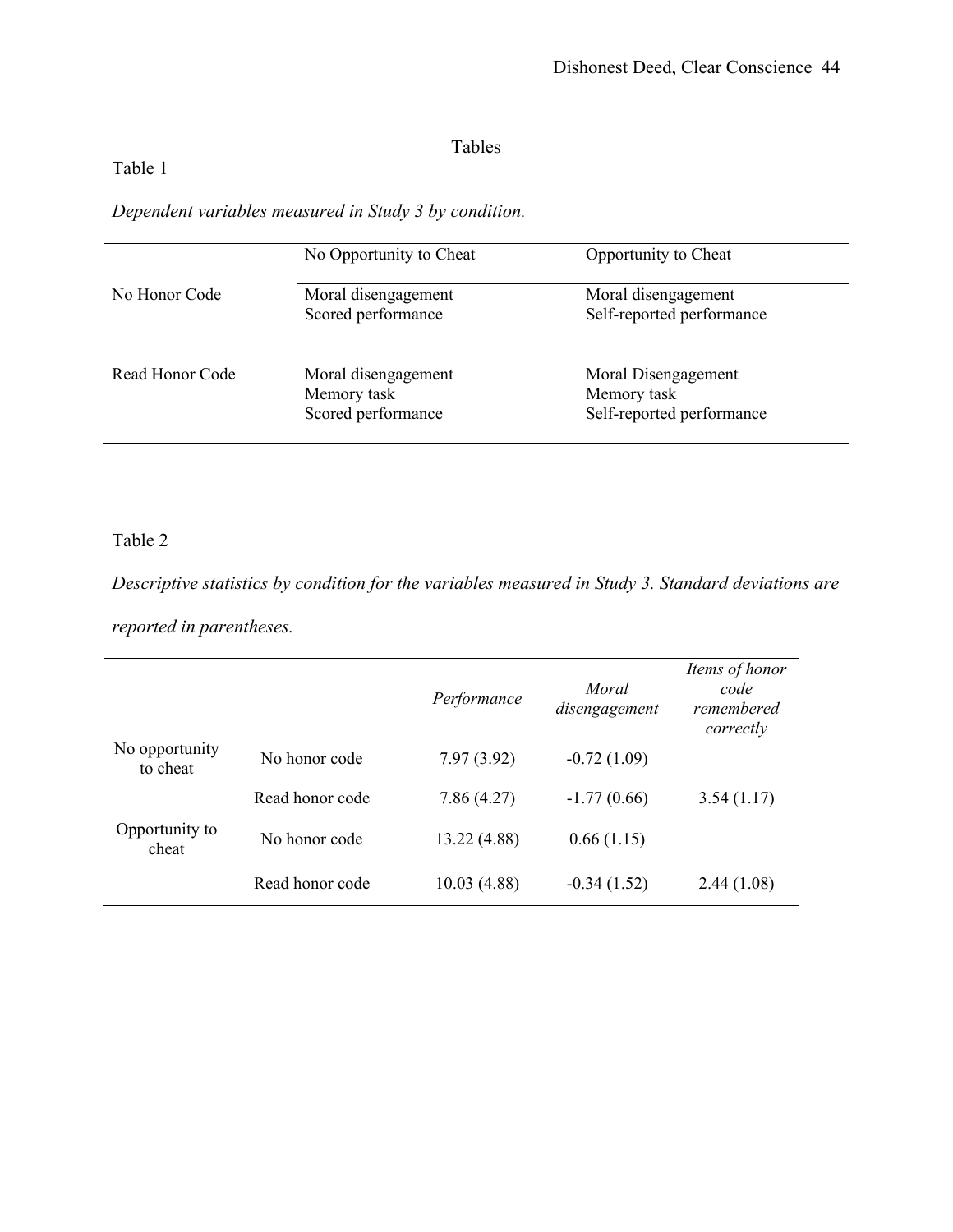# Table 3

# *Hierarchical Regression Analysis, Study 3*

|                         | Moral disengagement |           | Items correctly remembered |                |        |           |
|-------------------------|---------------------|-----------|----------------------------|----------------|--------|-----------|
|                         |                     |           | Step 1                     |                | Step 2 |           |
|                         | β                   | t         | B                          | $\mathfrak{t}$ | B      |           |
| Possibility of cheating | .53                 | $5.14***$ | $-.44$                     | $-4.11***$     | $-.23$ | $-1.95$   |
| Moral disengagement     |                     |           |                            |                | $-.41$ | $-3.43**$ |

*Notes.*  $* p < .05$ ,  $** p < .01$ ,  $*** p < .001$ . Adding moral disengagement increased variance explained significantly for our dependent variable from  $R^2 = .20$  to  $R^2 = .32$ ,  $F(1, 68) = 11.77$ ,  $p = .001$ .

# Table 4

# *Dependent variables measured in Study 4 by condition.*

|                    | No Opportunity to<br>Cheat                               | Opportunity to Cheat<br><b>DID NOT CHEAT</b>                       | Opportunity to Cheat<br><b>CHEATED</b>                             |  |  |
|--------------------|----------------------------------------------------------|--------------------------------------------------------------------|--------------------------------------------------------------------|--|--|
| No Honor Code      | Moral disengagement<br>Scored performance                | Moral disengagement<br>Self-reported<br>performance                | Moral disengagement<br>Self-reported<br>performance                |  |  |
| Read Honor<br>Code | Moral disengagement<br>Memory task<br>Scored performance | Moral Disengagement<br>Memory task<br>Self-reported<br>performance | Moral Disengagement<br>Memory task<br>Self-reported<br>performance |  |  |
| Sign Honor<br>Code | Moral disengagement<br>Memory task<br>Scored performance | Moral Disengagement<br>Memory task<br>Self-reported<br>performance | Moral Disengagement<br>Memory task<br>Self-reported<br>performance |  |  |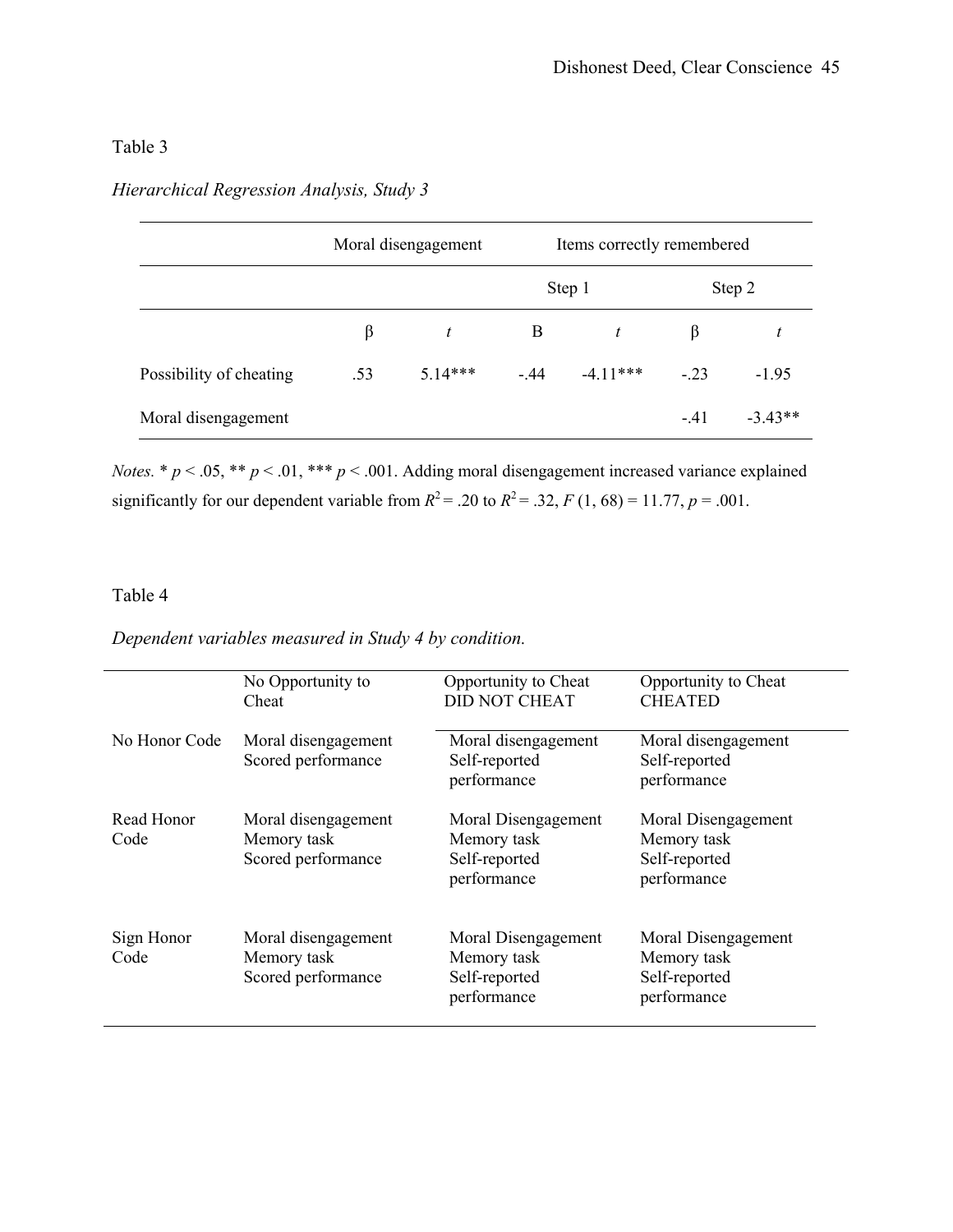# Table 5

*Descriptive statistics by condition for the variables measured in Study 4. Standard deviations are* 

|                            |                 | Reported<br>performance | Actual<br>performance | Moral<br>disengagement | Items of honor<br>code<br>remembered<br>correctly |
|----------------------------|-----------------|-------------------------|-----------------------|------------------------|---------------------------------------------------|
| No opportunity<br>to cheat | No honor code   | 7.79(3.35)              | 7.79(3.35)            | $-0.56(1.17)$          |                                                   |
|                            | Read honor code | 7.39(3.65)              | 7.39(3.65)            | $-1.59(0.64)$          | 3.39(1.20)                                        |
|                            | Sign honor code | 7.38(3.28)              | 7.38(3.28)            | $-2.19(0.55)$          | 4.00(1.14)                                        |
| Opportunity to<br>cheat    | No honor code   | 13.09(4.80)             | 7.61(2.61)            | 0.38(1.34)             |                                                   |
|                            | Read honor code | 10.05(4.99)             | 7.23(2.47)            | $-1.05(1.84)$          | 2.82(1.87)                                        |
|                            | Sign honor code | 7.91(4.10)              | 7.45(3.70)            | $-2.15(1.63)$          | 4.27(1.70)                                        |

# Table 6

*Hierarchical Regression Analysis, Study 4* 

|                                      | Moral disengagement |                  | Items correctly remembered |          |        |            |
|--------------------------------------|---------------------|------------------|----------------------------|----------|--------|------------|
|                                      |                     |                  | Step 1                     |          | Step 2 |            |
|                                      | β                   | $\boldsymbol{t}$ | β                          | t        | β      | t          |
| Possibility of cheating              | .11                 | 1.08             | $-.05$                     | $\leq 1$ | .03    | $\leq$ 1   |
| Honor code $(1 = sign, 0 =$<br>read) | $-.32$              | $-3.13**$        | .33                        | $3.23**$ | .12    | 1.47       |
| Moral disengagement                  |                     |                  |                            |          | $-41$  | $-0.66***$ |

*Notes.* \*  $p < .05$ , \*\*  $p < .01$ , \*\*\*  $p < .001$ . Adding moral disengagement increased variance explained significantly for our dependent variable from  $R^2$  = .11 to  $R^2$  = .49,  $F(1, 87)$  = 65,  $p$  < .001.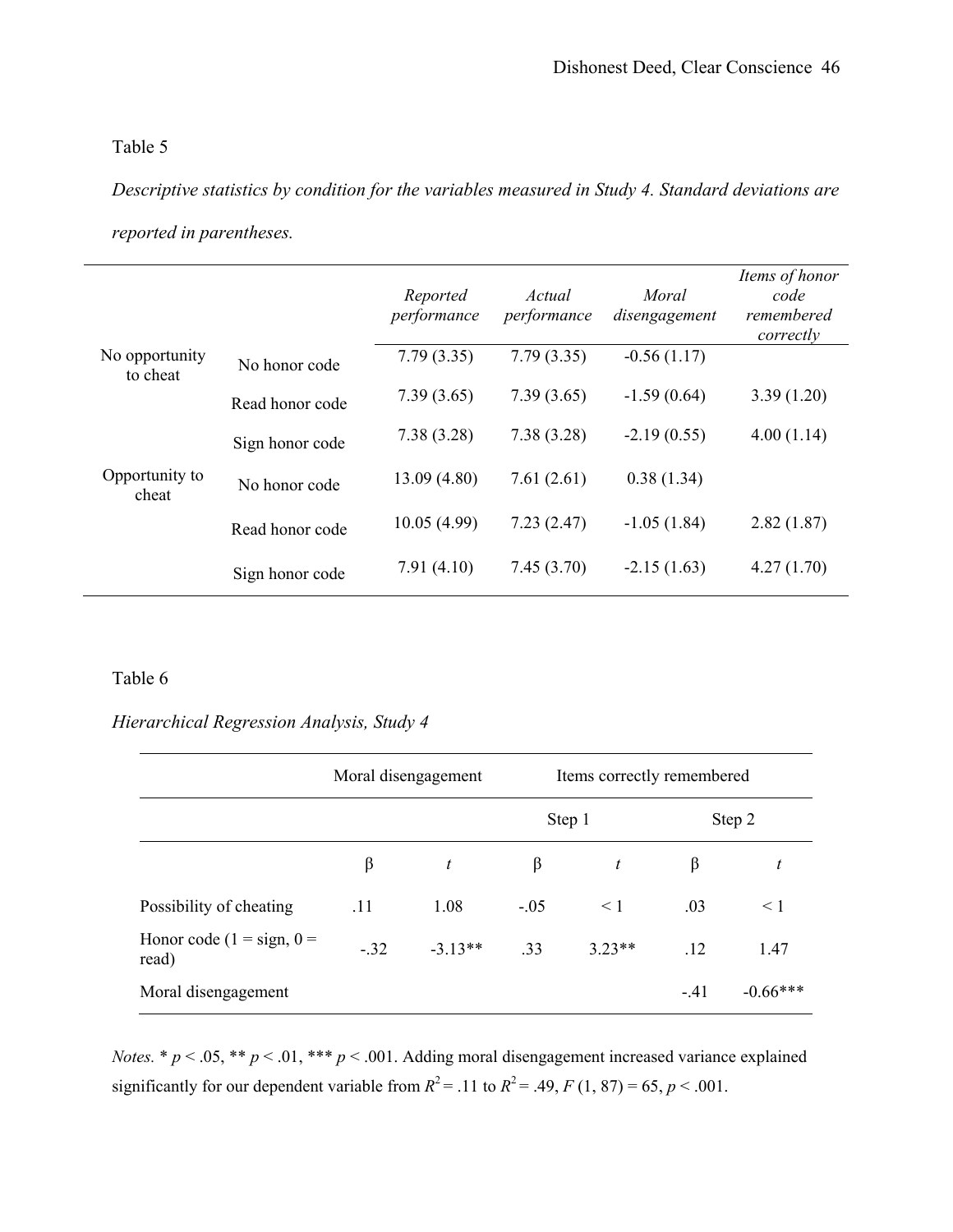# Figures Captions

- *Figure 1.* Mean values for moral disengagement by condition, Study 1.
- *Figure 2*. Mean values for moral disengagement by condition, Study 3.
- *Figure 3.* Reported performance on the problem solving task by condition, Study 4.
- *Figure 4.* Mean values for moral disengagement by condition, Study 4.

*Figure 5.* Number of items correctly remembered by condition, Study 4.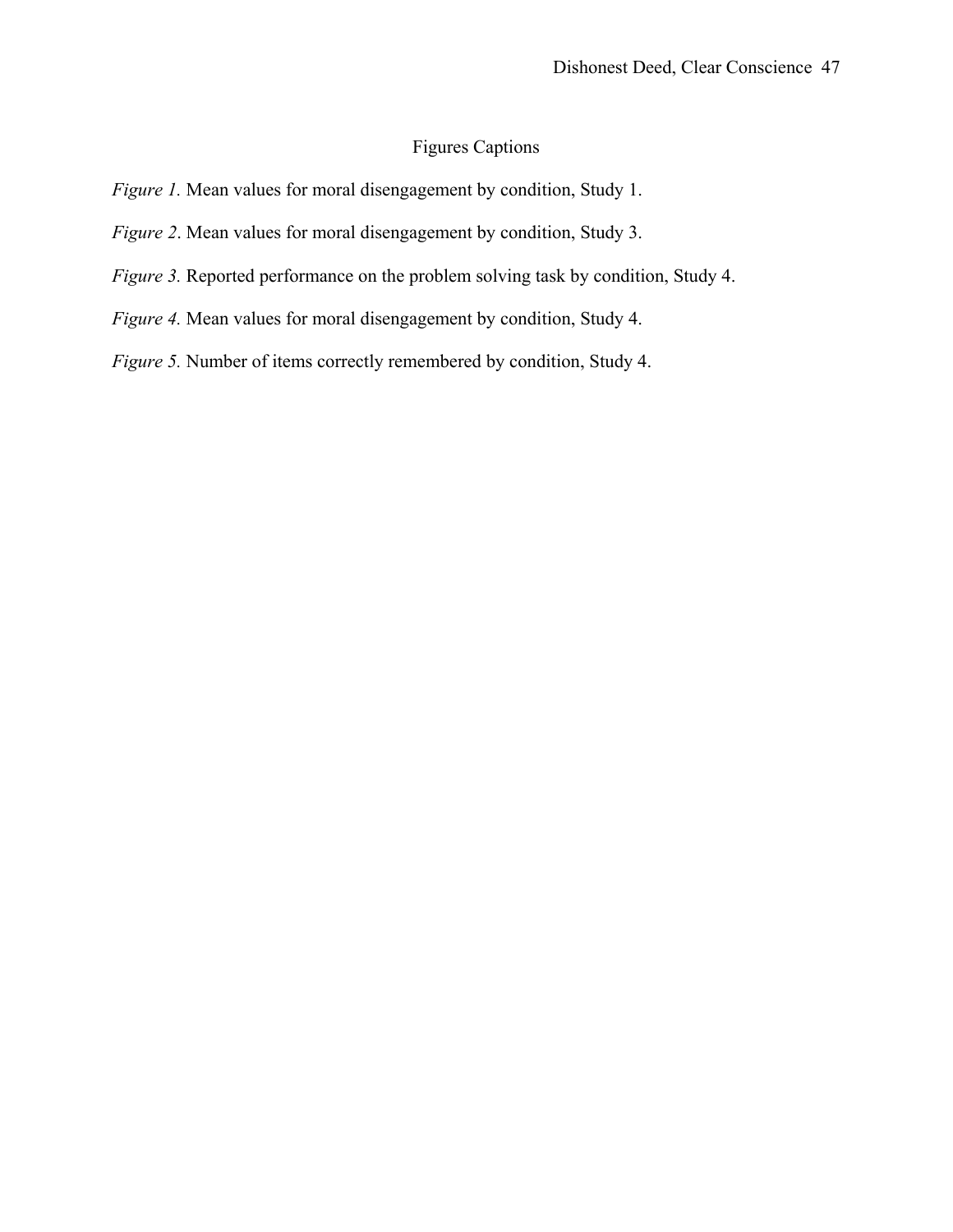

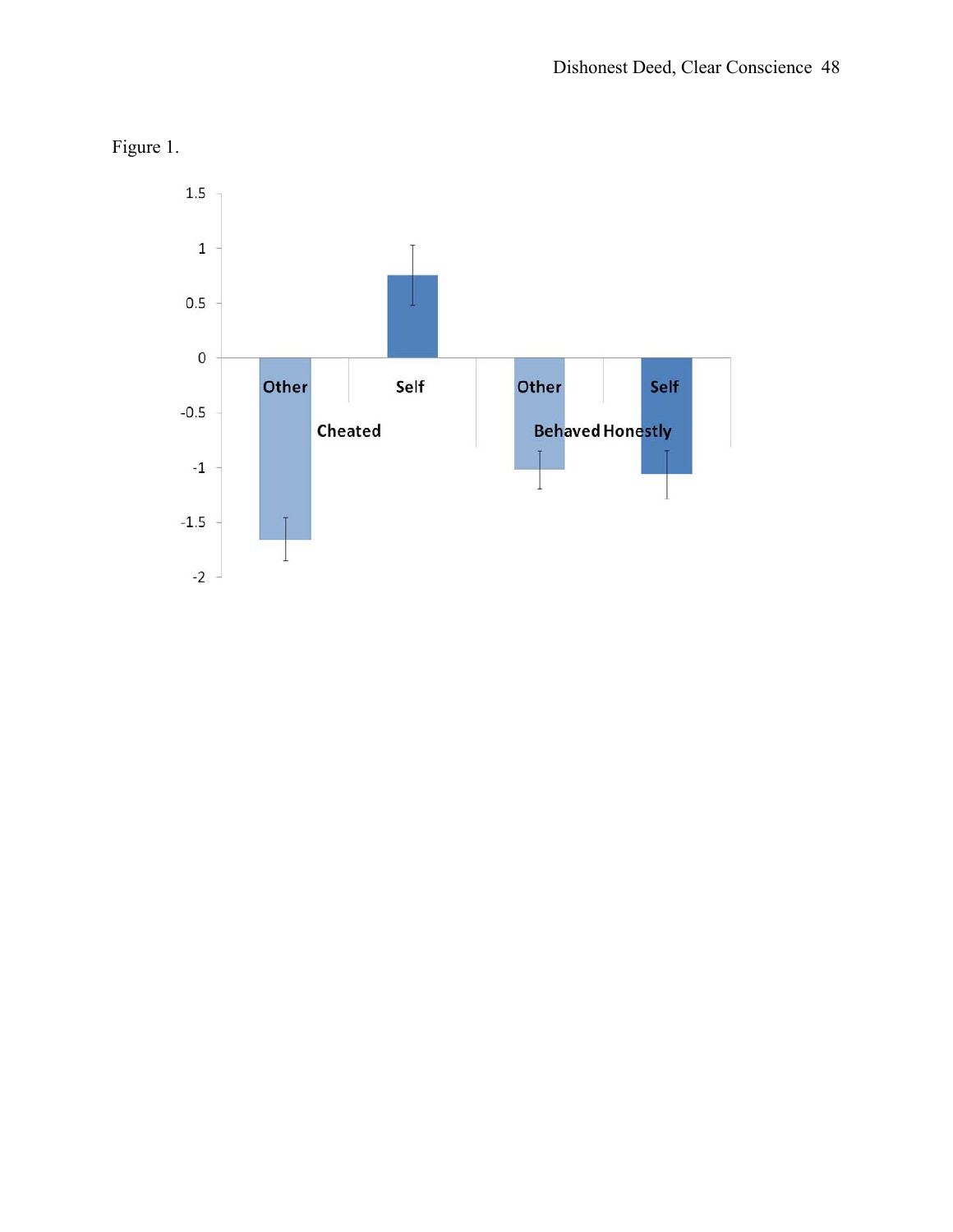

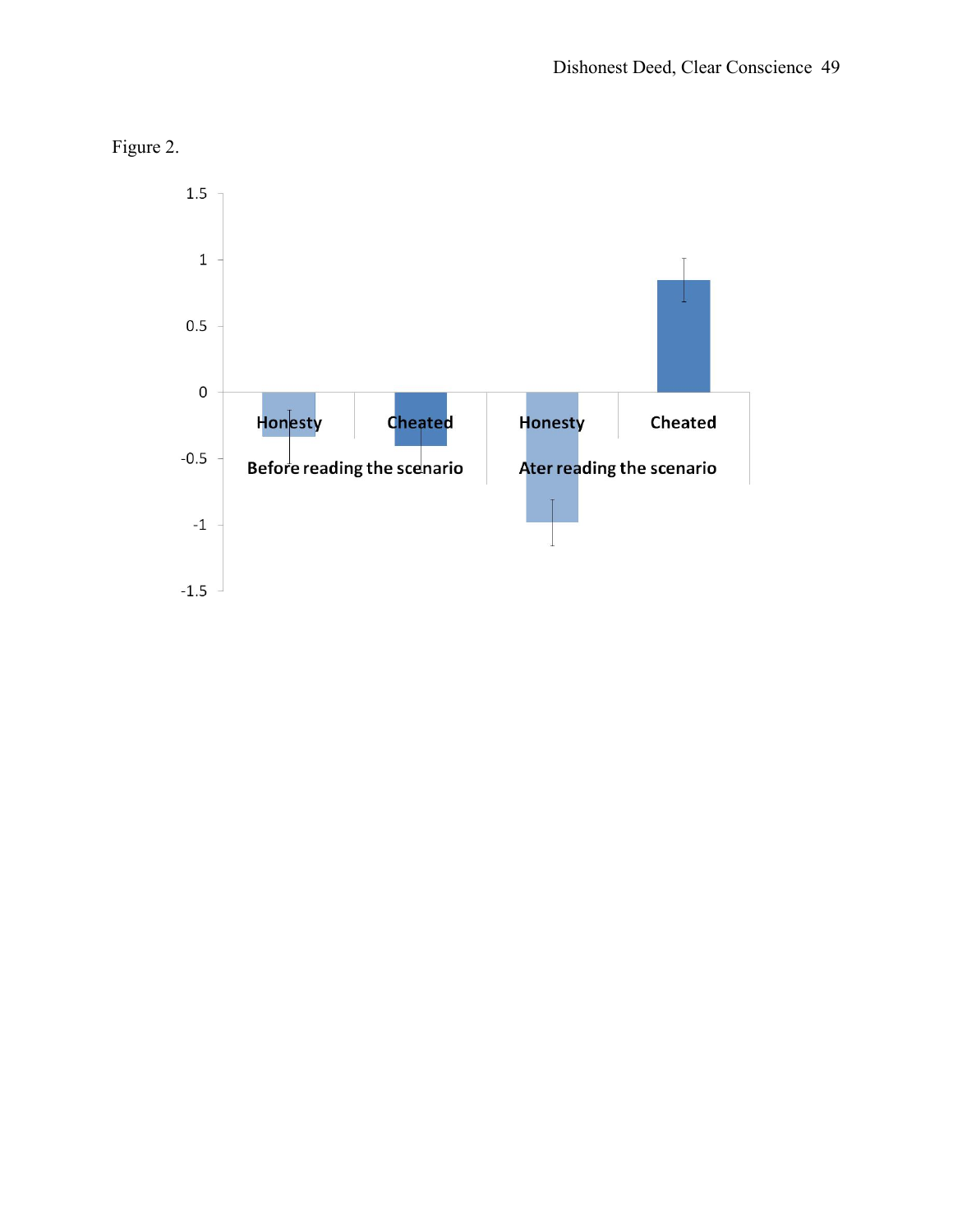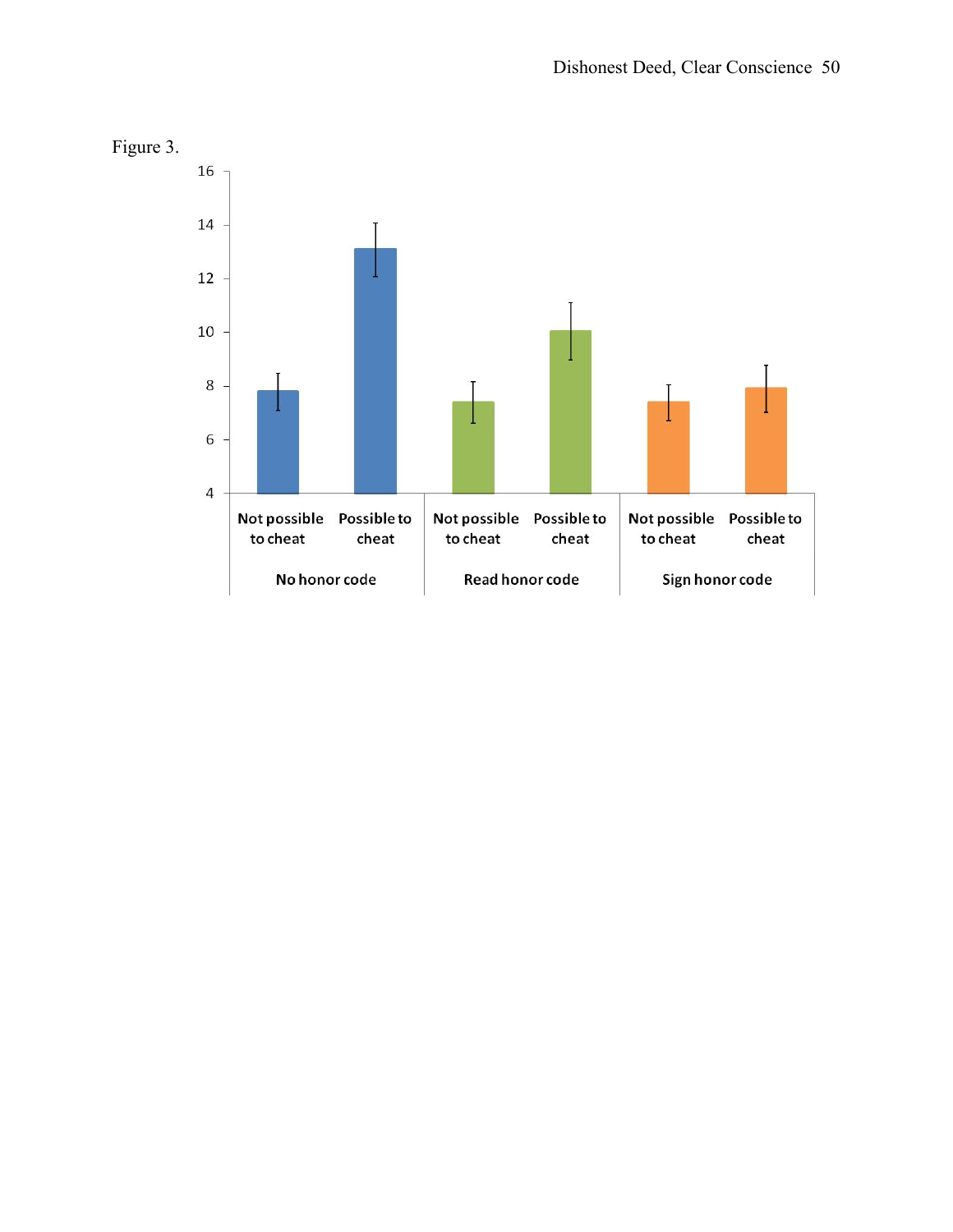